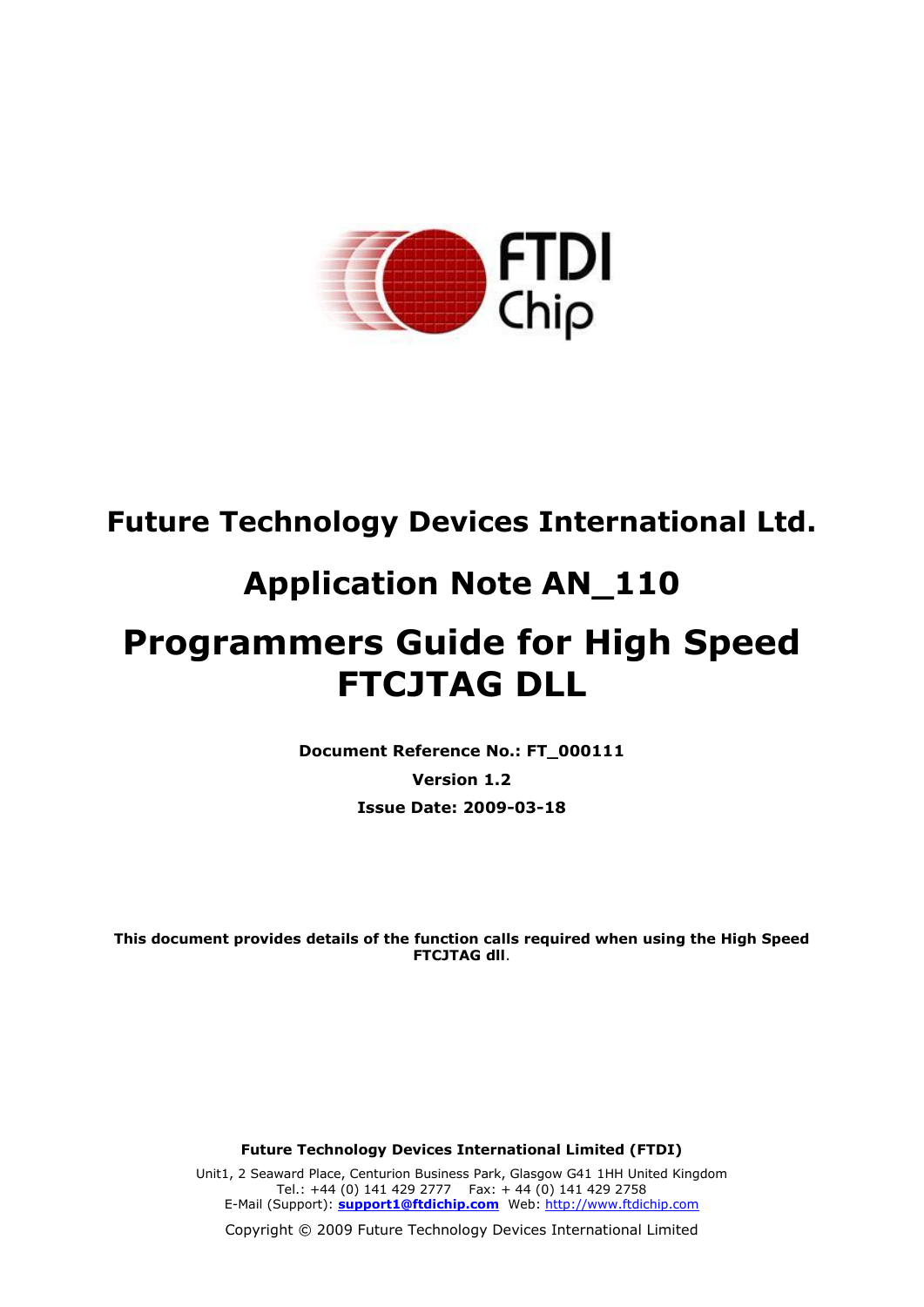

# **TABLE OF CONTENTS**

| 1           |        |                                                                  |              |
|-------------|--------|------------------------------------------------------------------|--------------|
| $\mathbf 2$ |        |                                                                  |              |
|             | 2.1    |                                                                  |              |
|             | 2.1.1  |                                                                  |              |
|             | 2.1.2  |                                                                  |              |
|             | 2.1.3  |                                                                  |              |
|             | 2.1.4  |                                                                  |              |
|             | 2.1.5  |                                                                  |              |
|             | 2.1.6  |                                                                  |              |
|             | 2.1.7  |                                                                  |              |
|             | 2.1.8  |                                                                  |              |
|             | 2.1.9  |                                                                  |              |
|             | 2.1.10 |                                                                  |              |
|             | 2.1.11 |                                                                  |              |
|             | 2.1.12 |                                                                  |              |
|             | 2.1.13 |                                                                  |              |
|             | 2.1.14 |                                                                  |              |
|             | 2.1.15 |                                                                  |              |
|             | 2.1.16 |                                                                  |              |
|             | 2.1.17 |                                                                  |              |
|             | 2.1.18 |                                                                  |              |
|             | 2.1.19 |                                                                  |              |
|             | 2.1.20 |                                                                  |              |
|             | 2.1.21 |                                                                  |              |
|             | 2.1.22 |                                                                  |              |
|             | 2.1.23 |                                                                  |              |
|             | 2.1.24 |                                                                  |              |
|             | 2.1.25 |                                                                  |              |
|             | 2.1.26 |                                                                  |              |
|             | 2.1.27 |                                                                  |              |
|             | 2.1.28 |                                                                  |              |
|             | 2.1.29 |                                                                  |              |
|             | 2.1.30 |                                                                  |              |
|             | 2.1.31 |                                                                  |              |
|             | 2.1.32 |                                                                  |              |
|             | 2.1.33 |                                                                  |              |
|             | 2.1.34 |                                                                  |              |
|             | 2.1.35 |                                                                  |              |
|             |        | Copyright © 2009 Future Technology Devices International Limited | $\mathbf{1}$ |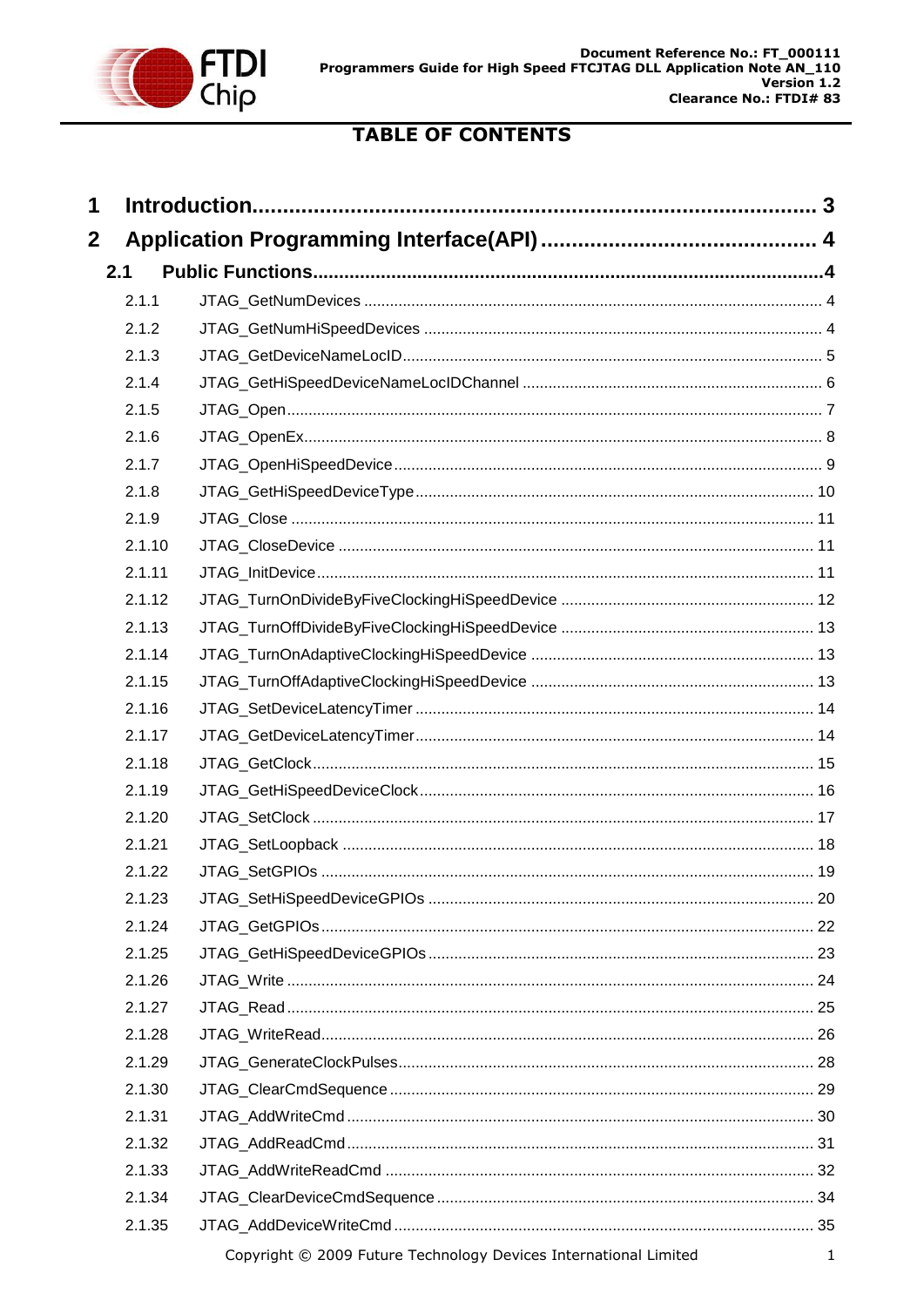

| 3 <sup>7</sup> |        |  |  |
|----------------|--------|--|--|
|                |        |  |  |
|                | 2.1.39 |  |  |
|                | 2.1.38 |  |  |
|                | 2.1.37 |  |  |
|                | 2.1.36 |  |  |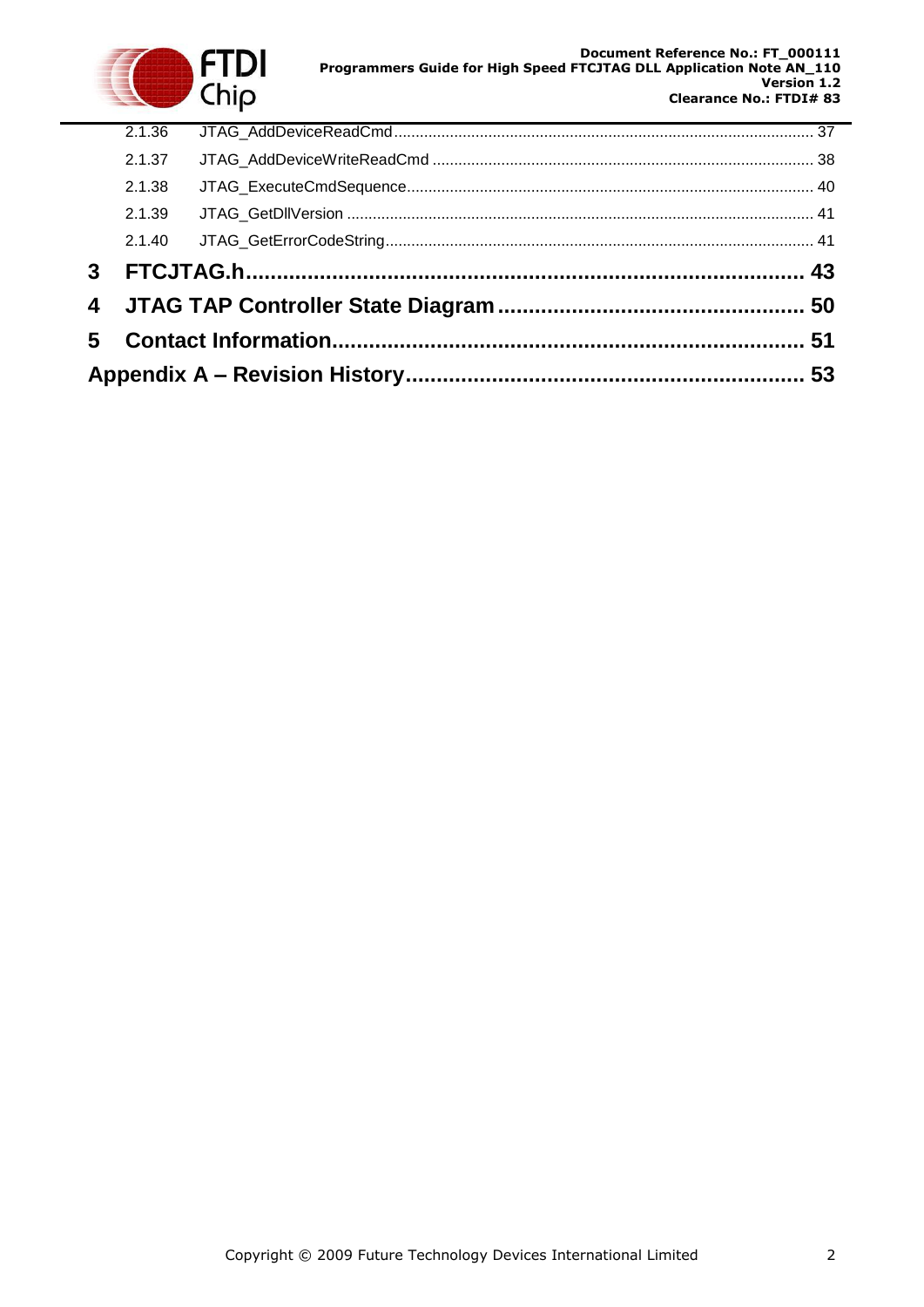

### <span id="page-3-0"></span>**1 Introduction**

The FT2232D, FT2232H and FT4232H devices contains FTDI's multi-protocol synchronous serial engine (MPSSE) controller, which may be used to interface to many popular synchronous serial protocols including JTAG, SPI and I2C.

The FT2232 JTAG API will provide a set of function's to allow a programmer to control the FT2232D dual device MPSSE controller, the FT2232H dual device MPSSE hi-speed controller and the FT4232H quad device MPSSE hi-speed controller, to communicate with other devices using the Joint Test Action Group(JTAG) synchronous serial protocol interface. The FT2232 JTAG API will be contained within the **FTCJTAG.DLL**.

The FTCJTAG DLL has been created to allow application developers to use the FT2232D, FT2232H and FT4232H devices to create a USB to Joint Test Action Group(JTAG) protocol interface without any knowledge of the MPSSE command set. All of the functions in FTCJTAG.DLL can be replicated using calls to FTD2XX.DLL and sending the appropriate commands to the MPSSE.

The FT2232D MPSSE controller is only available through channel A of the FT2232D device; channel B of the FT2232D device does not support the MPSSE. Channel B may be controlled independently using FTDI's FTD2XX drivers while channel A is being used for JTAG communication.

The FT2232H MPSSE controller is available through channels A and B of the FT2232H device; both channels A and B can be used for JTAG communication.

The FT4232H MPSSE controller is only available through channels A and B of the FT4232H device; channels C and D of the FT4232H device do not support the MPSSE. Channels C and D may be controlled independently using FTDI's FTD2XX drivers while channels A and B are being used for JTAG communication.

This document lists all of the functions available in FTCJTAG.DLL.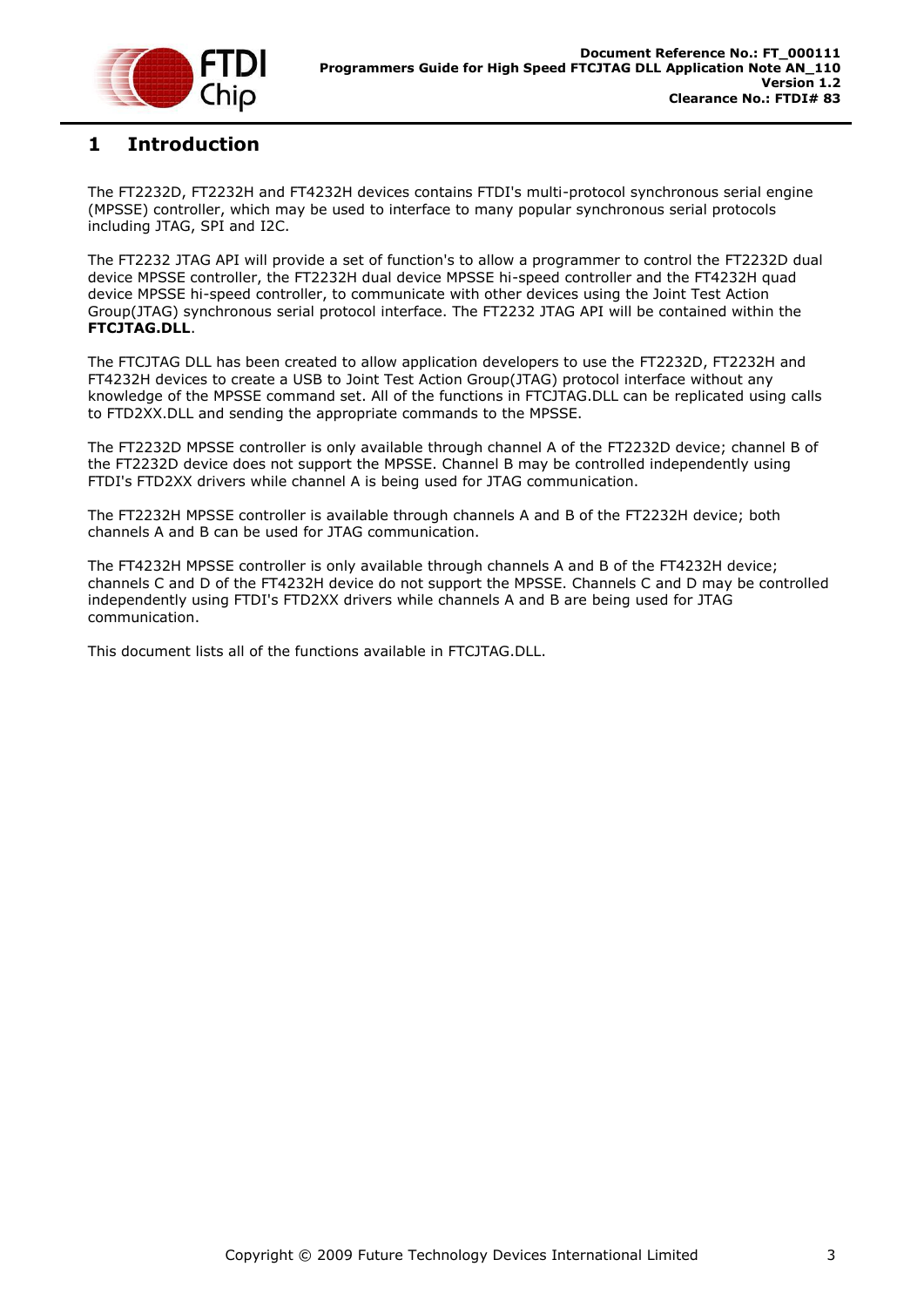

# <span id="page-4-0"></span>**2 Application Programming Interface(API)**

### <span id="page-4-1"></span>**2.1 Public Functions**

The following section contains details of all the functions available in the FTCJTAG dll.

### <span id="page-4-2"></span>**2.1.1 JTAG\_GetNumDevices**

FTC\_STATUS JTAG\_GetNumDevices(LPDWORD lpdwNumDevices)

This function must be used, if more than one FT2232D dual device will be connected to a system. This function returns the number of available FT2232D dual device(s) connected to a system.

Parameters

lpdwNumDevices Pointer to a variable of type DWORD which receives the actual number of available FT2232D dual device(s) connected to a system.

Return Value

Returns FTC\_SUCCESS if successful, otherwise the return value will be one of the following error codes:

FTC\_IO\_ERROR

### <span id="page-4-3"></span>**2.1.2 JTAG\_GetNumHiSpeedDevices**

FTC\_STATUS JTAG\_GetNumHiSpeedDevices(LPDWORD lpdwTotalNumHiSpeedDevices)

This function must be used, if more than one FT2232H dual/FT4232H quad hi-speed devices will be connected to a system. This function returns the number of available FT2232H dual and FT4232H quad hi-speed device(s) connected to a system.

Parameters

lpdwTotalNumHiSpeedDevices Pointer to a variable of type DWORD which receives the total number of available FT2232H dual and FT4232H quad hi-speed device(s) connected to a system.

Return Value

Returns FTC\_SUCCESS if successful, otherwise the return value will be one of the following error codes:

FTC\_IO\_ERROR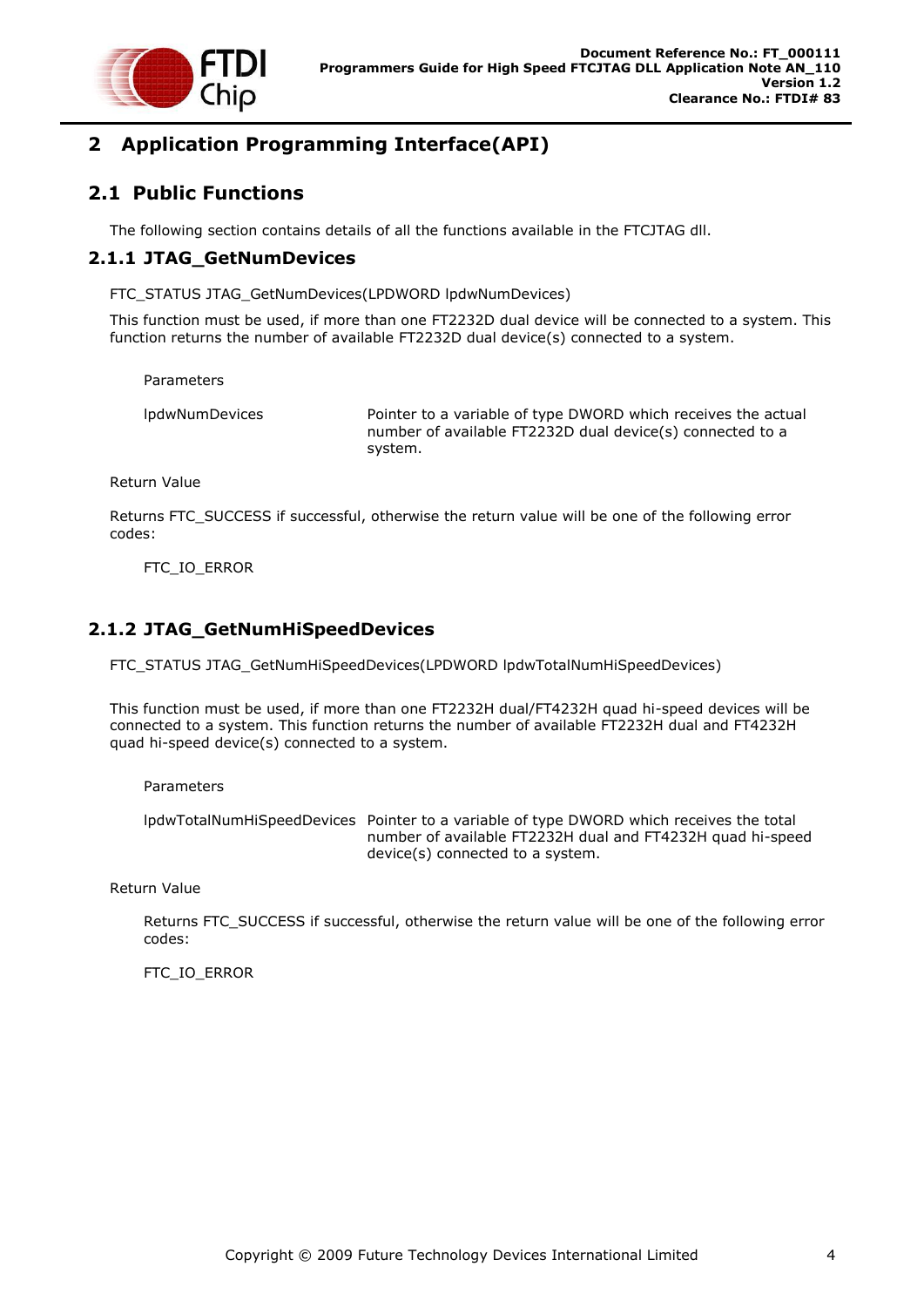

### <span id="page-5-0"></span>**2.1.3 JTAG\_GetDeviceNameLocID**

FTC\_STATUS JTAG\_GetDeviceNameLocID(DWORD dwDeviceNameIndex, LPSTR lpDeviceNameBuffer, DWORD dwBufferSize, LPDWORD lpdwLocationID)

This function returns the name and the location identifier of the specified FT2232D dual device connected to a system.

#### Parameters

| dwDeviceNameIndex     | Index of the FT2232D dual device. Use the<br>FT2232D GetNumDevices function call, see section 2.1.1, to<br>get the number of available FT2232D dual device(s) connected to<br>a system. Example: if the number of a specific FT2232D dual<br>device returned is 2 then valid index values will be 0 and 1. |
|-----------------------|------------------------------------------------------------------------------------------------------------------------------------------------------------------------------------------------------------------------------------------------------------------------------------------------------------|
| IpDeviceNameBuffer    | Pointer to buffer that receives the device name of the specified<br>FT2232D dual device connected to a system. The string will be<br>NULL terminated.                                                                                                                                                      |
| dwBufferSize          | Length of the buffer created for the device name string. Set buffer<br>length to a minimum of 50 characters.                                                                                                                                                                                               |
| <i>lpdwLocationID</i> | Pointer to a variable of type DWORD which receives the location<br>identifier of the specified FT2232D dual device connected to a<br>system.                                                                                                                                                               |

#### Return Value

Returns FTC\_SUCCESS if successful, otherwise the return value will be one of the following error codes:

FTC\_DEVICE\_NOT\_FOUND FTC\_INVALID\_DEVICE\_NAME\_INDEX FTC\_NULL\_ DEVICE\_NAME\_BUFFER\_POINTER FTC\_ DEVICE\_NAME\_BUFFER\_TOO\_SMALL FTC\_IO\_ERROR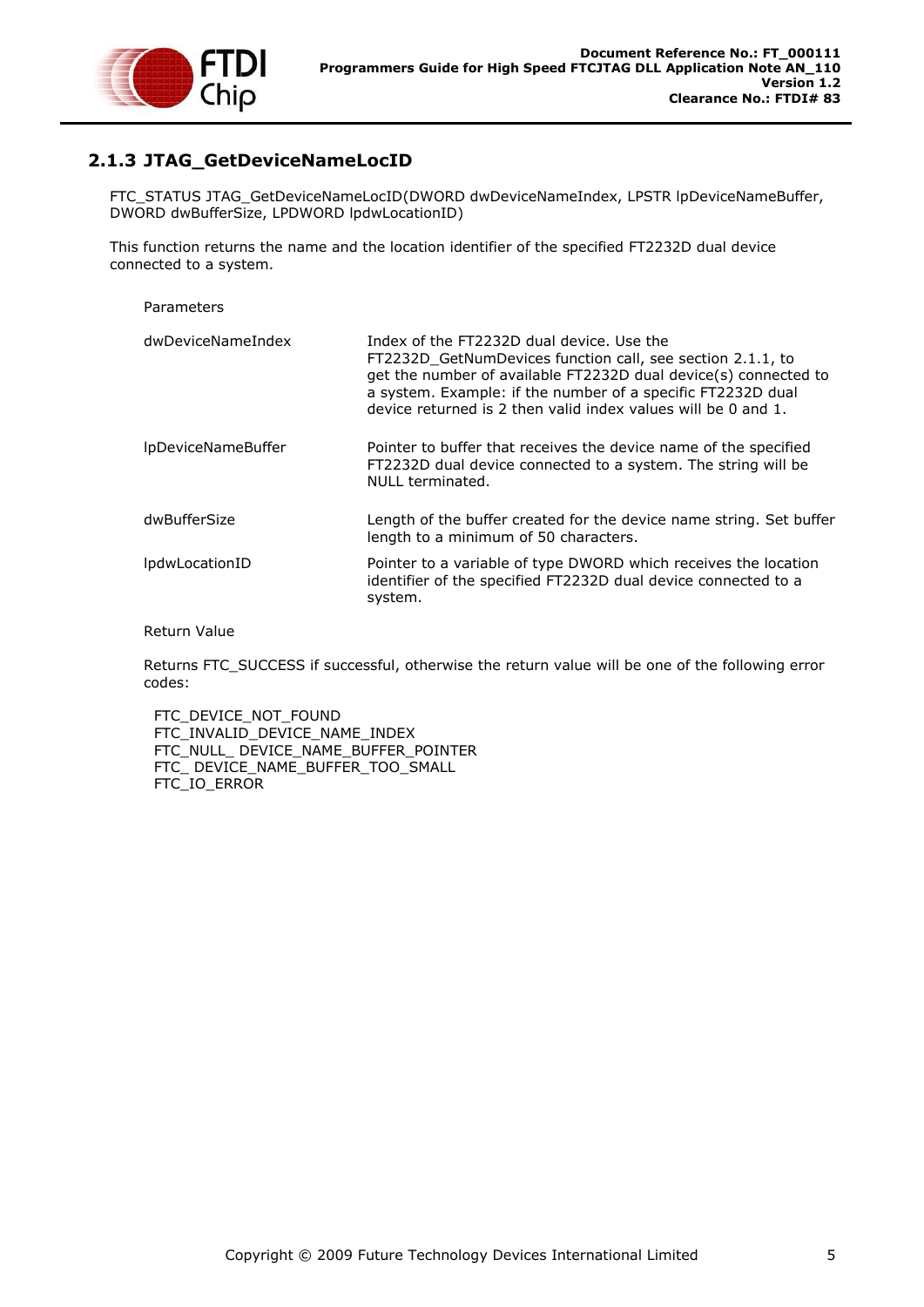

### <span id="page-6-0"></span>**2.1.4 JTAG\_GetHiSpeedDeviceNameLocIDChannel**

FTC\_STATUS JTAG\_GetHiSpeedDeviceNameLocIDChannel(DWORD dwDeviceNameIndex, LPSTR lpDeviceNameBuffer, DWORD dwDeviceNameBufferSize, LPDWORD lpdwLocationID, LPSTR lpChannelBuffer)

This function returns the name, location identifier and the channel of the specified FT2232H dual hispeed device or FT4232H quad hi-speed device connected to a system.

### Parameters dwDeviceNameIndex Index of the FT2232H dual hi-speed device or FT4232H quad hispeed device. Use the JTAG GetNumHiSpeedDevices function call, see section [2.1.2,](#page-4-3) to get the number of available FT2232H dual and FT4232H quad hi-speed device(s) connected to a system. Example: if the number of FT2232H dual and FT4232H quad hispeed device(s) returned is 2 then valid index values will be 0 and 1. lpDeviceNameBuffer Pointer to buffer that receives the device name of the specified FT2232H dual hi-speed device or FT4232H quad hi-speed device connected to a system. The string will be NULL terminated. dwDeviceNameBufferSize Length of the buffer created for the device name string. Set buffer length to a minimum of 100 characters. lpdwLocationID Pointer to a variable of type DWORD which receives the location identifier of the specified FT2232H dual hi-speed device or FT4232H quad hi-speed device connected to a system. lpChannelBuffer Pointer to a buffer that receives the channel of the specified FT2232H dual hi-speed device or FT4232H quad hi-speed device connected to a system. The buffer will only return a single character either A or B. The string will be NULL terminated. dwChannelBufferSize Length of the buffer created for the channel string. Set buffer length to a minimum of 5 characters. lpdwHiSpeedDeviceType Pointer to a variable of type DWORD which receives the actual type of hi-speed device, FT2232H dual hi-speed or FT4232H quad hi-speed.

**Valid Hi-Speed Device Types** FT2232H\_DEVICE\_TYPE FT4232H\_DEVICE\_TYPE

#### Return Value

Returns FTC\_SUCCESS if successful, otherwise the return value will be one of the following error codes:

FTC\_DEVICE\_NOT\_FOUND FTC\_INVALID\_DEVICE\_NAME\_INDEX FTC\_NULL\_DEVICE\_NAME\_BUFFER\_POINTER FTC\_ DEVICE\_NAME\_BUFFER\_TOO\_SMALL FTC\_NULL\_CHANNEL\_BUFFER\_POINTER FTC\_CHANNEL\_BUFFER\_TOO\_SMALL FTC\_IO\_ERROR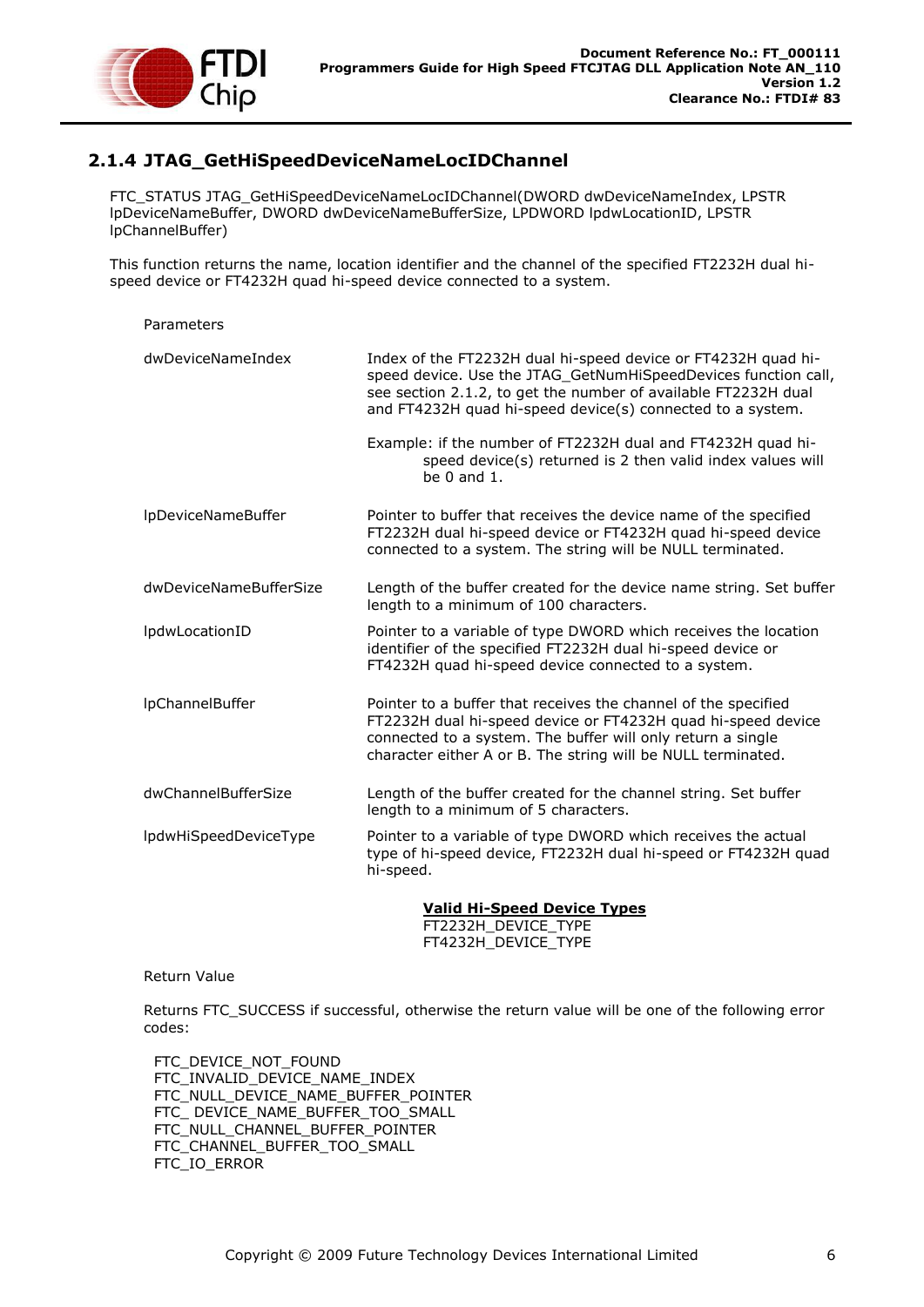

# <span id="page-7-0"></span>**2.1.5 JTAG\_Open**

### FTC\_STATUS JTAG\_Open(FTC\_HANDLE \*pftHandle)

This function must only be used, if a maximum of one FT2232D dual device will be connected to a system.

This function first determines which attached application is invoking this function. If an attached application invokes this function again and it's assigned handle is still open then it's assigned handle will be returned again. If another application attempts to open this device, which is already in use, an error code is returned. This function first then determines if a FT2232D dual device is present then checks that an application is not already using this FT2232D dual device. If another application is not using this FT2232D dual device then an attempt is made to open it. If the open was not successful an error code will be returned. If the open is successful, the FT2232D dual device is initialized to its default state, see section [2.1.14.](#page-13-1) If the initialization was successful the handle is passed back to the application. If the initialization was not successful an error code will be returned.

Parameters

pftHandle Pointer to a variable of type FTC\_HANDLE where the handle to the open device will be returned. This handle must then be used in all subsequent calls to access this device.

Return Value

Returns FTC\_SUCCESS if successful, otherwise the return value will be one of the following error codes:

FTC\_DEVICE\_NOT\_FOUND FTC\_DEVICE\_IN\_USE FTC TOO MANY DEVICES FTC\_FAILED\_TO\_SYNCHRONIZE\_DEVICE\_MPSSE FTC\_FAILED\_TO\_COMPLETE\_COMMAND FTC\_IO\_ERROR FTC\_INSUFFICIENT\_RESOURCES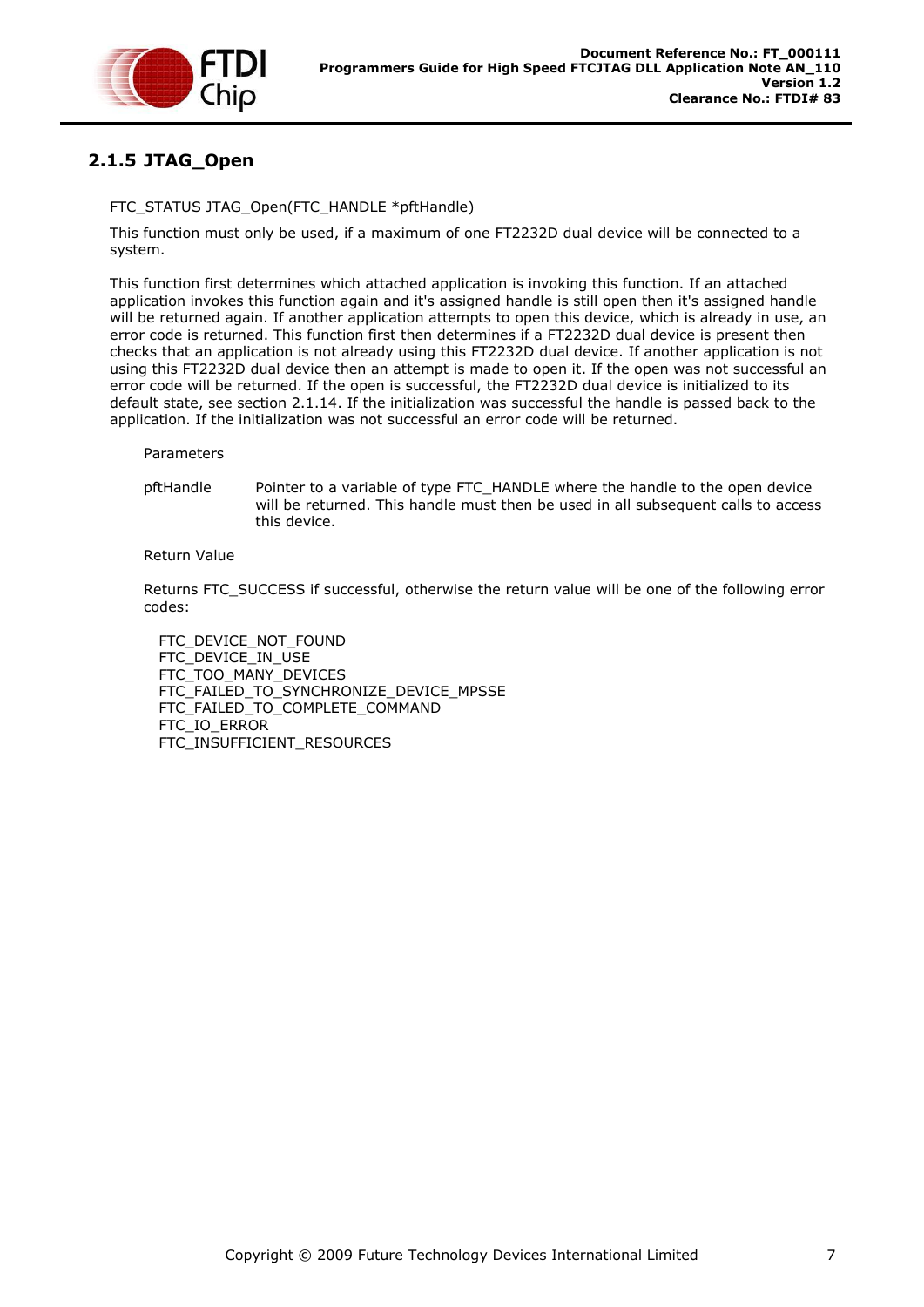

# <span id="page-8-0"></span>**2.1.6 JTAG\_OpenEx**

FTC\_STATUS JTAG\_OpenEx (LPSTR lpDeviceName, DWORD dwLocationID, FTC\_HANDLE \*pftHandle)

This function first determines which attached application is invoking this function. If an attached application invokes this function again and it's assigned handle is still open then it's assigned handle will be returned again. If another application attempts to open this device, which is already in use, an error code is returned. This function first determines if the specified FT2232D dual device is present then checks that an application is not already using the specified FT2232D dual device. If another application is not using the specified FT2232D dual device then an attempt is made to open it. If the open was not successful an error code will be returned. If the open is successful, the specified FT2232D dual device is initialized to its default state, see section [2.1.14.](#page-13-1) If the initialization was successful the handle is passed back to the application. If the initialization was not successful an error code will be returned.

Parameters

| <b>IpDeviceName</b> | Pointer to a NULL terminated string that contains the name of the<br>specified FT2232D dual device to be opened.                                                                  |
|---------------------|-----------------------------------------------------------------------------------------------------------------------------------------------------------------------------------|
| dwLocationID        | Specifies the location identifier of the specified FT2232D dual device to be<br>opened.                                                                                           |
| pftHandle           | Pointer to a variable of type FTC_HANDLE where the handle to the open<br>device will be returned. This handle must then be used in all subsequent<br>calls to access this device. |

Return Value

Returns FTC\_SUCCESS if successful, otherwise the return value will be one of the following error codes:

 FTC\_NULL\_DEVICE\_NAME\_BUFFER\_POINTER FTC\_INVALID\_DEVICE\_NAME FTC\_INVALID\_LOCATION\_ID FTC\_DEVICE\_NOT\_FOUND FTC\_DEVICE\_IN\_USE FTC\_FAILED\_TO\_SYNCHRONIZE\_DEVICE\_MPSSE FTC\_FAILED\_TO\_COMPLETE\_COMMAND FTC\_IO\_ERROR FTC\_INSUFFICIENT\_RESOURCES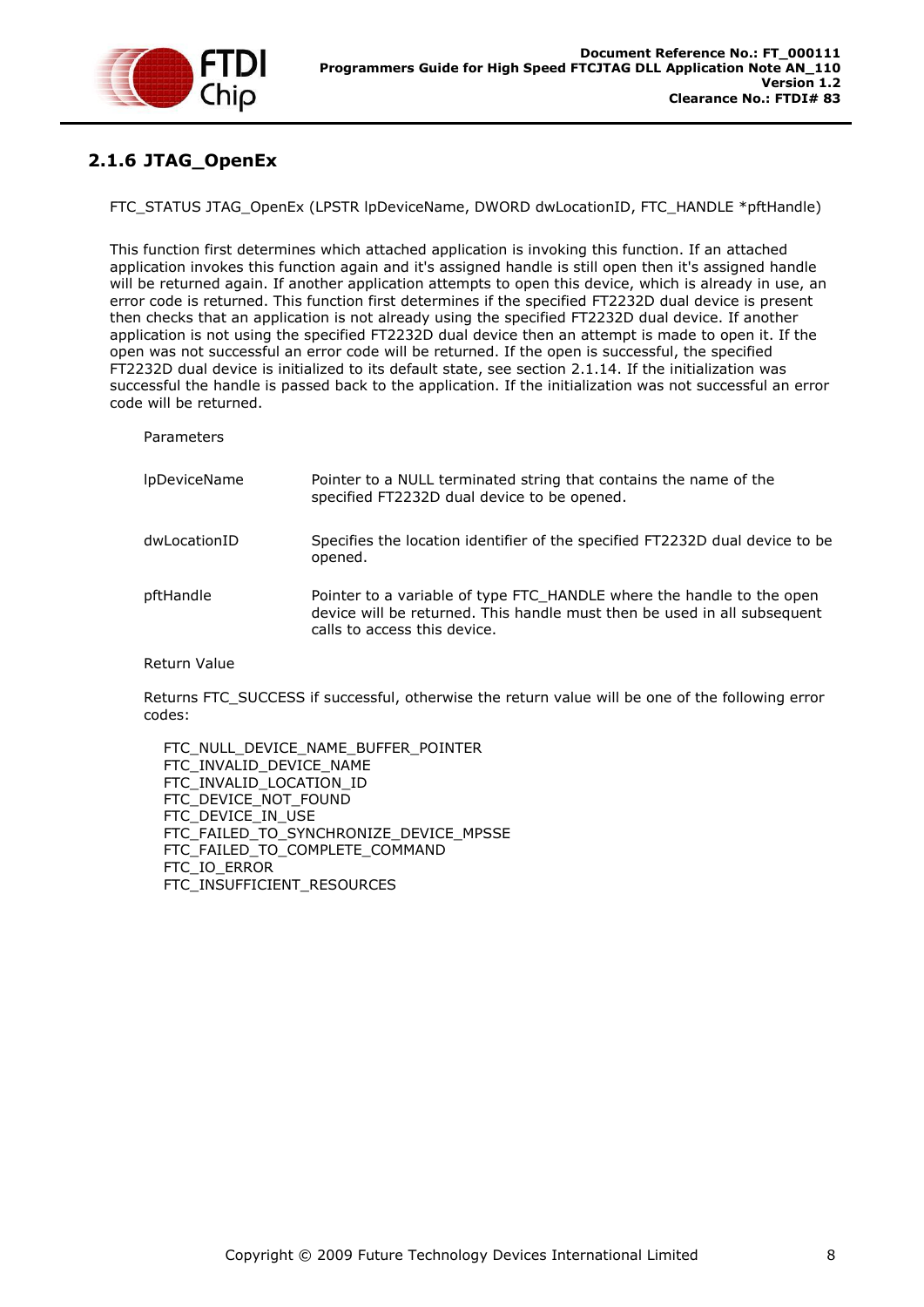

# <span id="page-9-0"></span>**2.1.7 JTAG\_OpenHiSpeedDevice**

FTC\_STATUS JTAG\_OpenHiSpeedDevice (LPSTR lpDeviceName, DWORD dwLocationID, LPSTR lpChannel, FTC\_HANDLE \*pftHandle)

This function first determines which attached application is invoking this function. If an attached application invokes this function again and it's assigned handle is still open then it's assigned handle will be returned again. If another application attempts to open this device, which is already in use, an error code is returned. This function first determines if the specified FT2232H dual hi-speed device or FT4232H quad hi-speed device is present then checks that an application is not already using the specified FT2232H dual hi-speed device or FT4232H quad hi-speed device. If another application is not using the specified FT2232H dual hi-speed device or FT4232H quad hi-speed device then an attempt is made to open it. If the open was not successful an error code will be returned. If the open is successful, the specified FT2232H dual hi-speed device or FT4232H quad hi-speed device is initialized to its default state, see section [2.1.14.](#page-13-1) If the initialization was successful the handle is passed back to the application. If the initialization was not successful an error code will be returned.

Parameters

| <b>IpDeviceName</b> | Pointer to a NULL terminated string that contains the name of the<br>specified FT2232H dual hi-speed device or FT4232H quad hi-speed device<br>to be opened.                      |
|---------------------|-----------------------------------------------------------------------------------------------------------------------------------------------------------------------------------|
| dwLocationID        | Specifies the location identifier of the specified FT2232H dual hi-speed<br>device or FT4232H quad hi-speed device to be opened.                                                  |
| <b>IpChannel</b>    | Pointer to a NULL terminated string that contains the channel of the<br>specified FT2232H dual hi-speed device or FT4232H quad hi-speed device<br>to be opened.                   |
|                     | The channel identifier will be a single character either A or B.                                                                                                                  |
| pftHandle           | Pointer to a variable of type FTC_HANDLE where the handle to the open<br>device will be returned. This handle must then be used in all subsequent<br>calls to access this device. |

#### Return Value

Returns FTC\_SUCCESS if successful, otherwise the return value will be one of the following error codes:

 FTC\_NULL\_DEVICE\_NAME\_BUFFER\_POINTER FTC\_INVALID\_DEVICE\_NAME FTC\_INVALID\_LOCATION\_ID FTC\_INVALID\_CHANNEL FTC\_DEVICE\_NOT\_FOUND FTC\_DEVICE\_IN\_USE FTC\_FAILED\_TO\_SYNCHRONIZE\_DEVICE\_MPSSE FTC\_FAILED\_TO\_COMPLETE\_COMMAND FTC\_IO\_ERROR FTC\_INSUFFICIENT\_RESOURCES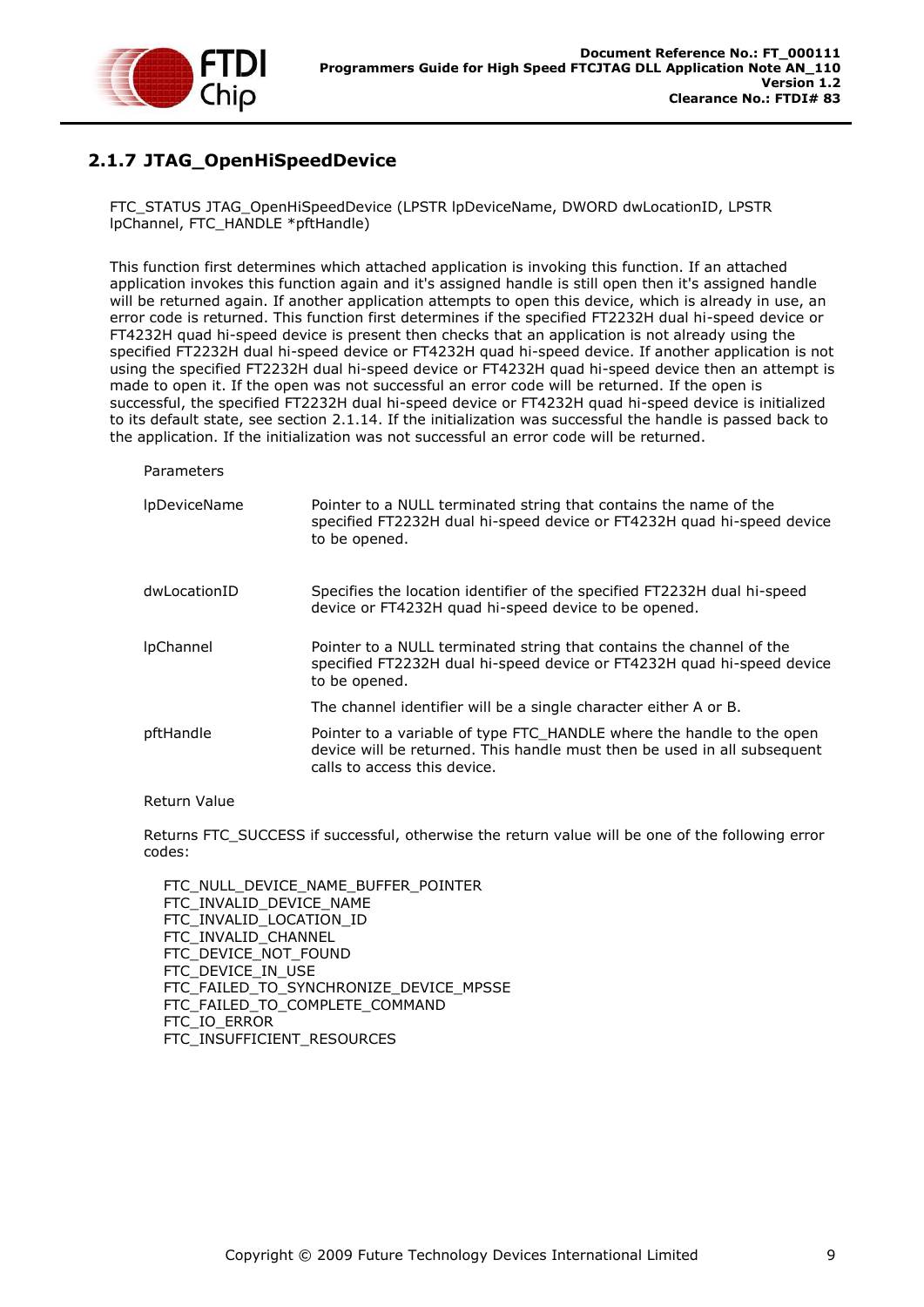

### <span id="page-10-0"></span>**2.1.8 JTAG\_GetHiSpeedDeviceType**

FTC\_STATUS JTAG\_GetHiSpeedDeviceType (FTC\_HANDLE ftHandle, LPDWORD lpdwHiSpeedDeviceType)

This function returns the high speed device type detected. The type should either be FT2232H or FT4232H.

# **Parameters**

Handle of the FT2232H dual hi-speed device or FT4232H quad hi-speed device opened.

lpdwHiSpeedDeviceType **Pointer to a variable of type DWORD** which receives the device type.

#### **Valid Hi-Speed Device Types**

FT2232H\_DEVICE\_TYPE FT4232H\_DEVICE\_TYPE

#### **Return Value**

Returns FTC\_SUCCESS if successful, otherwise the return value will be one of the following error codes:

FTC\_INVALID\_HANDLE FTC\_IO\_ERROR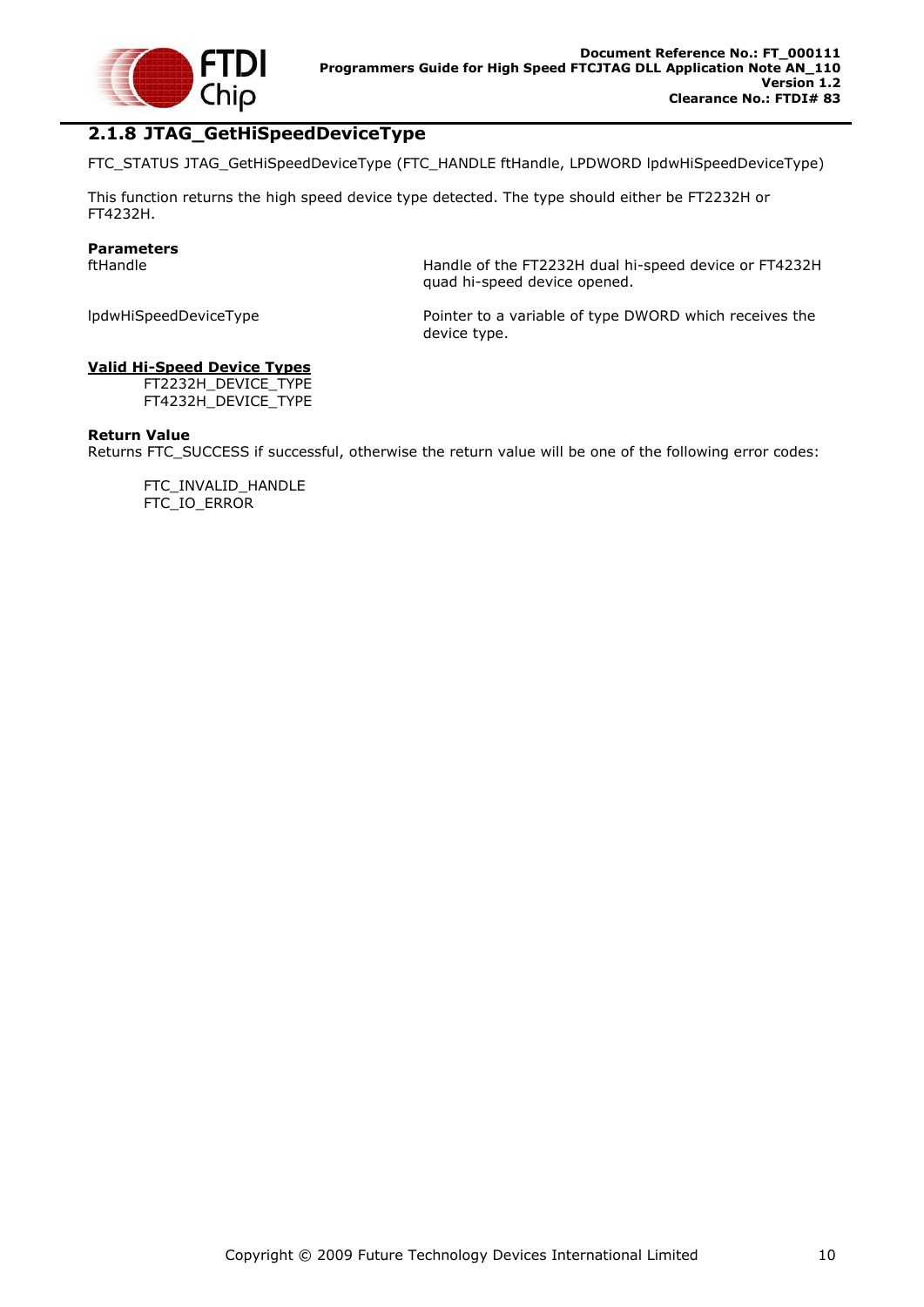

### <span id="page-11-0"></span>**2.1.9 JTAG\_Close**

#### FTC\_STATUS JTAG\_Close(FTC\_HANDLE ftHandle)

This function closes a previously opened handle to a FT2232D dual device or FT2232H dual hi-speed device or FT4232H quad hi-speed device.

Parameters

ftHandle Handle of the FT2232D dual device or FT2232H dual hi-speed device or FT4232H quad hi-speed device to close.

Return Value

Returns FTC\_SUCCESS if successful, otherwise the return value will be one of the following error codes:

FTC\_INVALID\_HANDLE FTC\_IO\_ERROR

### <span id="page-11-1"></span>**2.1.10 JTAG\_CloseDevice**

FTC\_STATUS JTAG**\_**CloseDevice (FTC\_HANDLE ftHandle, PFTC\_CLOSE\_FINAL\_STATE\_PINS pCloseFinalStatePinsData)

This function closes a previously opened handle to a FT2232D dual device or FT2232H dual hi-speed device or FT4232H quad hi-speed device.

#### **Parameters**

ftHandle Handle of the FT2232D dual device or FT2232H dual hispeed device or FT4232H quad hi-speed device to close. pCloseFinalStatePinsData Pointer to the structure that contains the data that is used to set the final state of output pins TCK, TDI, TMS

#### **Return Value**

Returns FTC\_SUCCESS if successful, otherwise the return value will be one of the following error codes:

FTC\_INVALID\_HANDLE FTC\_IO\_ERROR

### <span id="page-11-2"></span>**2.1.11 JTAG\_InitDevice**

FTC\_STATUS JTAG\_InitDevice(FTC\_HANDLE ftHandle, DWORD dwClockDivisor)

This function initializes the FT2232D dual device, by carrying out the following in the following order:

- resets the device and purge device USB input buffer
- sets the device USB input and output buffers to 64K bytes
- sets the special characters for the device, disable event and error characters  $\bullet$
- sets the device read timeout to infinite
- sets the device write timeout to 5 seconds
- sets the device latency timer to 16 milliseconds
- reset MPSSE controller
- enable MPSSE controller
- synchronize the MPSSE
- resets the device and purge device USB input buffer
- set data in and data out clock frequency
- set MPSSE loopback state to off (default)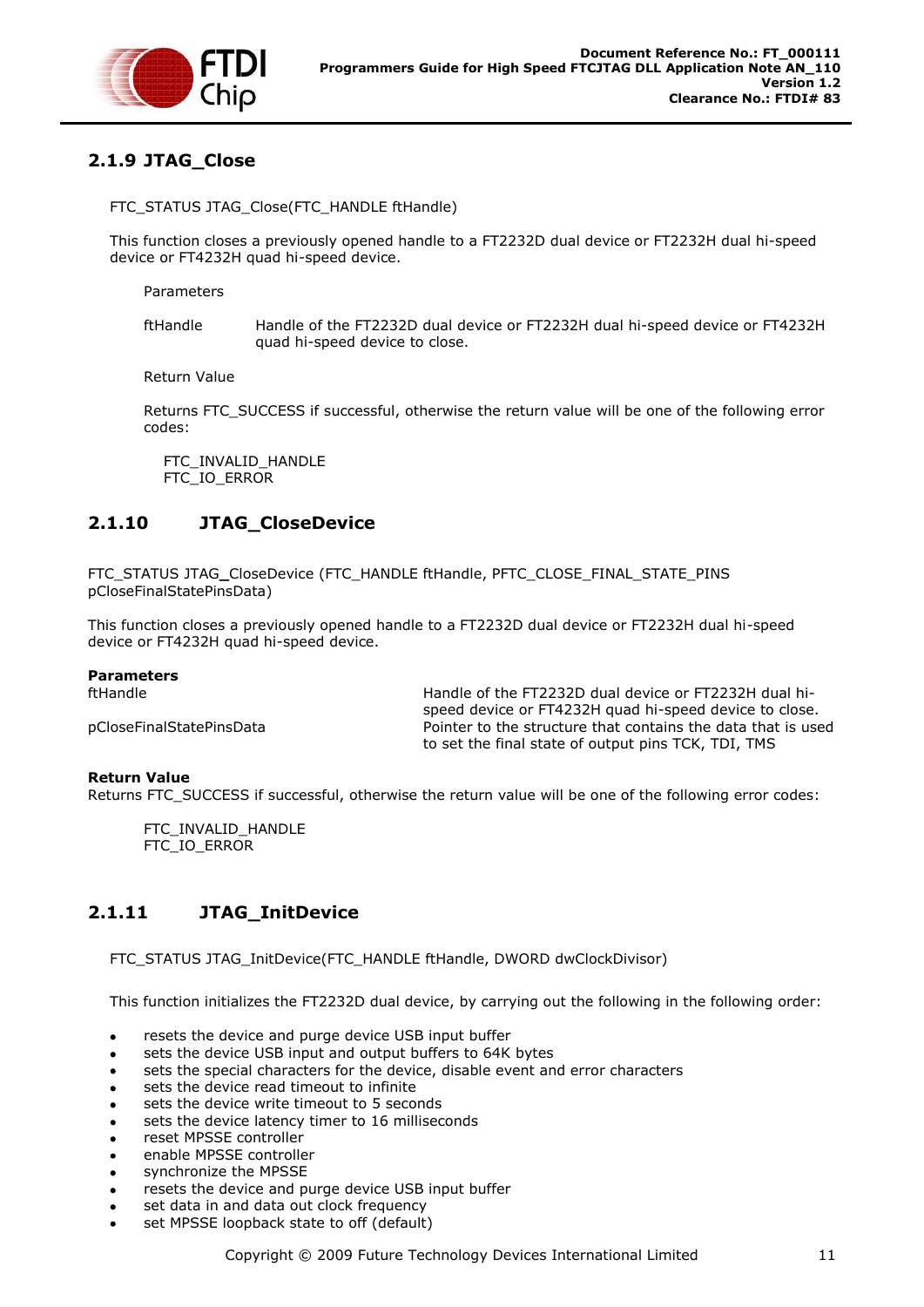

- resets the device and purge device USB input buffer  $\bullet$
- reset Test Access Port(TAP) controller on an external device
- set the Test Access Port(TAP) controller on an external device to test idle mode

| Parameters     |                                                                                                                                                                                                                                                                                                                                                                                                                                                                                                                                     |
|----------------|-------------------------------------------------------------------------------------------------------------------------------------------------------------------------------------------------------------------------------------------------------------------------------------------------------------------------------------------------------------------------------------------------------------------------------------------------------------------------------------------------------------------------------------|
| ftHandle       | Handle of a FT2232D dual device.                                                                                                                                                                                                                                                                                                                                                                                                                                                                                                    |
| dwClockDivisor | Specifies a divisor, which will be used to set the frequency that will be<br>used to clock data in and out of a FT2232D dual device. Valid range is 0<br>to 65535. The highest clock frequency is represented by 0, which is<br>equivalent to 6MHz, the next highest clock frequency is represented by 1,<br>which is equivalent to 3MHz and the lowest clock frequency is represented<br>by 65535, which is equivalent to 91Hz. To obtain the actual frequency in<br>Hz, represented by the specified divisor, see section 2.1.18. |
|                | Note: the frequency in Hz, represented by the divisor, is calculated<br>using the following formula:                                                                                                                                                                                                                                                                                                                                                                                                                                |
|                | frequency = $12MHz/((1 + dwClockDivisor) * 2)$ .                                                                                                                                                                                                                                                                                                                                                                                                                                                                                    |

Return Value

Returns FTC\_SUCCESS if successful, otherwise the return value will be one of the following error codes:

FTC\_INVALID\_HANDLE FTC\_INVALID\_CLOCK\_DIVISOR FTC\_FAILED\_TO\_SYNCHRONIZE\_DEVICE\_MPSSE FTC\_FAILED\_TO\_COMPLETE\_COMMAND FTC\_IO\_ERROR FTC\_INSUFFICIENT\_RESOURCES

### <span id="page-12-0"></span>**2.1.12 JTAG\_TurnOnDivideByFiveClockingHiSpeedDevice**

FTC\_STATUS **JTAG\_TurnOnDivideByFiveClockinghiSpeedDevice** (FTC\_HANDLE fthandle)

This function turns on the divide by five for the MPSSE clock to allow the hi-speed devices FT2232H and FT4232H to clock at the same rate as the FT2232D device. This allows for backward compatibility.

#### **Parameters**

ftHandle Handle of a FT2232H dual hi-speed device or FT4232H quad hi-speed device. **Return Value**

Returns FTC\_SUCCESS if successful, otherwise the return value will be one of the following error codes:

FTC\_INVALID\_HANDLE FTC\_IO\_ERROR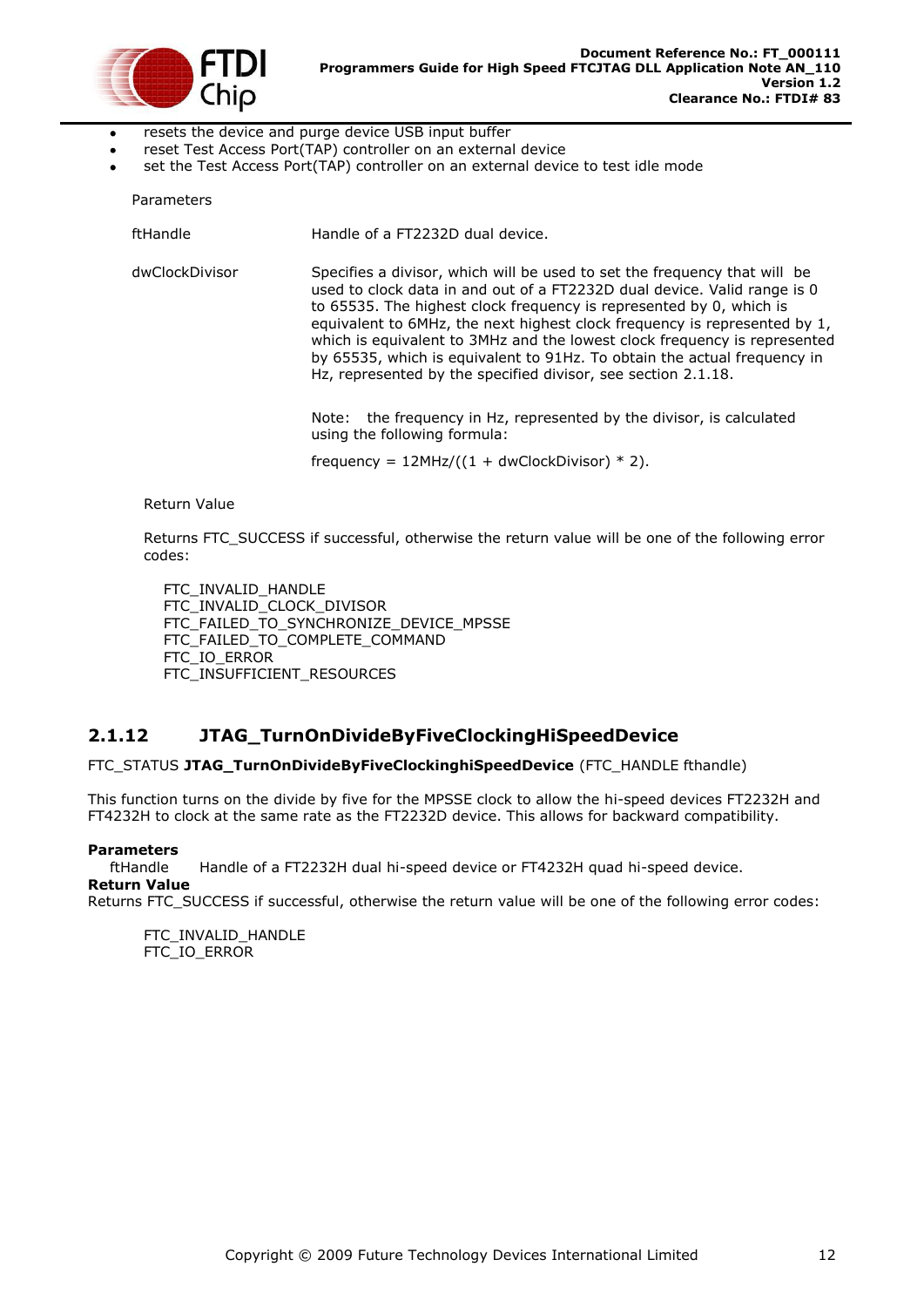

### <span id="page-13-0"></span>**2.1.13 JTAG\_TurnOffDivideByFiveClockingHiSpeedDevice**

#### FTC\_STATUS **JTAG\_TurnOffDivideByFiveClockinghiSpeedDevice** (FTC\_HANDLE fthandle)

This function turns off the divide by five for the MPSSE clock to allow the hi-speed devices FT2232H and FT4232H to clock at the higher speeds. Maximum is 30Mbit/s

#### **Parameters**

ftHandle Handle of a FT2232H dual hi-speed device or FT4232H quad hi-speed device. **Return Value**

Returns FTC\_SUCCESS if successful, otherwise the return value will be one of the following error codes:

FTC\_INVALID\_HANDLE FTC\_IO\_ERROR

### <span id="page-13-1"></span>**2.1.14 JTAG\_TurnOnAdaptiveClockingHiSpeedDevice**

FTC\_STATUS JTAG\_TurnOnAdaptiveClockingHiSpeedDevice (FTC\_HANDLE ftHandle)

This function turns on adaptive clocking for a FT2232H dual hi-speed device or FT4232H quad hispeed device.

Parameters

ftHandle Handle of a FT2232H dual hi-speed device or FT4232H quad hi-speed device.

Return Value

Returns FTC\_SUCCESS if successful, otherwise the return value will be one of the following error codes:

 FTC\_INVALID\_HANDLE FTC\_IO\_ERROR

### <span id="page-13-2"></span>**2.1.15 JTAG\_TurnOffAdaptiveClockingHiSpeedDevice**

FTC\_STATUS JTAG\_TurnOffAdaptiveClockingHiSpeedDevice (FTC\_HANDLE ftHandle)

This function turns off adaptive clocking for a FT2232H dual hi-speed device or FT4232H quad hispeed device.

Parameters

ftHandle Handle of a FT2232H dual hi-speed device or FT4232H quad hi-speed device.

Return Value

Returns FTC\_SUCCESS if successful, otherwise the return value will be one of the following error codes:

 FTC\_INVALID\_HANDLE FTC\_IO\_ERROR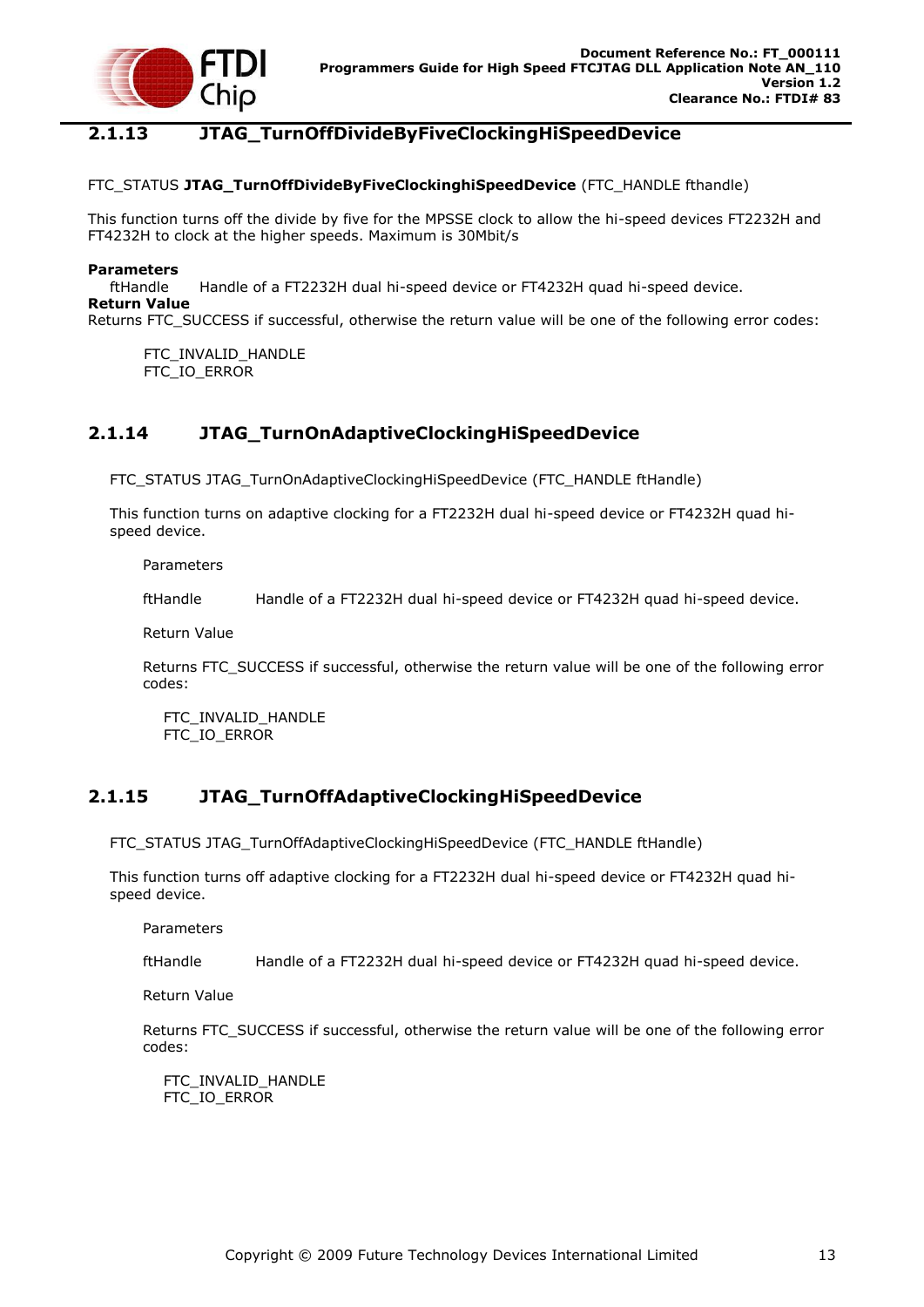

# <span id="page-14-0"></span>**2.1.16 JTAG\_SetDeviceLatencyTimer**

FTC\_STATUS JTAG\_SetDeviceLatencyTimer(FTC\_HANDLE ftHandle, BYTE timerValue)

This function sets the value in milliseconds of the latency timer for a FT2232D dual device or FT2232H dual hi-speed device or FT4232H quad hi-speed device. The latency timer is used to flush any remaining data received from a FT2232D dual device or FT2232H dual hi-speed device or FT4232H quad hi-speed device from the USB input buffer, when the latency timer times out.

| ftHandle   | Handle of a FT2232D dual device or FT2232H dual hi-speed device or<br>FT4232H quad hi-speed device. |
|------------|-----------------------------------------------------------------------------------------------------|
| timerValue | Specifies the value, in milliseconds, of the latency timer. Valid range is<br>$2 - 255$ .           |

Return Value

Returns FTC\_SUCCESS if successful, otherwise the return value will be one of the following error codes:

 FTC\_INVALID\_HANDLE FTC\_INVALID\_TIMER\_VALUE FTC\_IO\_ERROR

### <span id="page-14-1"></span>**2.1.17 JTAG\_GetDeviceLatencyTimer**

FTC\_STATUS JTAG\_GetDeviceLatencyTimer(FTC\_HANDLE ftHandle, LPBYTE lpTimerValue)

This function gets the value in milliseconds of the latency timer for a FT2232D dual device or FT2232H dual hi-speed device or FT4232H quad hi-speed device. The latency timer is used to flush any remaining data received from a FT2232D dual device or FT2232H dual hi-speed device or FT4232H quad hi-speed device from the USB input buffer, when the latency timer times out.

| Parameters   |                                                                                                      |
|--------------|------------------------------------------------------------------------------------------------------|
| ftHandle     | Handle of a FT2232D dual device or FT2232H dual hi-speed device or<br>FT4232H quad hi-speed device.  |
| lpTimerValue | Pointer to a variable of type BYTE which receives the actual latency timer<br>value in milliseconds. |
| Return Value |                                                                                                      |

Returns FTC\_SUCCESS if successful, otherwise the return value will be one of the following error codes:

FTC\_INVALID\_HANDLE FTC\_IO\_ERROR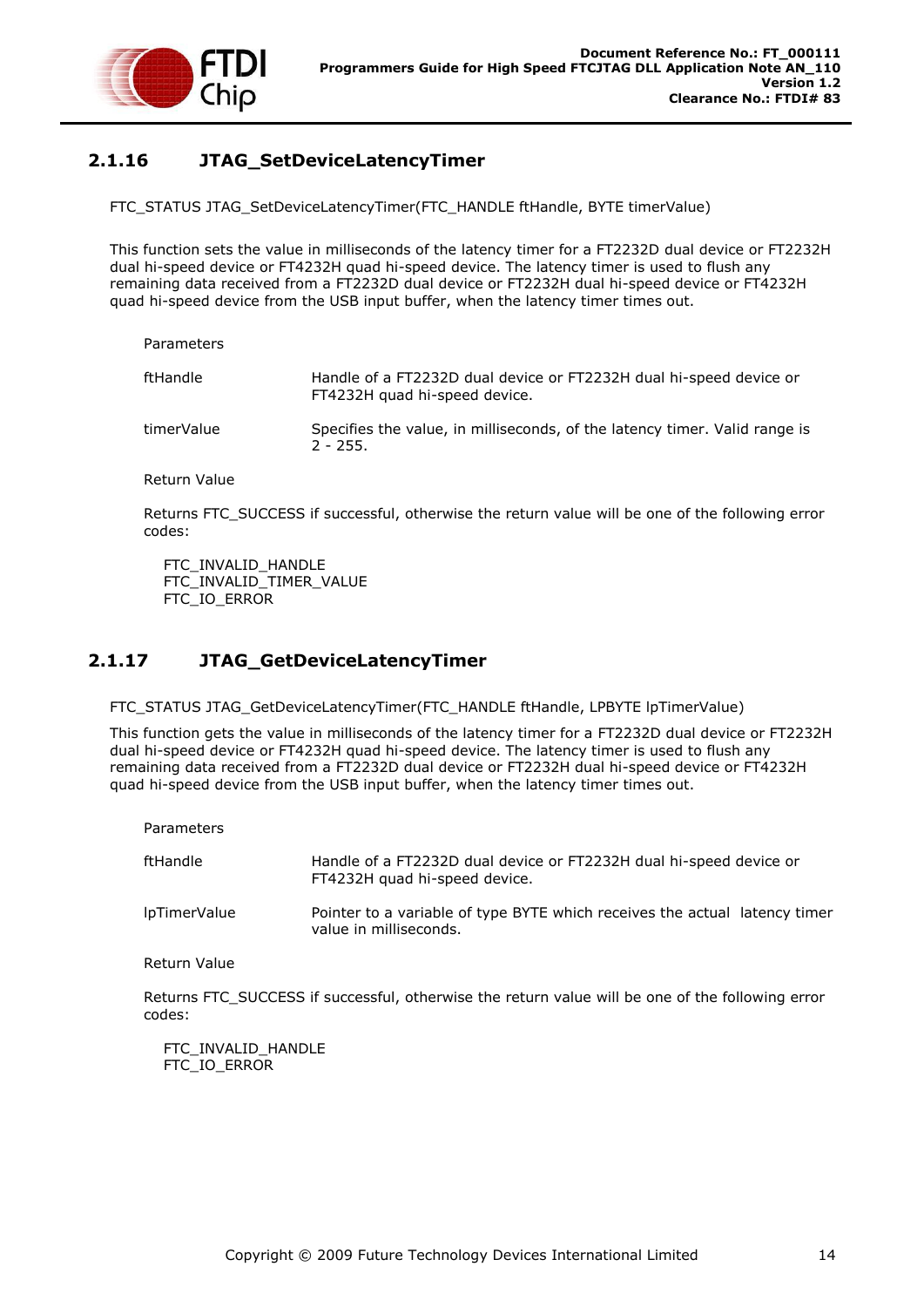

# <span id="page-15-0"></span>**2.1.18 JTAG\_GetClock**

FTC\_STATUS JTAG\_GetClock (DWORD dwClockDivisor, LPDWORD lpdwClockFrequencyHz)

This function calculates the frequency in **Hz**, that data will be clocked in and out of a FT2232D dual device.

Parameters

| dwClockDivisor |       | Specifies a divisor, which will be used to set the frequency that will be<br>used to clock data in and out of a FT2232D dual device. Valid range is 0<br>to 65535. The highest clock frequency is represented by 0, which is<br>equivalent to 6MHz, the next highest clock frequency is represented by 1,<br>which is equivalent to 3MHz and the lowest clock frequency is represented<br>by 65535, which is equivalent to 91Hz. |
|----------------|-------|----------------------------------------------------------------------------------------------------------------------------------------------------------------------------------------------------------------------------------------------------------------------------------------------------------------------------------------------------------------------------------------------------------------------------------|
|                |       | IpdwClockFrequencyHz Pointer to a variable of type DWORD which receives the actual frequency<br>in Hz, that data will be clocked in and out of a FT2232D dual device.                                                                                                                                                                                                                                                            |
|                | Note: | the frequency in Hz, represented by the divisor, is calculated<br>using the following formula:                                                                                                                                                                                                                                                                                                                                   |
|                |       | frequency = $12MHz/((1 + dwClockDivisor) * 2)$ .                                                                                                                                                                                                                                                                                                                                                                                 |

Return Value

Returns FTC\_SUCCESS if successful, otherwise the return value will be one of the following error codes:

FTC\_INVALID\_CLOCK\_DIVISOR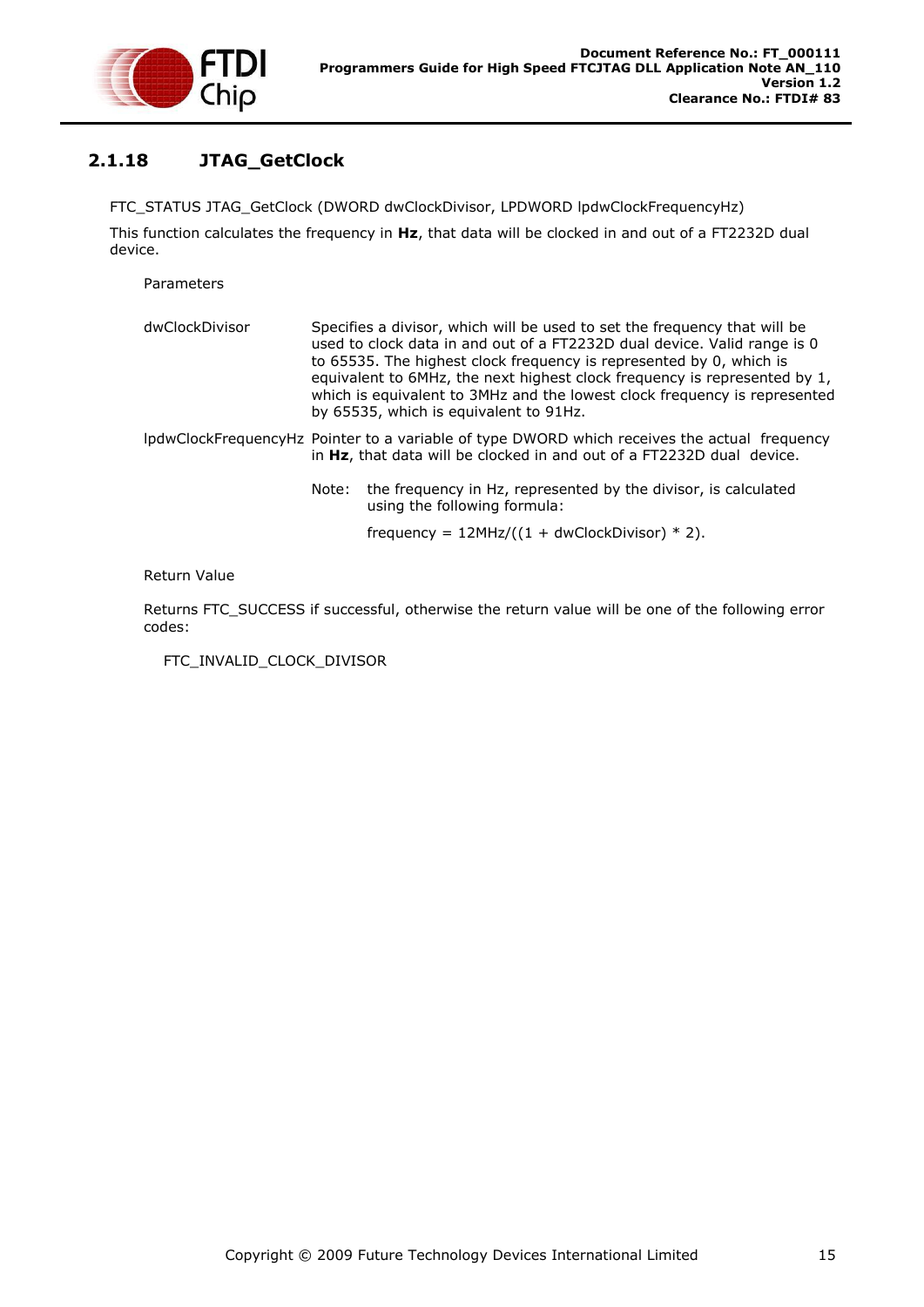

### <span id="page-16-0"></span>**2.1.19 JTAG\_GetHiSpeedDeviceClock**

FTC\_STATUS JTAG\_GetHiSpeedDeviceClock (DWORD dwClockDivisor, LPDWORD lpdwClockFrequencyHz)

This function calculates the frequency in **Hz**, that data will be clocked in and out of a FT2232H dual hispeed device or FT4232H quad hi-speed device.

Parameters

- dwClockDivisor Specifies a divisor, which will be used to set the frequency that will be used to clock data in and out of a FT2232H dual hi-speed device or FT4232H quad hi-speed device. Valid range is 0 to 65535. The highest clock frequency is represented by 0, which is equivalent to 30MHz, the next highest clock frequency is represented by 1, which is equivalent to 15MHz and the lowest clock frequency is represented by 65535, which is equivalent to 457Hz.
- lpdwClockFrequencyHz Pointer to a variable of type DWORD which receives the actual frequency in **Hz**, that data will be clocked in and out of a FT2232H dual hi-speed device or FT4232H quad hi-speed device.
	- Note: the frequency in Hz, represented by the divisor, is calculated using the following formula:

frequency =  $60$ MHz/( $(1 + dw$ ClockDivisor) \* 2).

#### Return Value

Returns FTC\_SUCCESS if successful, otherwise the return value will be one of the following error codes:

FTC\_INVALID\_CLOCK\_DIVISOR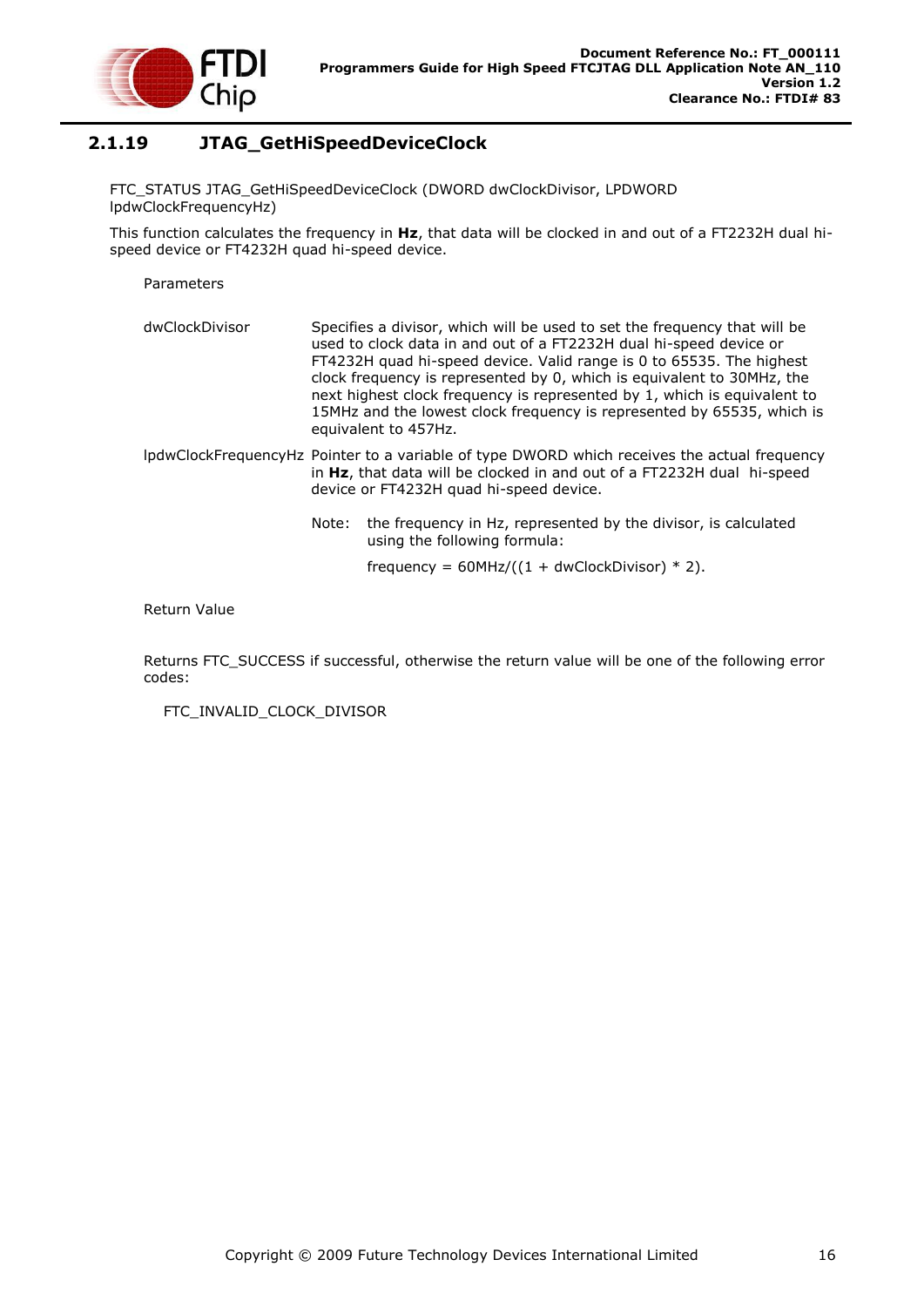

# <span id="page-17-0"></span>**2.1.20 JTAG\_SetClock**

FTC\_STATUS JTAG\_SetClock (FTC\_HANDLE ftHandle, DWORD dwClockDivisor, LPDWORD lpdwClockFrequencyHz)

This function sets and calculates the frequency in **Hz**, that data will be clocked in and out of a FT2232D dual device or FT2232H dual hi-speed device or FT4232H quad hi-speed device.

Parameters

| ftHandle | Handle of a FT2232D dual device or FT2232H dual hi-speed device or |
|----------|--------------------------------------------------------------------|
|          | FT4232H guad hi-speed device.                                      |

- dwClockDivisor Specifies a divisor, which will be used to set the frequency that will be used to clock data in and out of a FT2232D dual device or FT2232H dual hi-speed device or FT4232H quad hi-speed device. Valid range is 0 to 65535. The highest clock frequency is represented by 0, which is equivalent to 6MHz for the FT2232D dual device and 30MHz for the FT2232H dual and FT4232H quad hi-speed devices, the next highest clock frequency is represented by 1, which is equivalent to 3MHz for the FT2232D dual device and 15MHz for the FT2232H dual and FT4232H quad hi-speed devices and the lowest clock frequency is represented by 65535, which is equivalent to 91Hz for the FT2232D dual device and 457Hz for the FT2232H dual and FT4232H quad hi-speed devices.
- lpdwClockFrequencyHz Pointer to a variable of type DWORD which receives the actual frequency in **Hz**, that data will be clocked in and out of a FT2232D dual device or FT2232H dual hi-speed device or FT4232H quad hi-speed device.

For the FT2232D dual device the frequency in Hz, represented by the divisor, is calculated using the following formula:

frequency =  $12MHz/((1 + dwClockDivisor) * 2)$ 

For the FT2232H dual and FT4232H quad hi-speed devices the frequency in Hz, represented by the divisor, is calculated using the following formula:

frequency =  $60$ MHz/ $((1 + dwClockDivisor) * 2)$ 

Return Value

Returns FTC\_SUCCESS if successful, otherwise the return value will be one of the following error codes:

 FTC\_INVALID\_HANDLE FTC\_INVALID\_CLOCK\_DIVISOR FTC\_FAILED\_TO\_COMPLETE\_COMMAND FTC\_IO\_ERROR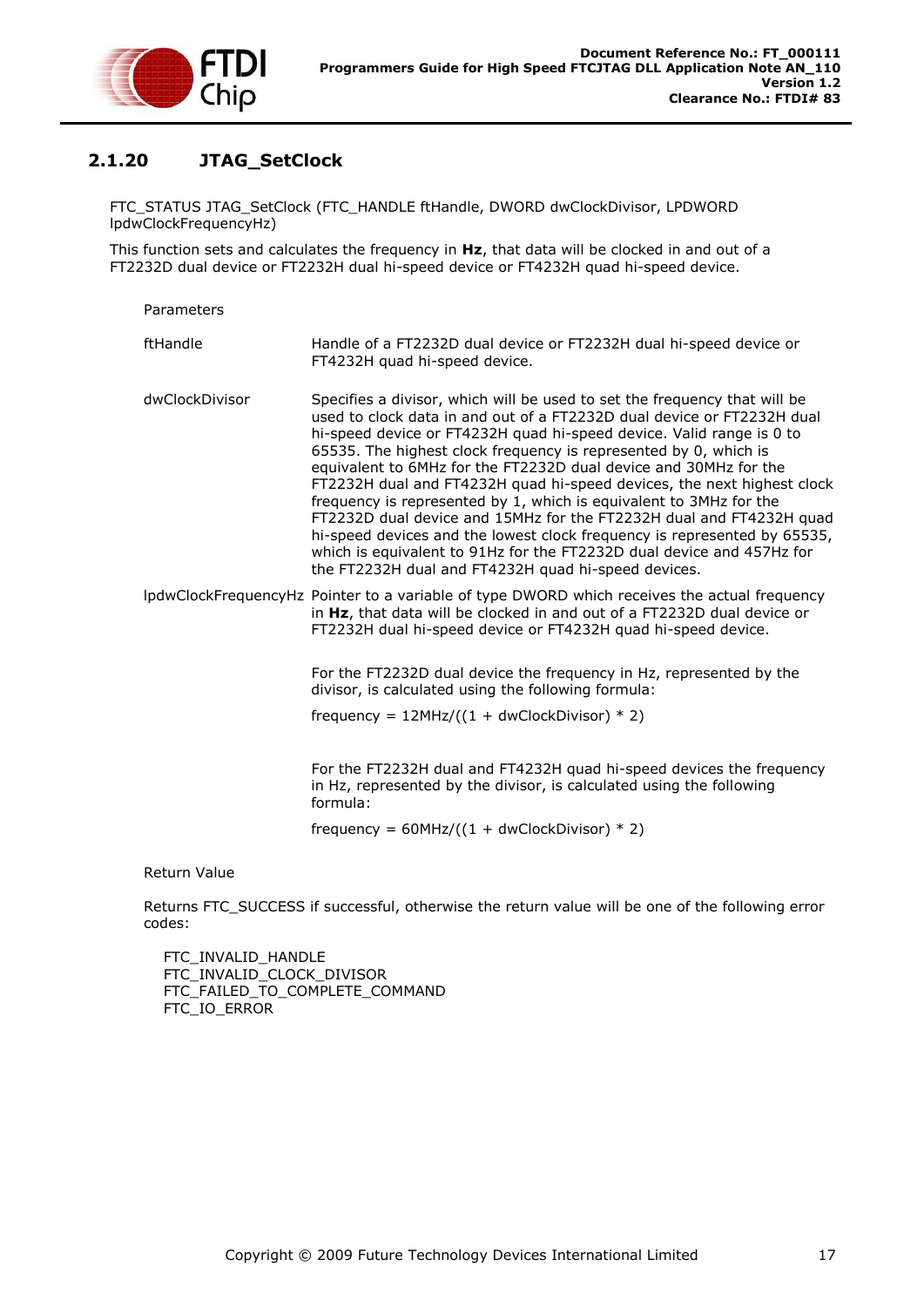

# <span id="page-18-0"></span>**2.1.21 JTAG\_SetLoopback**

FTC\_STATUS JTAG\_SetLoopback(FTC\_HANDLE ftHandle, BOOL bLoopbackState)

This function controls the state of the FT2232D dual device or FT2232H dual hi-speed device or FT4232H quad hi-speed device loopback. The FT2232D dual device or FT2232H dual hi-speed device or FT4232H quad hi-speed device is set to loopback for testing purposes.

| Parameters     |                                                                                                                                                                          |
|----------------|--------------------------------------------------------------------------------------------------------------------------------------------------------------------------|
| ftHandle       | Handle of the FT2232D dual device or FT2232H dual hi-speed device or<br>FT4232H quad hi-speed device.                                                                    |
| bLoopbackState | Controls the state of the FT2232D dual device or FT2232H dual hi-speed<br>device or FT4232H quad hi-speed device loopback. To switch loopback<br>on(TRUE) or off(FALSE). |
| Return Value   |                                                                                                                                                                          |

Returns FTC\_SUCCESS if successful, otherwise the return value will be one of the following error codes:

FTC\_INVALID\_HANDLE FTC\_FAILED\_TO\_COMPLETE\_COMMAND FTC\_IO\_ERROR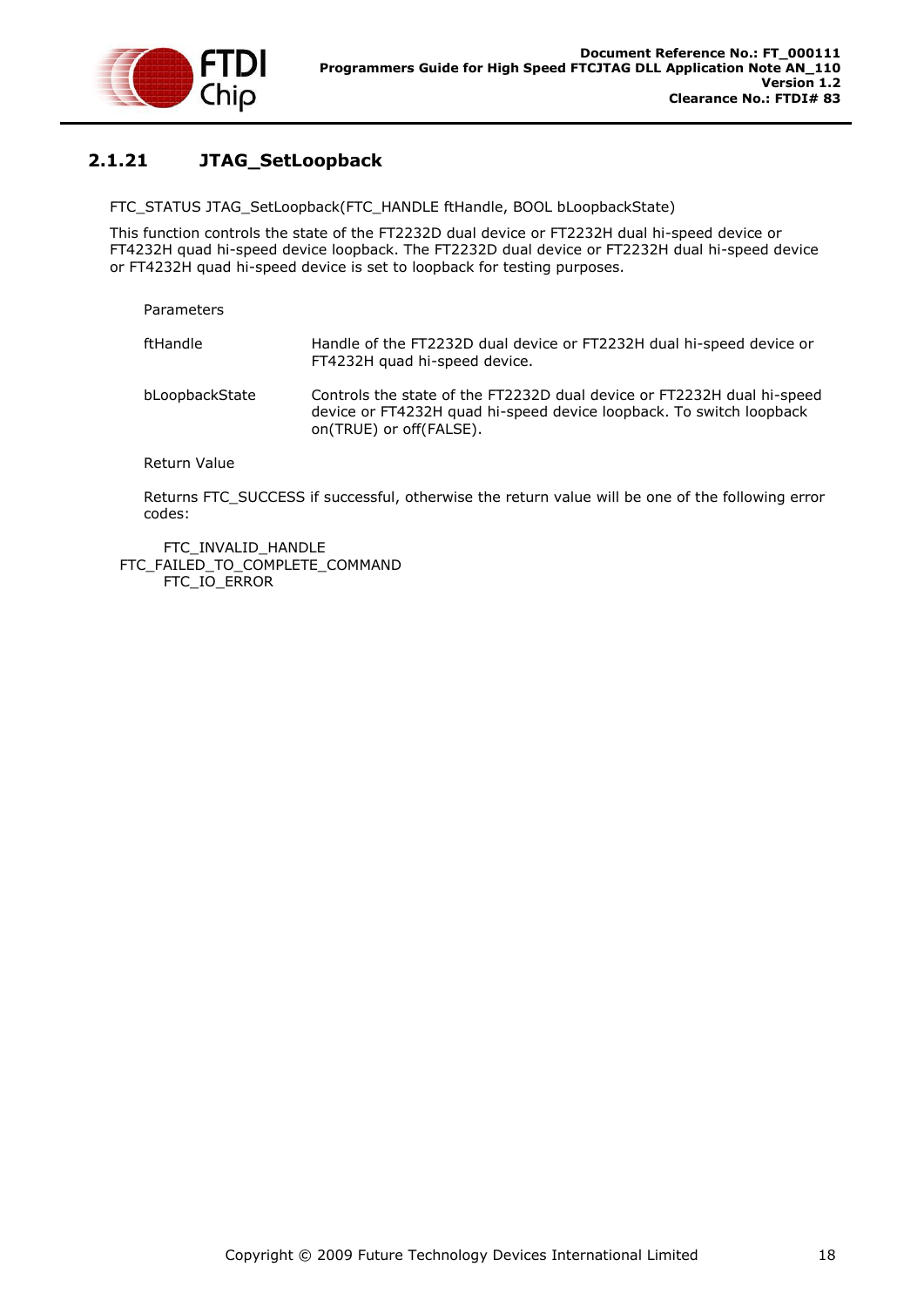

# <span id="page-19-0"></span>**2.1.22 JTAG\_SetGPIOs**

FTC\_STATUS JTAG\_SetGPIOs(FTC\_HANDLE ftHandle, BOOL bControlLowInputOutputPins, PFTC\_INPUT\_OUTPUT\_PINS pLowInputOutputPinsData, BOOL bControlHighInputOutputPins, PFTC\_INPUT\_OUTPUT\_PINS pHighInputOutputPinsData)

This function controls the use of the 8 general purpose input/output pins (GPIOL1 – GPIOL4 and GPIOH1 – GPIOH4) of the FT2232D dual device.

| Parameters                  |                                                                                                                                                                                                                                    |
|-----------------------------|------------------------------------------------------------------------------------------------------------------------------------------------------------------------------------------------------------------------------------|
| ftHandle                    | Handle of a FT2232D dual device.                                                                                                                                                                                                   |
| bControlLowInputOutputPins  | Controls the use of the 4 general purpose lower input/output pins<br>(GPIOL1 - GPIOL4) of the FT2232D dual device. To control the 4<br>lower input/output pins(TRUE) or to not control the 4 lower<br>input/output pins(FALSE).    |
| pLowInputOutputPinsData     | Pointer to the structure that contains the data that is used to<br>control the 4 general purpose lower input/output pins (GPIOL1 -<br>GPIOL4) of the FT2232D dual device.                                                          |
| bControlHighInputOutputPins | Controls the use of the 4 general purpose higher input/output<br>pins (GPIOH1 - GPIOH4) of the FT2232D dual device. To control<br>the 4 higher input/output pins(TRUE) or to not control the 4<br>higher input/output pins(FALSE). |
| pHighInputOutputPinsData    | Pointer to the structure that contains the data that is used to<br>control the 4 general purpose higher input/output pins (GPIOH1 $-$<br>GPIOH4) of the FT2232D dual device.                                                       |

Return Value

Returns FTC\_SUCCESS if successful, otherwise the return value will be one of the following error codes:

 FTC\_INVALID\_HANDLE FTC\_NULL\_INPUT\_OUTPUT\_BUFFER\_POINTER FTC\_FAILED\_TO\_COMPLETE\_COMMAND FTC\_IO\_ERROR

Example:

|             | typedef struct FTC_Input_Output_Pins {        |                                                                   |
|-------------|-----------------------------------------------|-------------------------------------------------------------------|
| <b>BOOL</b> | bPin1InputOutputState;                        | Set pin1 to input mode(FALSE), set pin1 to output<br>mode(TRUE)   |
| <b>BOOL</b> | bPin1LowHighState;                            | If pin1 is set to output mode, set pin1<br>low(FALSE), high(TRUE) |
| <b>BOOL</b> | bPin2InputOutputState;                        | Set pin2 to input mode(FALSE), set pin2 to output<br>mode(TRUE)   |
| <b>BOOL</b> | bPin2LowHighState;                            | If pin2 is set to output mode, set pin2<br>low(FALSE), high(TRUE) |
| <b>BOOL</b> | bPin3InputOutputState;                        | Set pin3 to input mode(FALSE), set pin3 to output<br>mode(TRUE)   |
| <b>BOOL</b> | bPin3LowHighState;                            | If pin3 is set to output mode, set pin3<br>low(FALSE), high(TRUE) |
| <b>BOOL</b> | bPin4InputOutputState;                        | Set pin4 to input mode(FALSE), set pin4 to output<br>mode(TRUE)   |
| <b>BOOL</b> | bPin4LowHighState;                            | If pin4 is set to output mode, set pin4<br>low(FALSE), high(TRUE) |
|             | FTC INPUT OUTPUT PINS *PFTC INPUT OUTPUT PINS |                                                                   |

Copyright © 2009 Future Technology Devices International Limited 19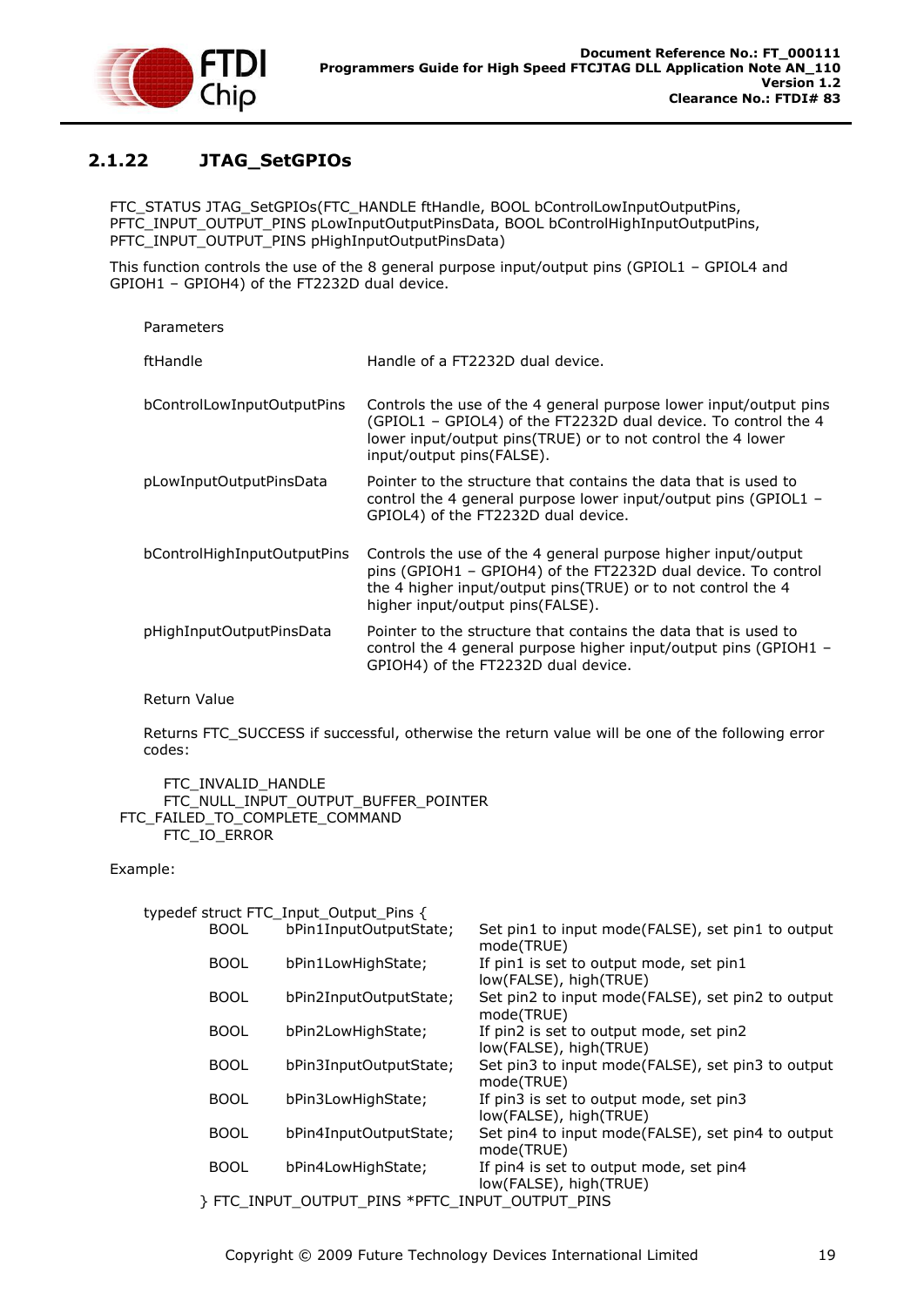

# <span id="page-20-0"></span>**2.1.23 JTAG\_SetHiSpeedDeviceGPIOs**

FTC\_STATUS JTAG\_SetHiSpeedDeviceGPIOs(FTC\_HANDLE ftHandle, BOOL bControlLowInputOutputPins, PFTC\_INPUT\_OUTPUT\_PINS pLowInputOutputPinsData, BOOL bControlHighInputOutputPins, PFTH\_INPUT\_OUTPUT\_PINS pHighInputOutputPinsData)

This function controls the use of the 12 general purpose input/output pins (GPIOL1 – GPIOL4 and GPIOH1 – GPIOH8) of the FT2232H dual hi-speed device or the 4 general purpose lower input/output pins (GPIOL1 – GPIOL4) of the FT4232H quad hi-speed device.

| ftHandle                    | Handle of the FT2232H dual hi-speed device or FT4232H quad hi-<br>speed device.                                                                                                                                                                                             |
|-----------------------------|-----------------------------------------------------------------------------------------------------------------------------------------------------------------------------------------------------------------------------------------------------------------------------|
| bControlLowInputOutputPins  | Controls the use of the 4 general purpose lower input/output pins<br>(GPIOL1 - GPIOL4) of the FT2232H dual hi-speed device or<br>FT4232H quad hi-speed device. To control the 4 lower<br>input/output pins(TRUE) or to not control the 4 lower input/output<br>pins(FALSE). |
| pLowInputOutputPinsData     | Pointer to the structure that contains the data that is used to<br>control the 4 general purpose lower input/output pins (GPIOL1 -<br>GPIOL4) of the FT2232H dual hi-speed device or FT4232H quad<br>hi-speed device.                                                       |
| bControlHighInputOutputPins | Controls the use of the 8 general purpose higher input/output<br>pins (GPIOH1 - GPIOH8) of the FT2232H dual hi-speed device. To<br>control the 8 higher input/output pins(TRUE) or to not control the<br>8 higher input/output pins(FALSE).                                 |
| pHighInputOutputPinsData    | Pointer to the structure that contains the data that is used to<br>control the general purpose 8 higher input/output pins (GPIOH1 -<br>GPIOH8) of the FT2232H dual hi-speed device.                                                                                         |
|                             | Note: the 8 general purpose higher input/output pins (GPIOH1 -<br>GPIOH8) do not physically exist on the FT4232H quad hi-speed<br>device.                                                                                                                                   |

#### Return Value

Returns FTC\_SUCCESS if successful, otherwise the return value will be one of the following error codes:

FTC\_INVALID\_HANDLE FTC\_NULL\_INPUT\_OUTPUT\_BUFFER\_POINTER FTC\_FAILED\_TO\_COMPLETE\_COMMAND FTC\_IO\_ERROR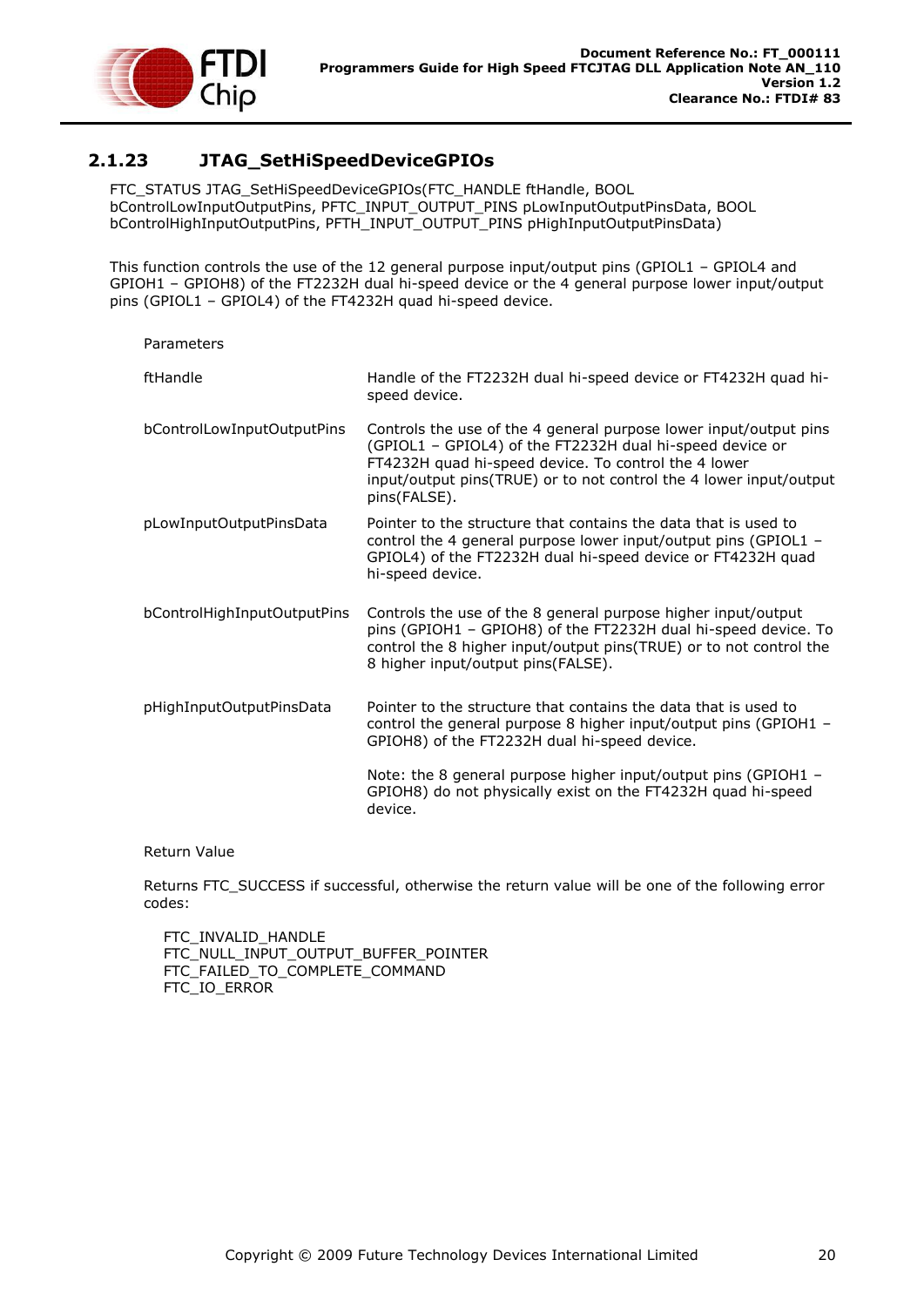

Example:

| typedef struct FTC_Input_Output_Pins { |                                               |                                                                   |
|----------------------------------------|-----------------------------------------------|-------------------------------------------------------------------|
| <b>BOOL</b>                            | bPin1InputOutputState;                        | Set pin1 to input mode(FALSE), set pin1<br>to output mode(TRUE)   |
| <b>BOOL</b>                            | bPin1LowHighState;                            | If pin1 is set to output mode, set pin1<br>low(FALSE), high(TRUE) |
| <b>BOOL</b>                            | bPin2InputOutputState;                        | Set pin2 to input mode(FALSE), set pin2<br>to output mode(TRUE)   |
| <b>BOOL</b>                            | bPin2LowHighState;                            | If pin2 is set to output mode, set pin2<br>low(FALSE), high(TRUE) |
| <b>BOOL</b>                            | bPin3InputOutputState;                        | Set pin3 to input mode(FALSE), set pin3<br>to output mode(TRUE)   |
| <b>BOOL</b>                            | bPin3LowHighState;                            | If pin3 is set to output mode, set pin3<br>low(FALSE), high(TRUE) |
| <b>BOOL</b>                            | bPin4InputOutputState;                        | Set pin4 to input mode(FALSE), set pin4<br>to output mode(TRUE)   |
| <b>BOOL</b>                            | bPin4LowHighState;                            | If pin4 is set to output mode, set pin4<br>low(FALSE), high(TRUE) |
|                                        | FTC INPUT OUTPUT PINS *PFTC INPUT OUTPUT PINS |                                                                   |

#### typedef struct FTH\_Input\_Output\_Pins {

| <b>BOOL</b> | bPin1InputOutputState;                        | Set pin1 to input mode(FALSE), set pin1<br>to output mode(TRUE)   |
|-------------|-----------------------------------------------|-------------------------------------------------------------------|
| <b>BOOL</b> | bPin1LowHighState;                            | If pin1 is set to output mode, set pin1                           |
| <b>BOOL</b> | bPin2InputOutputState;                        | low(FALSE), high(TRUE)<br>Set pin2 to input mode(FALSE), set pin2 |
| <b>BOOL</b> | bPin2LowHighState;                            | to output mode(TRUE)<br>If pin2 is set to output mode, set pin2   |
|             |                                               | low(FALSE), high(TRUE)                                            |
| <b>BOOL</b> | bPin3InputOutputState;                        | Set pin3 to input mode(FALSE), set pin3<br>to output mode(TRUE)   |
| <b>BOOL</b> | bPin3LowHighState;                            | If pin3 is set to output mode, set pin3                           |
|             |                                               | low(FALSE), high(TRUE)                                            |
| <b>BOOL</b> | bPin4InputOutputState;                        | Set pin4 to input mode(FALSE), set pin4<br>to output mode(TRUE)   |
| <b>BOOL</b> | bPin4LowHighState;                            | If pin4 is set to output mode, set pin4                           |
| <b>BOOL</b> | bPin5InputOutputState;                        | low(FALSE), high(TRUE)<br>Set pin5 to input mode(FALSE), set pin5 |
|             |                                               | to output mode(TRUE)                                              |
| <b>BOOL</b> | bPin5LowHighState;                            | If pin5 is set to output mode, set pin5                           |
|             |                                               | low(FALSE), high(TRUE)                                            |
| <b>BOOL</b> | bPin6InputOutputState;                        | Set pin6 to input mode(FALSE), set pin6<br>to output mode(TRUE)   |
| <b>BOOL</b> | bPin6LowHighState;                            | If pin6 is set to output mode, set pin6                           |
|             |                                               | low(FALSE), high(TRUE)                                            |
| <b>BOOL</b> | bPin7InputOutputState;                        | Set pin7 to input mode(FALSE), set pin7                           |
|             |                                               | to output mode(TRUE)                                              |
| <b>BOOL</b> | bPin7LowHighState;                            | If pin7 is set to output mode, set pin7                           |
|             |                                               | low(FALSE), high(TRUE)                                            |
| <b>BOOL</b> | bPin8InputOutputState;                        | Set pin8 to input mode(FALSE), set pin8                           |
|             |                                               | to output mode(TRUE)                                              |
| <b>BOOL</b> | bPin8LowHighState;                            | If pin8 is set to output mode, set pin8                           |
|             | FTH INPUT OUTPUT PINS *PFTH INPUT OUTPUT PINS | low(FALSE), high(TRUE)                                            |
|             |                                               |                                                                   |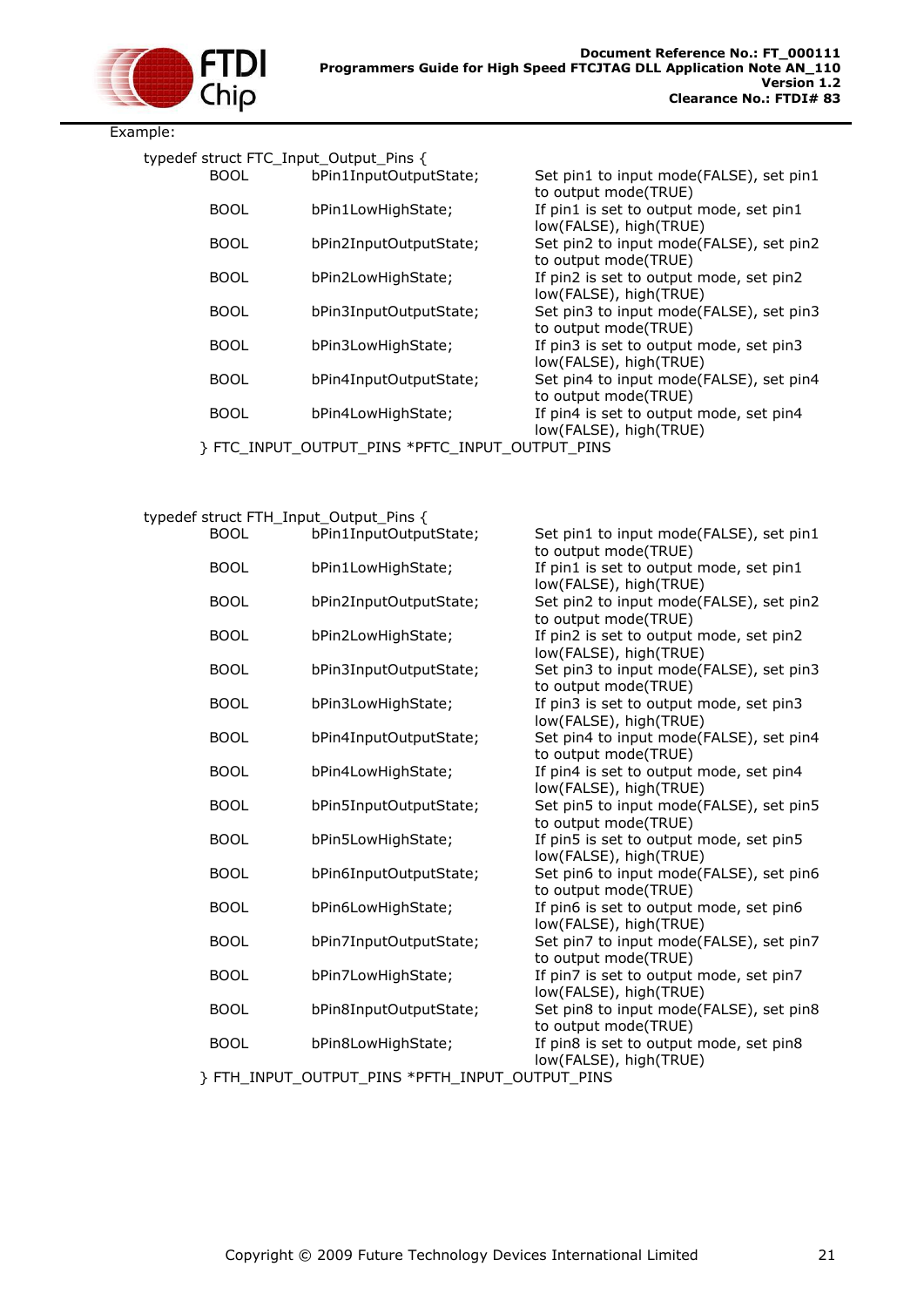

# <span id="page-22-0"></span>**2.1.24 JTAG\_GetGPIOs**

FTC\_STATUS JTAG\_GetGPIOs(FTC\_HANDLE ftHandle, BOOL bControlLowInputOutputPins, PFTC\_LOW\_HIGH\_PINS pLowPinsInputData, BOOL bControlHighInputOutputPins, PFTC\_LOW\_HIGH\_PINS pHighPinsInputData)

This function gets the input states(low or high) of the 8 general purpose input/output pins (GPIOL1 – GPIOL4 and GPIOH1 – GPIOH4) of the FT2232D dual device.

| Parameters                  |                                                                                                                                                                                                                                                          |
|-----------------------------|----------------------------------------------------------------------------------------------------------------------------------------------------------------------------------------------------------------------------------------------------------|
| ftHandle                    | Handle of a FT2232D dual device.                                                                                                                                                                                                                         |
| bControlLowInputOutputPins  | Controls the use of the 4 general purpose lower input/output pins<br>(GPIOL1 - GPIOL4) of the FT2232D dual device. To enable the 4<br>lower input/output pins to be read(TRUE) or to disable the 4 lower<br>input/output pins from being read(FALSE).    |
| pLowPinsInputData           | Pointer to the structure that contains the input states (low or high)<br>of the 4 general purpose lower input/output pins (GPIOL1 -<br>GPIOL4) of the FT2232D dual device.                                                                               |
| bControlHighInputOutputPins | Controls the use of the 4 general purpose higher input/output<br>pins (GPIOH1 - GPIOH4) of the FT2232D dual device. To enable<br>the 4 higher input/output pins to be read(TRUE) or to disable the<br>4 higher input/output pins from being read(FALSE). |
| pHighPinsInputData          | Pointer to the structure that contains the input states (low or high)<br>of the 4 general purpose higher input/output pins (GPIOH1 -<br>GPIOH4) of the FT2232D dual device.                                                                              |

Return Value

Returns FTC\_SUCCESS if successful, otherwise the return value will be one of the following error codes:

FTC\_INVALID\_HANDLE FTC\_NULL\_INPUT\_OUTPUT\_BUFFER\_POINTER FTC\_FAILED\_TO\_COMPLETE\_COMMAND FTC\_IO\_ERROR

### Example:

|             | typedef struct FTC_Low_High_Pins {    |                                         |
|-------------|---------------------------------------|-----------------------------------------|
| <b>BOOL</b> | bPin1LowHighState;                    | Pin1 input state low(FALSE), high(TRUE) |
| <b>BOOL</b> | bPin2LowHighState;                    | Pin2 input state low(FALSE), high(TRUE) |
| <b>BOOL</b> | bPin3LowHighState;                    | Pin3 input state low(FALSE), high(TRUE) |
| <b>BOOL</b> | bPin4LowHighState;                    | Pin4 input state low(FALSE), high(TRUE) |
|             | FTC LOW HIGH PINS *PFTC LOW HIGH PINS |                                         |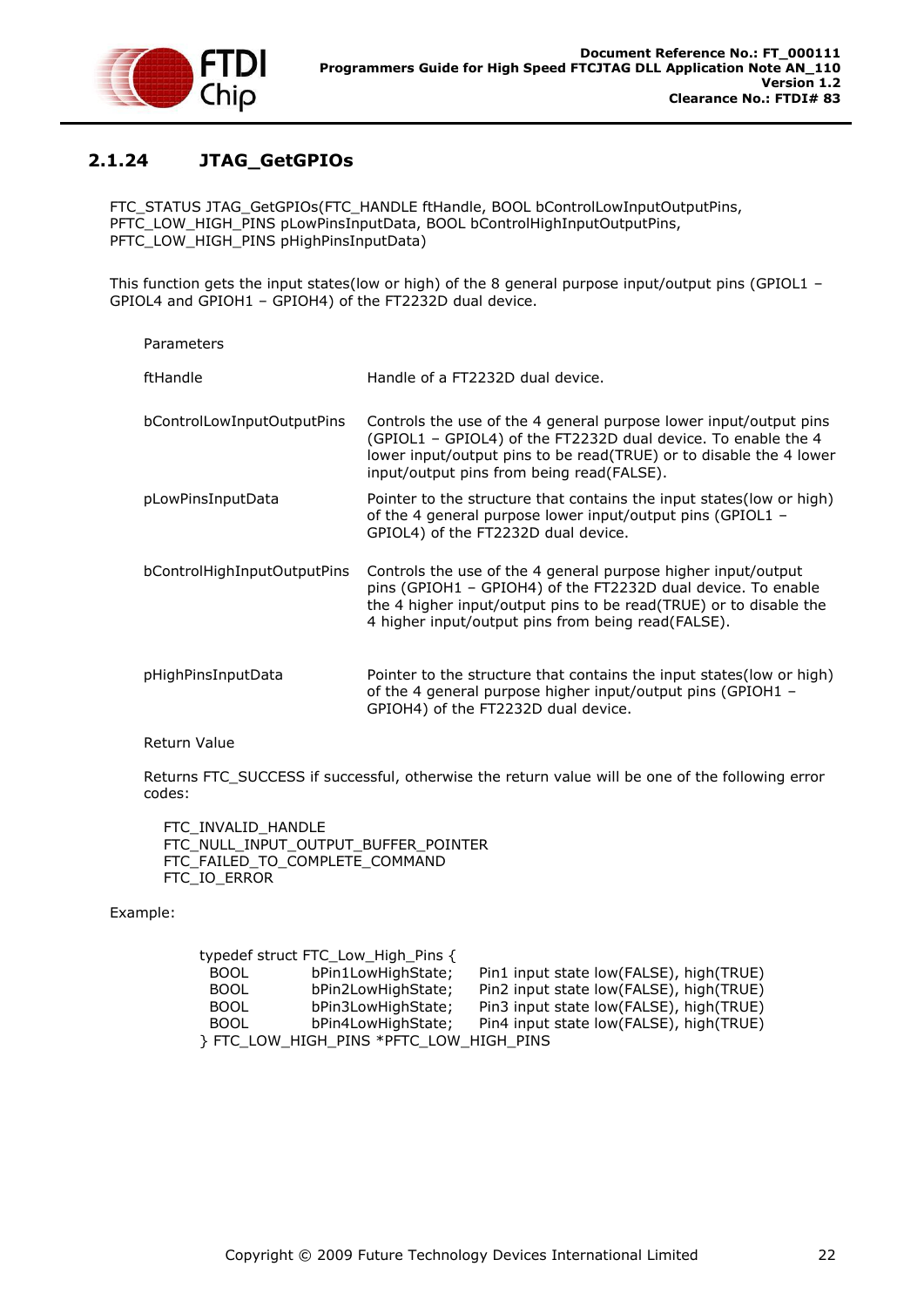

# <span id="page-23-0"></span>**2.1.25 JTAG\_GetHiSpeedDeviceGPIOs**

FTC\_STATUS JTAG\_GetHiSpeedDeviceGPIOs(FTC\_HANDLE ftHandle, BOOL bControlLowInputOutputPins, PFTC\_LOW\_HIGH\_PINS pLowPinsInputData, BOOL bControlHighInputOutputPins, PFTH\_LOW\_HIGH\_PINS pHighPinsInputData)

This function gets the input states(low or high) of the 12 general purpose input/output pins (GPIOL1 – GPIOL4 and GPIOH1 – GPIOH8) of the FT2232H dual hi-speed device or the 4 general purpose lower input/output pins (GPIOL1 – GPIOL4) of the FT4232H quad hi-speed device.

| Parameters                  |                                                                                                                                                                                                                                                                                                   |
|-----------------------------|---------------------------------------------------------------------------------------------------------------------------------------------------------------------------------------------------------------------------------------------------------------------------------------------------|
| ftHandle                    | Handle of the FT2232H dual hi-speed device or FT4232H quad hi-<br>speed device.                                                                                                                                                                                                                   |
| bControlLowInputOutputPins  | Controls the use of the 4 general purpose lower input/output pins<br>(GPIOL1 - GPIOL4) of the FT2232H dual hi-speed device or<br>FT4232H quad hi-speed device. To enable the 4 lower<br>input/output pins to be read(TRUE) or to disable the 4 lower<br>input/output pins from being read(FALSE). |
| pLowPinsInputData           | Pointer to the structure that contains the input states (low or high)<br>of the 4 general purpose lower input/output pins (GPIOL1 $-$<br>GPIOL4) of the FT2232H dual hi-speed device or FT4232H quad<br>hi-speed device.                                                                          |
| bControlHighInputOutputPins | Controls the use of the 8 general purpose higher input/output<br>pins (GPIOH1 - GPIOH8) of the FT2232H dual hi-speed device. To<br>enable the 8 higher input/output pins to be read(TRUE) or to<br>disable the 8 higher input/output pins from being read(FALSE).                                 |
| pHighPinsInputData          | Pointer to the structure that contains the input states (low or high)<br>of the 8 general purpose higher input/output pins (GPIOH1 -<br>GPIOH8) of the FT2232H dual hi-speed device.                                                                                                              |

#### Return Value

Returns FTC\_SUCCESS if successful, otherwise the return value will be one of the following error codes:

 FTC\_INVALID\_HANDLE FTC\_NULL\_INPUT\_OUTPUT\_BUFFER\_POINTER FTC\_FAILED\_TO\_COMPLETE\_COMMAND FTC\_IO\_ERROR

#### Example:

| typedef struct FTC_Low_High_Pins { |                                       |                                         |
|------------------------------------|---------------------------------------|-----------------------------------------|
|                                    |                                       |                                         |
| <b>BOOL</b>                        | bPin1LowHighState;                    | Pin1 input state low(FALSE), high(TRUE) |
| <b>BOOL</b>                        | bPin2LowHighState;                    | Pin2 input state low(FALSE), high(TRUE) |
| <b>BOOL</b>                        | bPin3LowHighState;                    | Pin3 input state low(FALSE), high(TRUE) |
| <b>BOOL</b>                        | bPin4LowHighState;                    | Pin4 input state low(FALSE), high(TRUE) |
|                                    | FTC LOW HIGH PINS *PFTC LOW HIGH PINS |                                         |
| typedef struct FTH_Low_High_Pins { |                                       |                                         |
| <b>BOOL</b>                        | bPin1LowHighState;                    | Pin1 input state low(FALSE), high(TRUE) |
| <b>BOOL</b>                        | bPin2LowHighState;                    | Pin2 input state low(FALSE), high(TRUE) |
| <b>BOOL</b>                        | bPin3LowHighState;                    | Pin3 input state low(FALSE), high(TRUE) |
| <b>BOOL</b>                        | bPin4LowHighState;                    | Pin4 input state low(FALSE), high(TRUE) |
| <b>BOOL</b>                        | bPin5LowHighState;                    | Pin5 input state low(FALSE), high(TRUE) |
| <b>BOOL</b>                        | bPin6LowHighState:                    | Pin6 input state low(FALSE), high(TRUE) |
| <b>BOOL</b>                        | bPin7LowHighState;                    | Pin7 input state low(FALSE), high(TRUE) |
| <b>BOOL</b>                        | bPin8LowHighState;                    | Pin8 input state low(FALSE), high(TRUE) |
|                                    |                                       | <b>HIGH PINS</b>                        |

Copyright © 2009 Future Technology Devices International Limited 23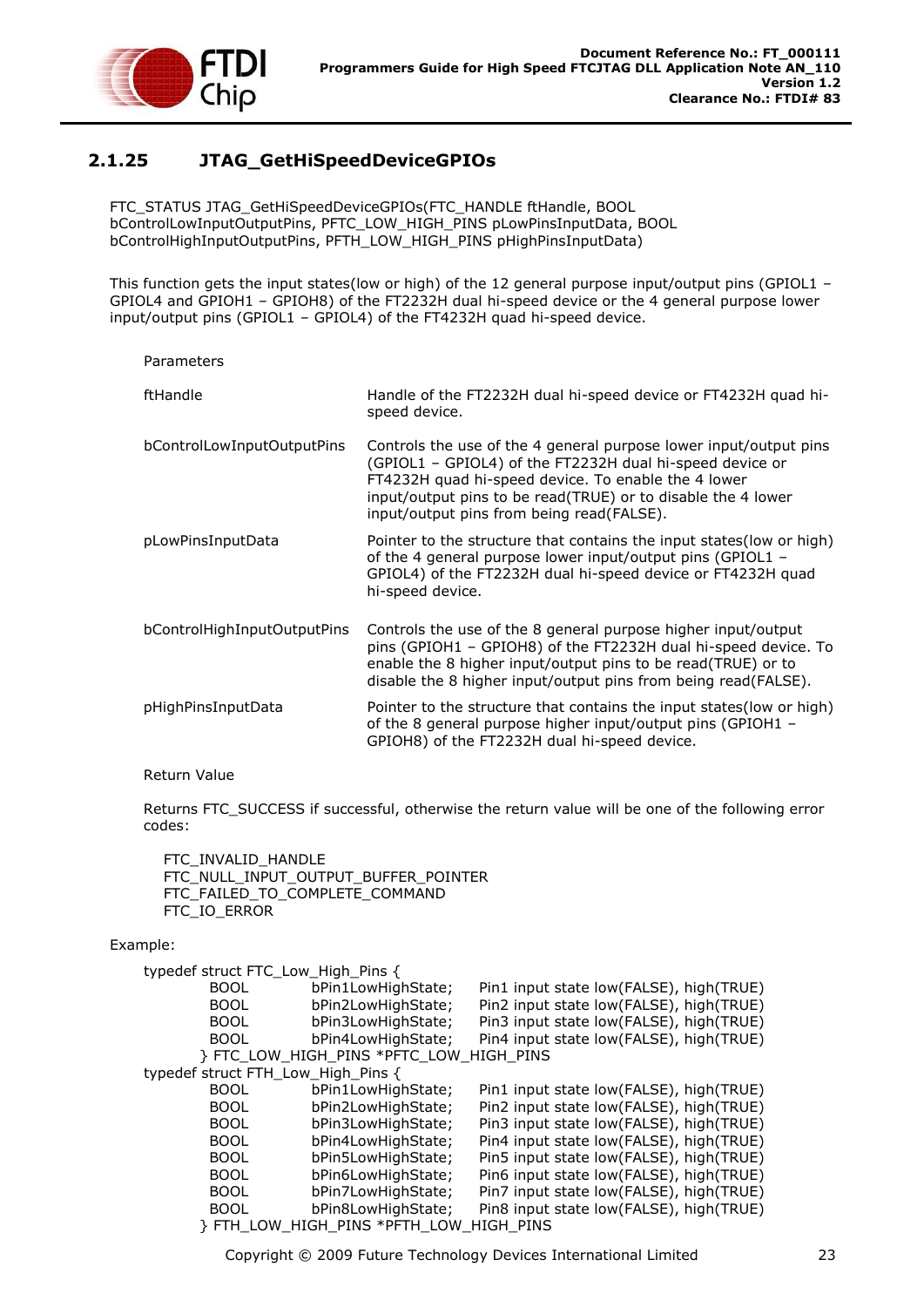

# <span id="page-24-0"></span>**2.1.26 JTAG\_Write**

FTC\_STATUS JTAG\_WriteFTC\_HANDLE ftHandle, BOOL bInstructionTestData, DWORD dwNumBitsToWrite, PWriteDataByteBuffer pWriteDataBuffer, DWORD dwNumBytesToWrite, DWORD dwTapControllerState)

This function writes data to an external device ie a device attached to a FT2232D dual device or FT2232H dual hi-speed device or FT4232H quad hi-speed device. A FT2232D dual device or FT2232H dual hi-speed device or FT4232H quad hi-speed device communicates with an external device by simulating the JTAG synchronous protocol.

Parameters ftHandle Handle of the FT2232D dual device or FT2232H dual hi-speed device or FT4232H quad hi-speed device. bInstructionTestData Specifies the type of register, that data is to be written to on an external device. Instruction(TRUE) or test data(FALSE). dwNumBitsToWrite Specifies the number of bits to be written to an external device. Valid range 2 to 524280. 524280 bits is equivalent to 64K bytes. pWriteDataBuffer **Pointer to buffer that contains the data to be written to an** external device. dwNumBytesToWrite Specifies the number of bytes in the write data buffer, which contains all the specified bits to be written to an external device. Valid range 1 to 65535 ie 64K bytes. dwTapControllerState Specifies the state, the Test Access Port(TAP) controller will be left in after the data has been written to an external device.

### **Valid TAP Controller States**

TEST\_LOGIC\_STATE RUN\_TEST\_IDLE\_STATE PAUSE\_TEST\_DATA\_REGISTER\_STATE PAUSE\_INSTRUCTION\_REGISTER\_STATE SHIFT\_TEST\_DATA\_REGISTER\_STATE SHIFT\_INSTRUCTION\_REGISTER\_STATE

#### Return Value

Returns FTC\_SUCCESS if successful, otherwise the return value will be one of the following error codes:

 FTC\_INVALID\_HANDLE FTC\_INVALID\_NUMBER\_BITS FTC\_NULL\_WRITE\_DATA\_BUFFER\_POINTER FTC\_INVALID\_NUMBER\_BYTES FTC\_NUMBER\_BYTES\_TOO\_SMALL FTC\_INVALID\_TAP\_CONTROLLER\_STATE FTC\_FAILED\_TO\_COMPLETE\_COMMAND FTC\_IO\_ERROR

Example:

#define MAX\_WRITE\_DATA\_BYTES\_BUFFER\_SIZE 65536 // 64K bytes

typedef BYTE WriteDataByteBuffer[MAX\_WRITE\_DATA\_BYTES\_BUFFER\_SIZE]; typedef WriteDataByteBuffer \*PWriteDataByteBuffer;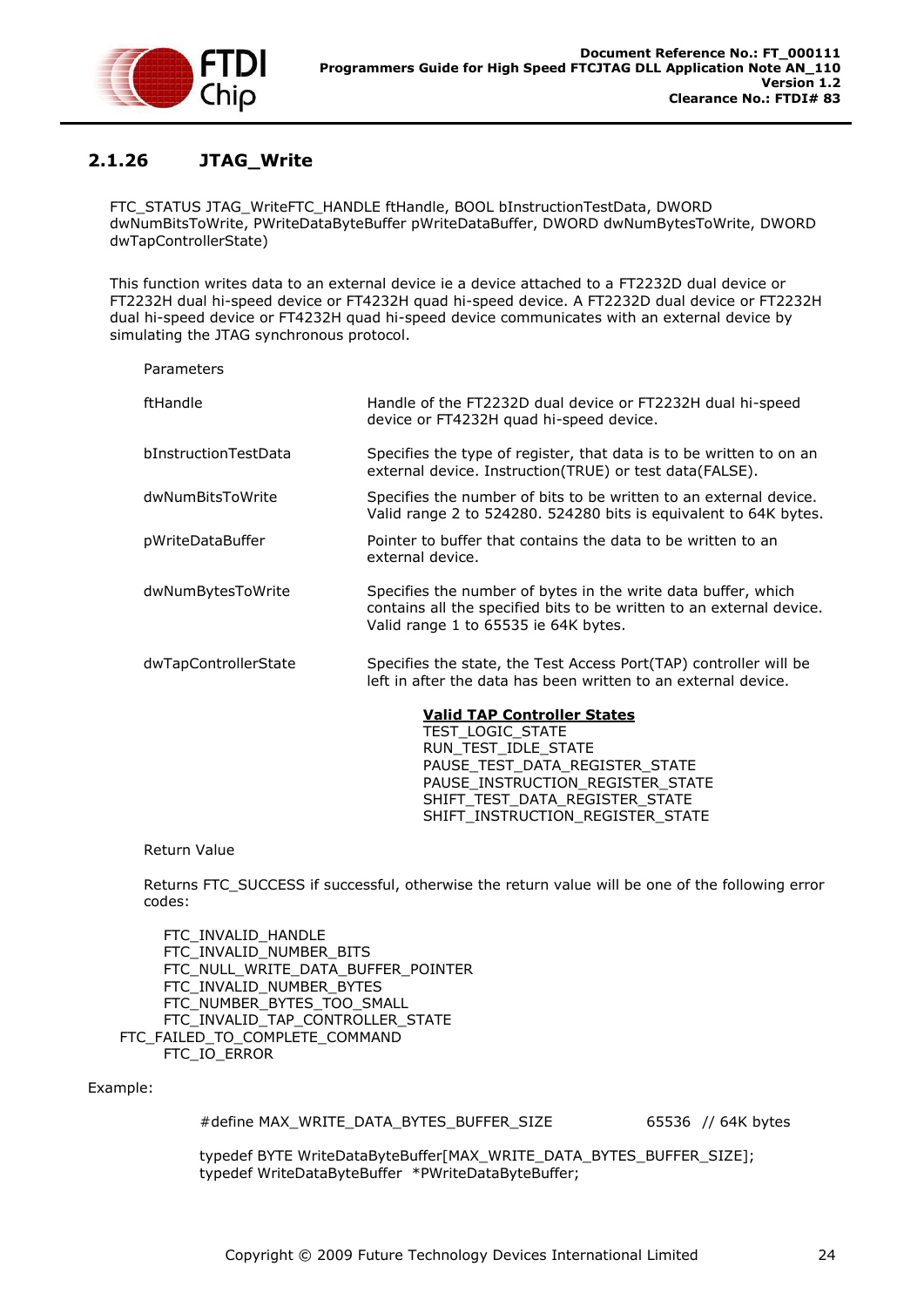

## <span id="page-25-0"></span>**2.1.27 JTAG\_Read**

FTC\_STATUS JTAG\_Read (FTC\_HANDLE ftHandle, BOOL bInstructionTestData, DWORD dwNumBitsToRead, PReadDataByteBuffer pReadDataBuffer, LPDWORD lpdwNumBytesReturned, DWORD dwTapControllerState)

This function reads data from an external device ie a device attached to a FT2232D dual device or FT2232H dual hi-speed device or FT4232H quad hi-speed device. A FT2232D dual device or FT2232H dual hi-speed device or FT4232H quad hi-speed device communicates with an external device by simulating the JTAG synchronous protocol.

| Parameters           |                                                                                                                                                                                                       |
|----------------------|-------------------------------------------------------------------------------------------------------------------------------------------------------------------------------------------------------|
| ftHandle             | Handle of a FT2232D dual device or FT2232H dual hi-<br>speed device or FT4232H quad hi-speed device.                                                                                                  |
| bInstructionTestData | Specifies the type of register, that data is to be read from on an<br>external device. Instruction(TRUE) or test data(FALSE).                                                                         |
| dwNumBitsToRead      | Specifies the number of bits to be read from an external device.<br>Valid range 2 to 524280. 524280 bits is equivalent to 64K bytes.                                                                  |
| pReadDataBuffer      | Pointer to buffer that returns the data read from an external<br>device. Size of buffer should be set to 65535.                                                                                       |
| lpdwNumBytesReturned | Pointer to a variable of type DWORD which receives the actual<br>number of data bytes read from an external device. These bytes<br>contain the specified number of bits read from an external device. |
| dwTapControllerState | Specifies the state, the Test Access Port(TAP) controller will be<br>left in after the data has been read from an external device.                                                                    |
|                      | <b>Valid TAP Controller States</b><br>TEST_LOGIC_STATE<br>RUN TEST IDLE STATE<br>PAUSE TEST DATA_REGISTER_STATE                                                                                       |

Return Value

Returns FTC\_SUCCESS if successful, otherwise the return value will be one of the following error codes:

PAUSE\_INSTRUCTION\_REGISTER\_STATE SHIFT\_TEST\_DATA\_REGISTER\_STATE SHIFT\_INSTRUCTION\_REGISTER\_STATE

 FTC\_INVALID\_HANDLE FTC\_INVALID\_NUMBER\_BITS FTC\_NULL\_READ\_DATA\_BUFFER\_POINTER FTC\_INVALID\_TAP\_CONTROLLER\_STATE FTC\_FAILED\_TO\_COMPLETE\_COMMAND FTC\_IO\_ERROR

Example:

#define MAX\_READ\_DATA\_BYTES\_BUFFER\_SIZE 65536 // 64K bytes

typedef BYTE ReadDataByteBuffer[MAX\_READ\_DATA\_BYTES\_BUFFER\_SIZE]; typedef ReadDataByteBuffer \*PReadDataByteBuffer;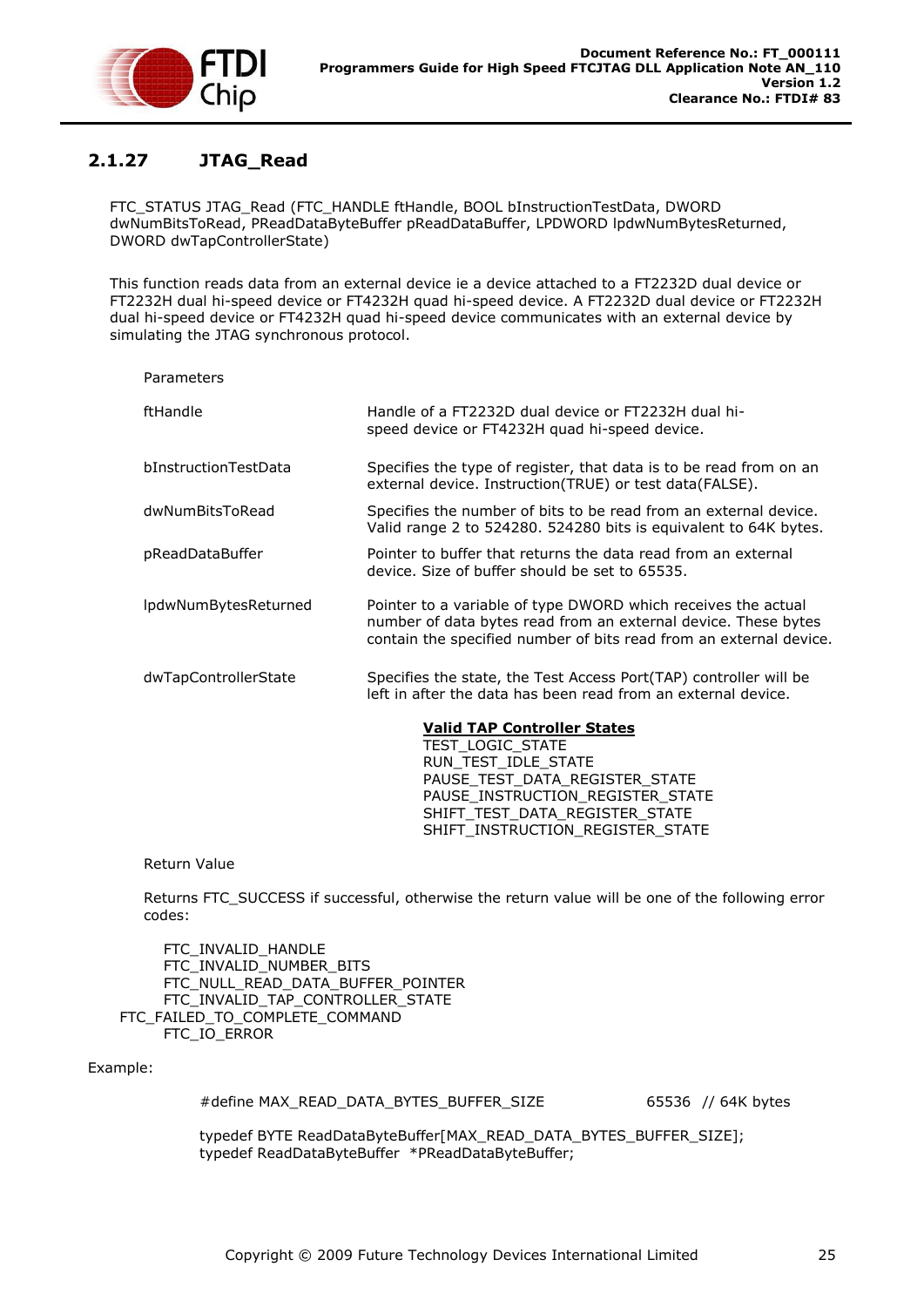

# <span id="page-26-0"></span>**2.1.28 JTAG\_WriteRead**

FTC\_STATUS JTAG\_WriteRead (FTC\_HANDLE ftHandle, BOOL bInstructionTestData, DWORD dwNumBitsToWriteRead, PWriteDataByteBuffer pWriteDataBuffer, DWORD dwNumBytesToWrite, PReadDataByteBuffer pReadDataBuffer, LPDWORD lpdwNumBytesReturned, DWORD dwTapControllerState)

This function writes then read data to/from an external device ie a device attached to a FT2232D dual device or FT2232H dual hi-speed device or FT4232H quad hi-speed device. A FT2232D dual device or FT2232H dual hi-speed device or FT4232H quad hi-speed device communicates with an external device by simulating the JTAG synchronous protocol.

| Parameters           |                                                                                                                                                                                                       |
|----------------------|-------------------------------------------------------------------------------------------------------------------------------------------------------------------------------------------------------|
| ftHandle             | Handle of a FT2232D dual device or FT2232H dual hi-speed<br>device or FT4232H quad hi-speed device.                                                                                                   |
| bInstructionTestData | Specifies the type of register, that data is to be written to and<br>read from on an external device. Instruction(TRUE) or test<br>data(FALSE).                                                       |
| dwNumBitsToWriteRead | Specifies the number of bits to be written to and read from an<br>external device. Valid range 2 to 524280. 524280 bits is<br>equivalent to 64K bytes.                                                |
| pWriteDataBuffer     | Pointer to buffer that contains the data to be written to an<br>external device.                                                                                                                      |
| dwNumBytesToWrite    | Specifies the number of bytes in the write data buffer, which<br>contains all the specified bits to be written to an external device.<br>Valid range 1 to 65535 ie 64K bytes.                         |
| pReadDataBuffer      | Pointer to buffer that returns the data read from an external<br>device. Size of buffer should be set to 65535.                                                                                       |
| lpdwNumBytesReturned | Pointer to a variable of type DWORD which receives the actual<br>number of data bytes read from an external device. These bytes<br>contain the specified number of bits read from an external device. |
| dwTapControllerState | Specifies the state, the Test Access Port(TAP) controller will be<br>left in after the data has been written/read to/from an external<br>device.                                                      |
|                      | <b>Valid TAP Controller States</b><br>TEST LOGIC STATE<br>RUN_TEST_IDLE_STATE<br>PAUSE_TEST_DATA_REGISTER_STATE<br>PAUSE_INSTRUCTION_REGISTER_STATE<br>SHIFT TEST DATA REGISTER STATE                 |

SHIFT\_INSTRUCTION\_REGISTER\_STATE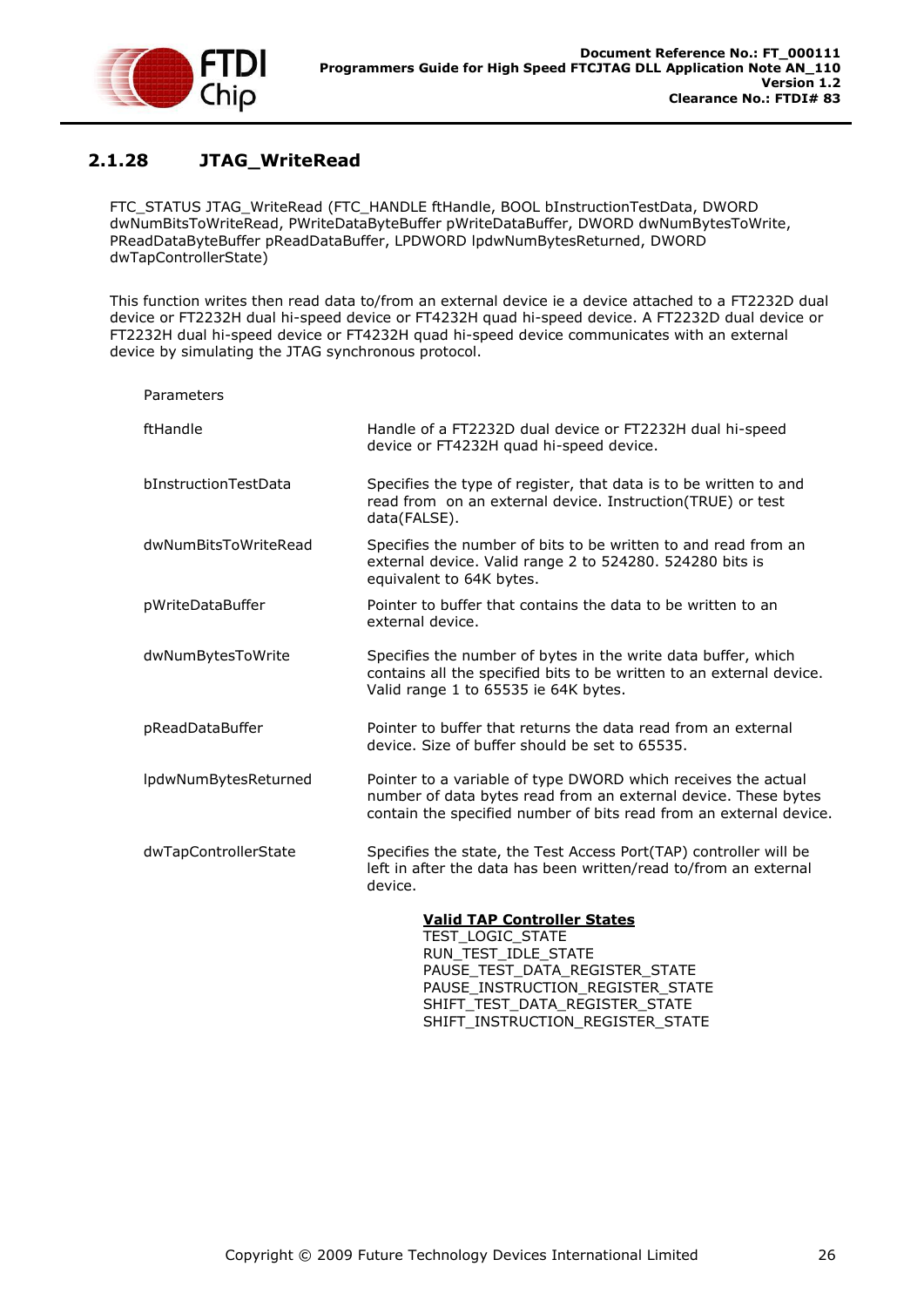

Return Value

Returns FTC\_SUCCESS if successful, otherwise the return value will be one of the following error codes:

 FTC\_INVALID\_HANDLE FTC\_INVALID\_NUMBER\_BITS FTC\_NULL\_WRITE\_DATA\_BUFFER\_POINTER FTC\_INVALID\_NUMBER\_BYTES FTC\_NUMBER\_BYTES\_TOO\_SMALL FTC\_NULL\_READ\_DATA\_BUFFER\_POINTER FTC\_INVALID\_TAP\_CONTROLLER\_STATE FTC\_FAILED\_TO\_COMPLETE\_COMMAND FTC\_IO\_ERROR

#### Example:

#define MAX\_WRITE\_DATA\_BYTES\_BUFFER\_SIZE 65536 // 64K bytes

typedef BYTE WriteDataByteBuffer[MAX\_WRITE\_DATA\_BYTES\_BUFFER\_SIZE]; typedef WriteDataByteBuffer \*PWriteDataByteBuffer;

#define MAX\_READ\_DATA\_BYTES\_BUFFER\_SIZE 65536 // 64K bytes

typedef BYTE ReadDataByteBuffer[MAX\_READ\_DATA\_BYTES\_BUFFER\_SIZE]; typedef ReadDataByteBuffer \*PReadDataByteBuffer;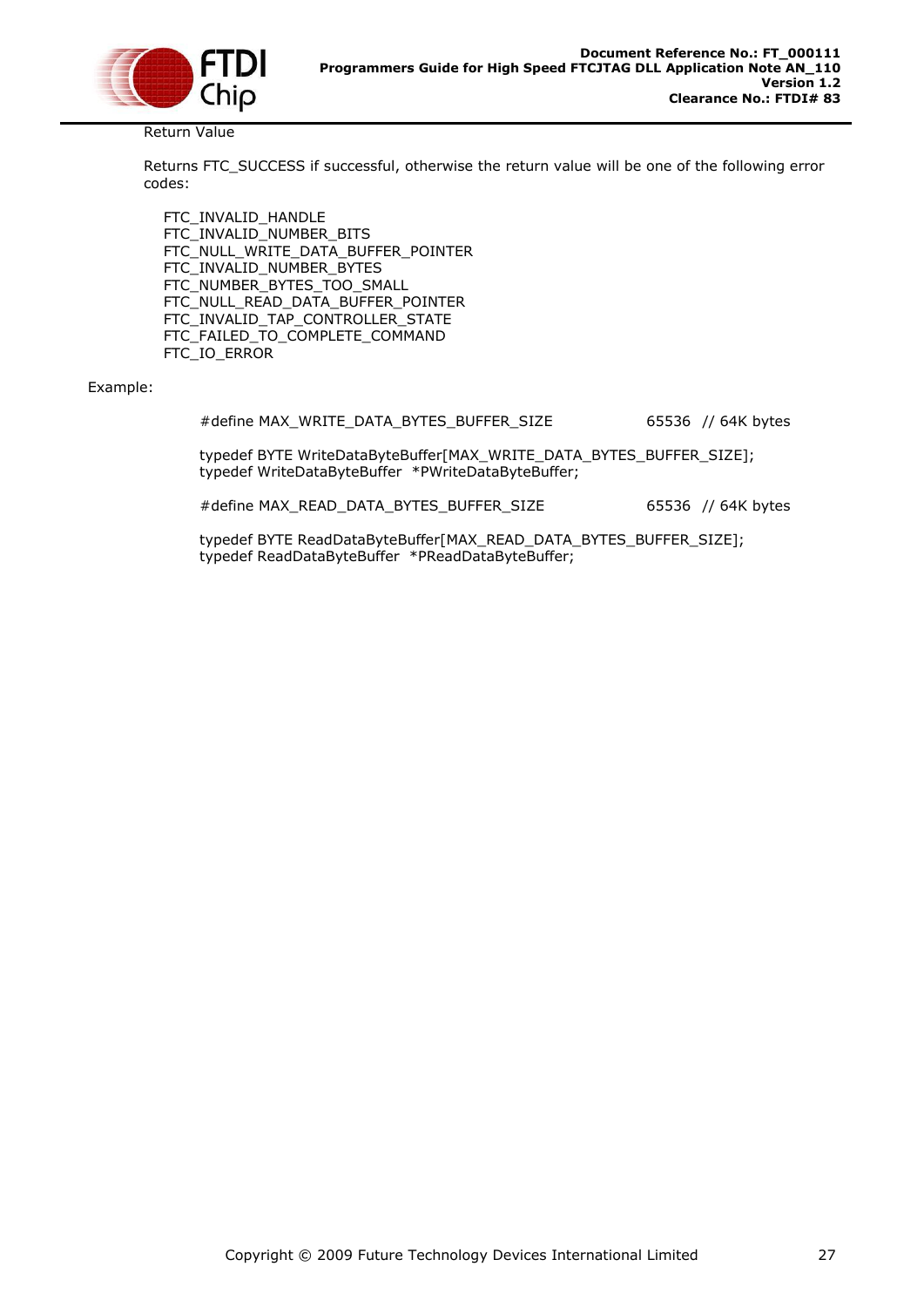

## <span id="page-28-0"></span>**2.1.29 JTAG\_GenerateClockPulses**

FTC\_STATUS JTAG\_GenerateClockPulses (FTC\_HANDLE ftHandle, DWORD dwNumClockPulses)

This function instructs a FT2232D dual device to generate a specified number of clock pulses. The clock pulses will be generated in the run test idle state. The data written to an external device ie a device attached to a FT2232D dual device during generation of the clock pulses will be 0. A FT2232D dual device communicates with an external device by simulating the JTAG synchronous protocol.

Parameters

ftHandle **Handle Handle of a FT2232D dual device.** 

dwNumClockPulses Specifies the number of clock pulses to be generated by a FT2232D dual device. Valid range 1 to 2000,000,000.

Return Value

Returns FTC\_SUCCESS if successful, otherwise the return value will be one of the following error codes:

FTC\_INVALID\_HANDLE FTC\_INVALID\_NUMBER\_CLOCK\_PULSES FTC\_FAILED\_TO\_COMPLETE\_COMMAND FTC\_IO\_ERROR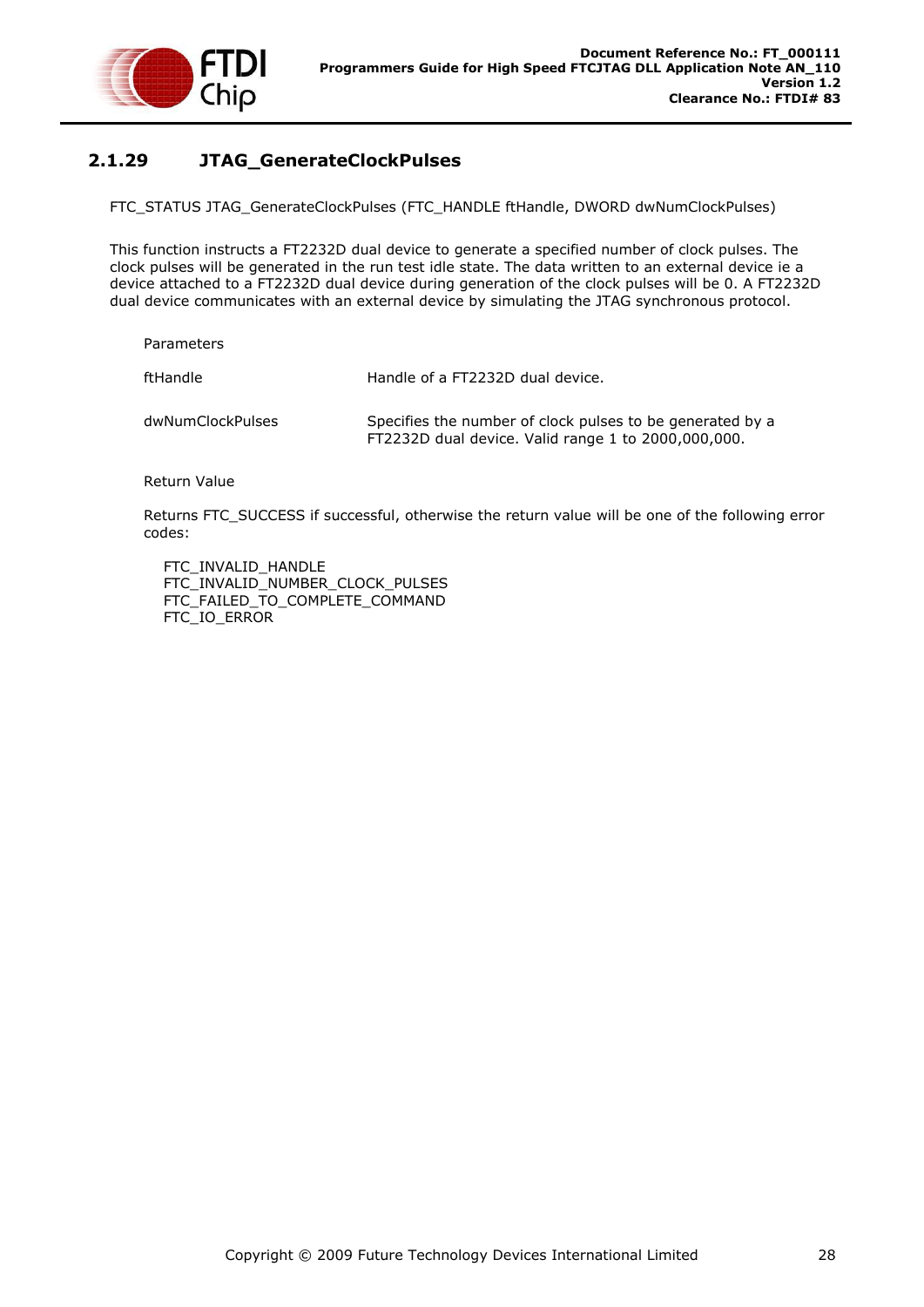

### <span id="page-29-0"></span>**2.1.30 JTAG\_ClearCmdSequence**

FTC\_STATUS JTAG\_ClearCmdSequence

This function must only be used, if a maximum of one device will be connected to a system ie FT2232D dual device or FT2232H dual hi-speed device or FT4232H quad hi-speed device.

This function clears the sequence of commands and associated data from the internal command buffer.

Return Value

Returns FTC\_SUCCESS if successful, otherwise the return value will be one of the following error codes:

FTC\_TOO\_MANY\_DEVICES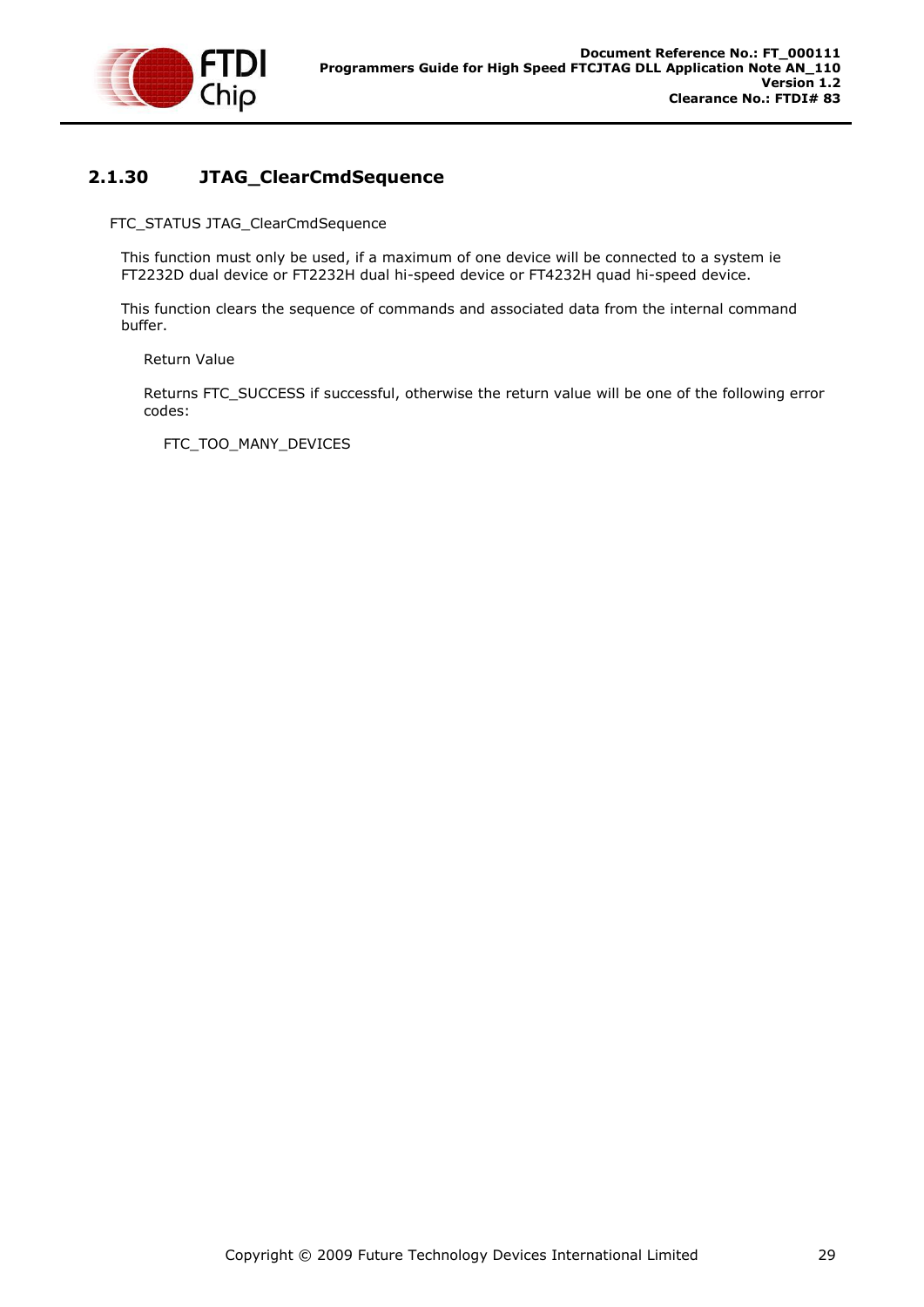

# <span id="page-30-0"></span>**2.1.31 JTAG\_AddWriteCmd**

FTC\_STATUS JTAG\_AddWriteCmd (BOOL bInstructionTestData, DWORD dwNumBitsToWrite, PWriteDataByteBuffer pWriteDataBuffer, DWORD dwNumBytesToWrite, DWORD dwTapControllerState)

This function must only be used, if a maximum of one device will be connected to a system ie FT2232D dual device or FT2232H dual hi-speed device or FT4232H quad hi-speed device.

This function adds a write command and associated data to the internal command buffer(size 131070 ie 128K bytes). This enables a programmer to build up a sequence of commands ie write, read and write/read, before executing the sequence of commands, see section [2.1.38.](#page-40-0)

**Warning:** While constructing a sequence of commands, do not invoke JTAG Write, JTAG Read, JTAG\_WriteRead or JTAG\_GenerateClockPulses functions, as this will clear the sequence of commands and associated data from the internal command buffer.

#### **Parameters**

| bInstructionTestData | Specifies the type of register, that data is to be written to on an<br>external device. Instruction(TRUE) or test data(FALSE).                                                |
|----------------------|-------------------------------------------------------------------------------------------------------------------------------------------------------------------------------|
| dwNumBitsToWrite     | Specifies the number of bits to be written to an external device.<br>Valid range 2 to 524280. 524280 bits is equivalent to 64K bytes.                                         |
| pWriteDataBuffer     | Pointer to buffer that contains the data to be written to an<br>external device.                                                                                              |
| dwNumBytesToWrite    | Specifies the number of bytes in the write data buffer, which<br>contains all the specified bits to be written to an external device.<br>Valid range 1 to 65535 ie 64K bytes. |
| dwTapControllerState | Specifies the state, the Test Access Port(TAP) controller will be<br>left in after the data has been written to an external device.                                           |
|                      | <b>Valid TAP Controller States</b>                                                                                                                                            |
|                      | TEST LOGIC STATE<br>RUN TEST IDLE STATE                                                                                                                                       |
|                      | PAUSE TEST DATA REGISTER STATE                                                                                                                                                |
|                      | PAUSE_INSTRUCTION_REGISTER_STATE                                                                                                                                              |
|                      | SHIFT TEST DATA REGISTER STATE                                                                                                                                                |
|                      |                                                                                                                                                                               |

#### Return Value

Returns FTC\_SUCCESS if successful, otherwise the return value will be one of the following error codes:

SHIFT\_INSTRUCTION\_REGISTER\_STATE

 FTC\_TOO\_MANY\_DEVICES FTC\_INVALID\_NUMBER\_BITS FTC\_NULL\_WRITE\_DATA\_BUFFER\_POINTER FTC\_INVALID\_NUMBER\_BYTES FTC\_NUMBER\_BYTES\_TOO\_SMALL FTC\_INVALID\_TAP\_CONTROLLER\_STATE FTC\_COMMAND\_SEQUENCE\_BUFFER\_FULL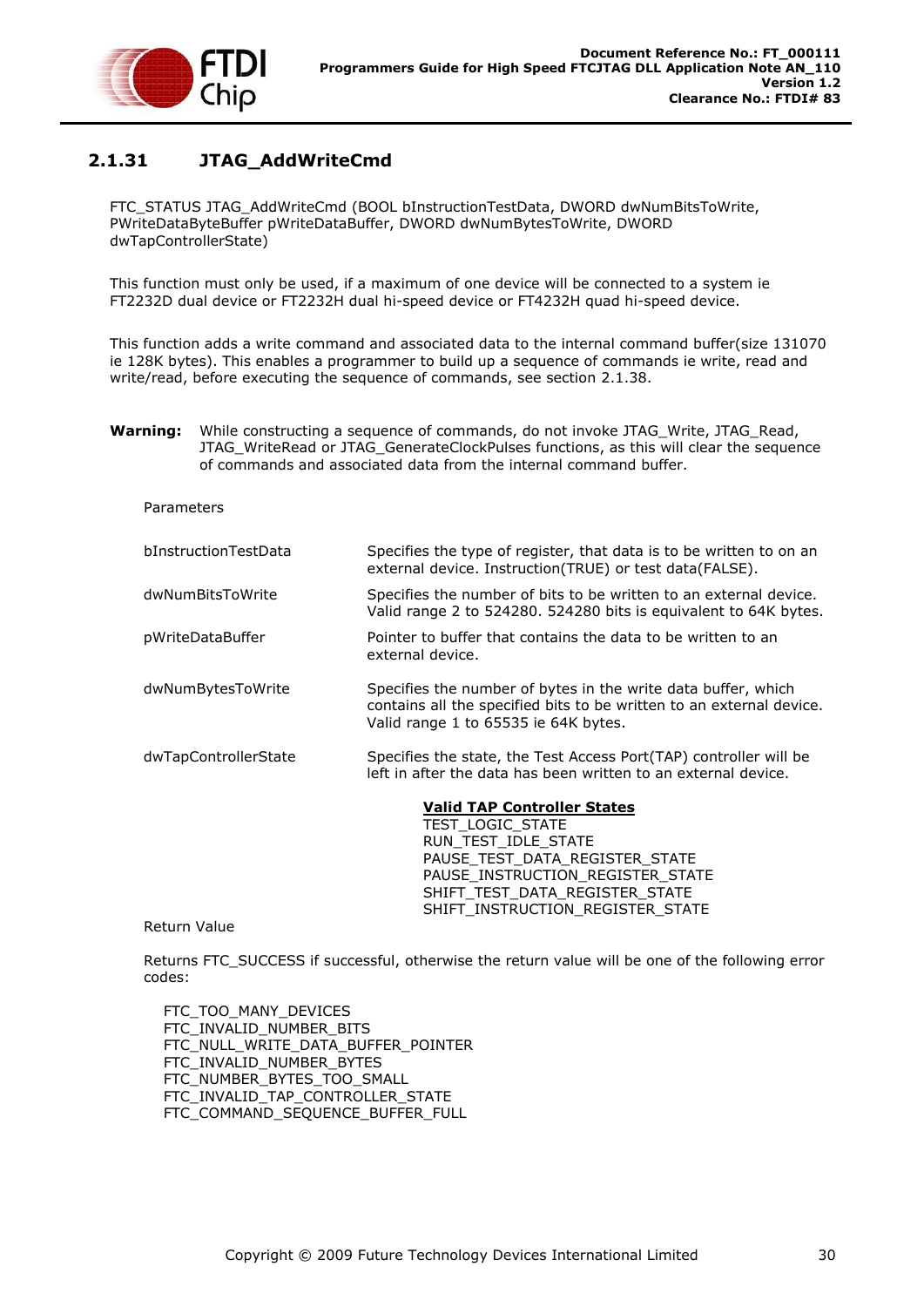

Example:

#define MAX\_WRITE\_DATA\_BYTES\_BUFFER\_SIZE 65536 // 64K bytes

typedef BYTE WriteDataByteBuffer[MAX\_WRITE\_DATA\_BYTES\_BUFFER\_SIZE]; typedef WriteDataByteBuffer \*PWriteDataByteBuffer;

### <span id="page-31-0"></span>**2.1.32 JTAG\_AddReadCmd**

FTC\_STATUS JTAG\_AddReadCmd (BOOL bInstructionTestData, DWORD dwNumBitsToRead, DWORD dwTapControllerState)

This function must only be used, if a maximum of one device will be connected to a system ie FT2232D dual device or FT2232H dual hi-speed device or FT4232H quad hi-speed device.

This function adds a read command to the internal command buffer(size 131070 ie 128K bytes). This enables a programmer to build up a sequence of commands ie write, read and write/read, before executing the sequence of commands, see section [2.1.38.](#page-40-0)

**Warning:** While constructing a sequence of commands, do not invoke JTAG\_Write, JTAG\_Read, JTAG\_WriteRead or JTAG\_GenerateClockPulses functions, as this will clear the sequence of commands and associated data from the internal command buffer.

| Parameters |
|------------|
|------------|

| bInstructionTestData | Specifies the type of register, that data is to be read from on an<br>external device. Instruction(TRUE) or test data(FALSE).                                                                |
|----------------------|----------------------------------------------------------------------------------------------------------------------------------------------------------------------------------------------|
| dwNumBitsToRead      | Specifies the number of bits to be read from an external device.<br>Valid range 2 to 524280. 524280 bits is equivalent to 64K bytes.                                                         |
| dwTapControllerState | Specifies the state, the Test Access Port(TAP) controller will be<br>left in after the data has been read from an external device.                                                           |
|                      | <b>Valid TAP Controller States</b><br><b>TEST LOGIC STATE</b><br>RUN TEST IDLE STATE<br>PAUSE TEST DATA REGISTER STATE<br>PAUSE INSTRUCTION REGISTER STATE<br>SHIFT TEST DATA REGISTER STATE |

Return Value

Returns FTC\_SUCCESS if successful, otherwise the return value will be one of the following error codes:

SHIFT\_INSTRUCTION\_REGISTER\_STATE

FTC TOO MANY DEVICES FTC\_INVALID\_NUMBER\_BITS FTC\_INVALID\_TAP\_CONTROLLER\_STATE FTC COMMAND SEQUENCE BUFFER FULL FTC\_INSUFFICIENT\_RESOURCES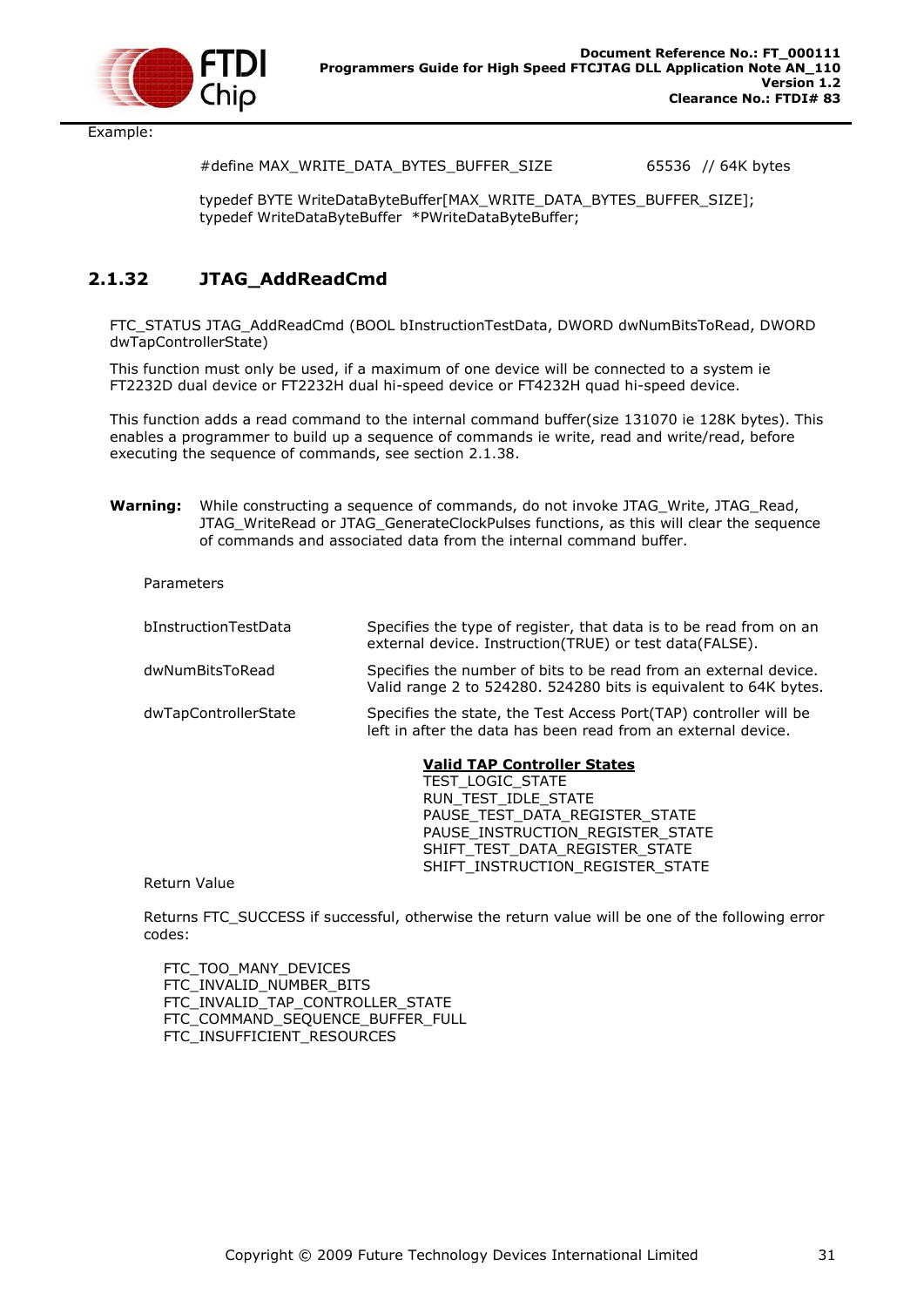

# <span id="page-32-0"></span>**2.1.33 JTAG\_AddWriteReadCmd**

FTC\_STATUS JTAG\_AddWriteReadCmd (BOOL bInstructionTestData, DWORD dwNumBitsToWriteRead, PWriteDataByteBuffer pWriteDataBuffer, DWORD dwNumBytesToWrite, DWORD dwTapControllerState)

This function must only be used, if a maximum of one device will be connected to a system ie FT2232D dual device or FT2232H dual hi-speed device or FT4232H quad hi-speed device.

This function adds a write/read command and associated data to the internal command buffer(size 131070 ie 128K bytes). This enables a programmer to build up a sequence of commands ie write, read and write/read, before executing the sequence of commands, see section [2.1.38.](#page-40-0)

**Warning:** While constructing a sequence of commands, do not invoke JTAG Write, JTAG Read, JTAG\_WriteRead or JTAG\_GenerateClockPulses functions, as this will clear the sequence of commands and associated data from the internal command buffer.

#### Parameters

| bInstructionTestData | Specifies the type of register, that data is to be written to and<br>read from on an external device. Instruction(TRUE) or test<br>data(FALSE).                               |
|----------------------|-------------------------------------------------------------------------------------------------------------------------------------------------------------------------------|
| dwNumBitsToWriteRead | Specifies the number of bits to be written to and read from an<br>external device. Valid range 2 to 524280. 524280 bits is<br>equivalent to 64K bytes.                        |
| pWriteDataBuffer     | Pointer to buffer that contains the data to be written to an<br>external device.                                                                                              |
| dwNumBytesToWrite    | Specifies the number of bytes in the write data buffer, which<br>contains all the specified bits to be written to an external device.<br>Valid range 1 to 65535 ie 64K bytes. |
| dwTapControllerState | Specifies the state, the Test Access Port (TAP) controller will be<br>left in after the data has been written/read to/from an external<br>device.                             |

**Valid TAP Controller States** TEST\_LOGIC\_STATE RUN\_TEST\_IDLE\_STATE PAUSE TEST DATA REGISTER STATE PAUSE\_INSTRUCTION\_REGISTER\_STATE SHIFT\_TEST\_DATA\_REGISTER\_STATE SHIFT\_INSTRUCTION\_REGISTER\_STATE

#### Return Value

Returns FTC\_SUCCESS if successful, otherwise the return value will be one of the following error codes:

 FTC\_TOO\_MANY\_DEVICES FTC\_INVALID\_NUMBER\_BITS FTC\_NULL\_WRITE\_DATA\_BUFFER\_POINTER FTC\_INVALID\_NUMBER\_BYTES FTC\_NUMBER\_BYTES\_TOO\_SMALL FTC\_INVALID\_TAP\_CONTROLLER\_STATE FTC COMMAND SEQUENCE BUFFER FULL FTC\_INSUFFICIENT\_RESOURCES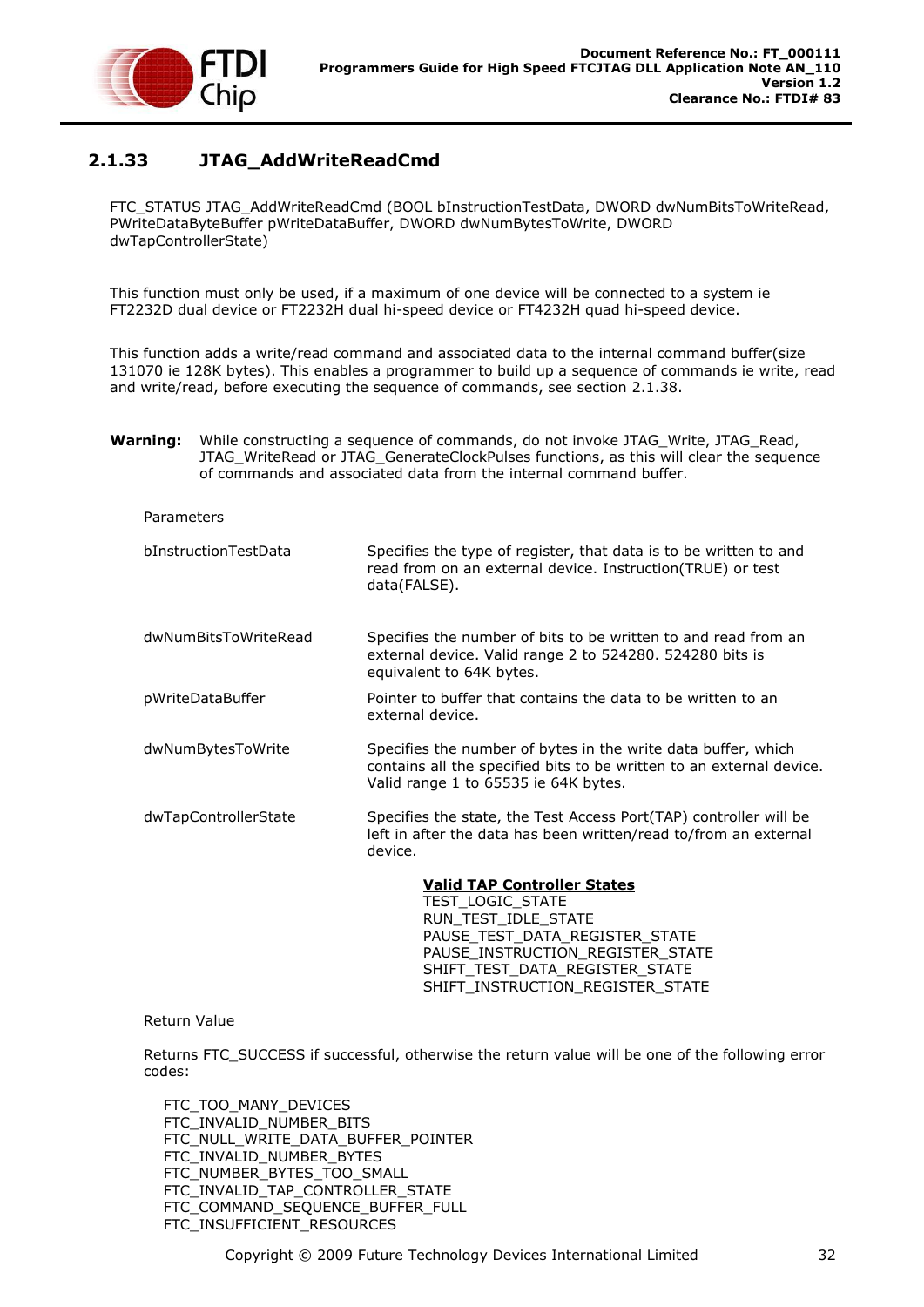

Example:

#define MAX\_WRITE\_DATA\_BYTES\_BUFFER\_SIZE 65536 // 64K bytes

typedef BYTE WriteDataByteBuffer[MAX\_WRITE\_DATA\_BYTES\_BUFFER\_SIZE]; typedef WriteDataByteBuffer \*PWriteDataByteBuffer;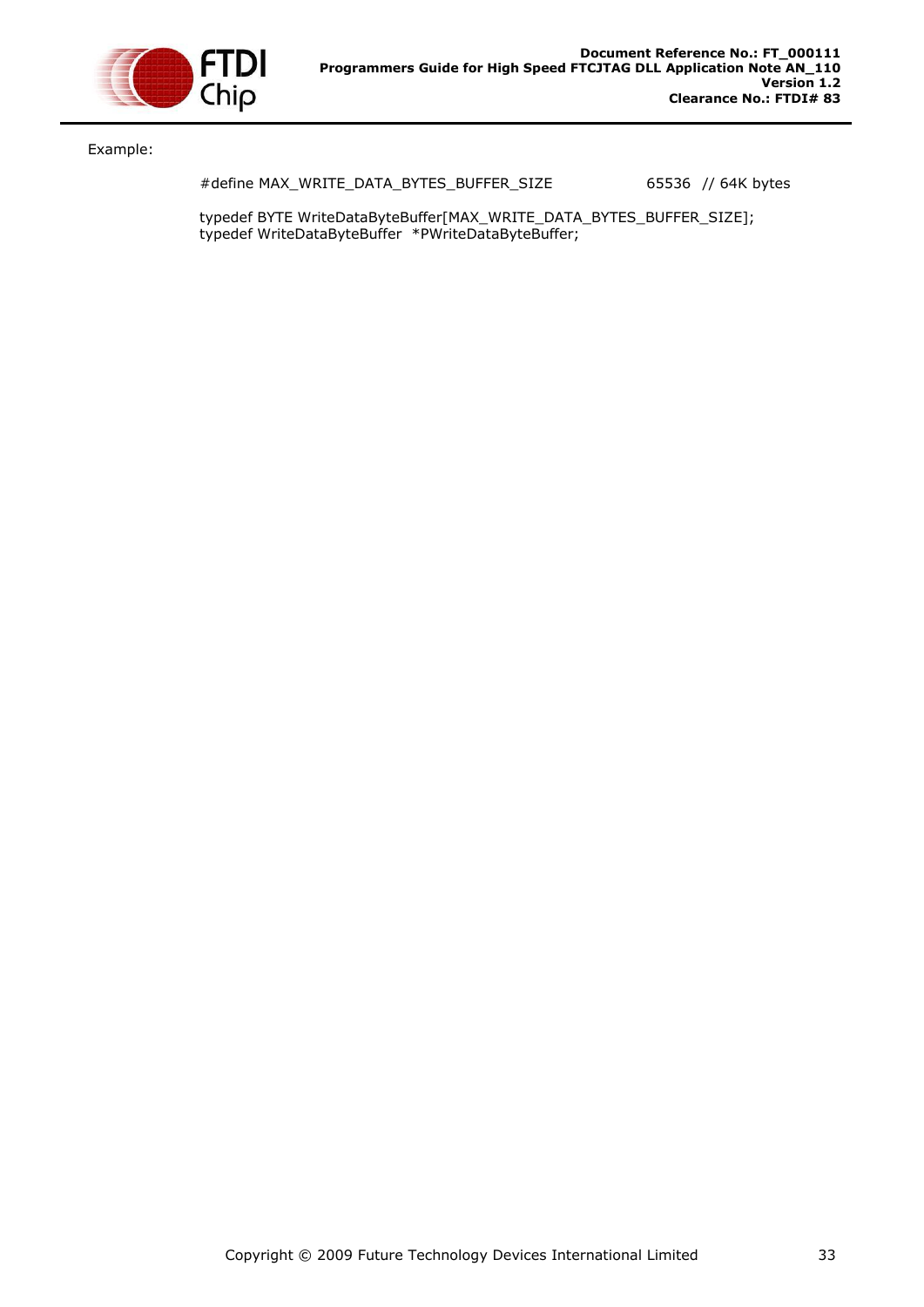

## <span id="page-34-0"></span>**2.1.34 JTAG\_ClearDeviceCmdSequence**

FTC\_STATUS JTAG\_ClearDeviceCmdSequence(FTC\_HANDLE ftHandle)

This function clears the sequence of commands and associated data from the internal command buffer associated with a FT2232D dual device or FT2232H dual hi-speed device or FT4232H quad hispeed device.

Parameters

ftHandle Handle of a FT2232D dual device or FT2232H dual hi-speed device or FT4232H quad hi-speed device.

Return Value

Returns FTC\_SUCCESS if successful, otherwise the return value will be one of the following error codes:

FTC\_INVALID\_HANDLE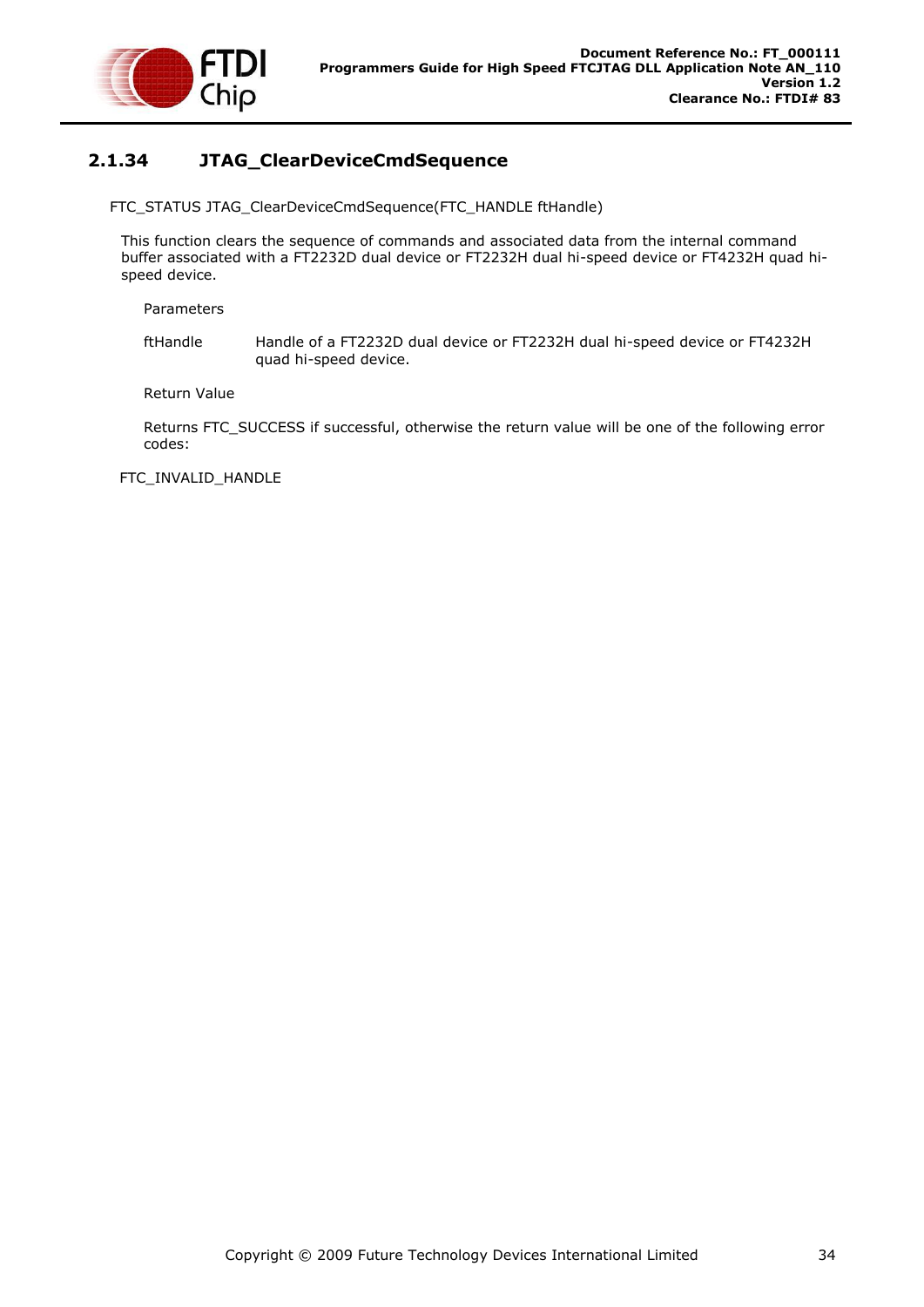

### <span id="page-35-0"></span>**2.1.35 JTAG\_AddDeviceWriteCmd**

FTC\_STATUS JTAG\_AddDeviceWriteCmd (FTC\_HANDLE ftHandle, BOOL bInstructionTestData, DWORD dwNumBitsToWrite, PWriteDataByteBuffer pWriteDataBuffer, DWORD dwNumBytesToWrite, DWORD dwTapControllerState)

This function adds a write command and associated data to the internal command buffer(size 131070 ie 128K bytes) associated with a FT2232D dual device or FT2232H dual hi-speed device or FT4232H quad hi-speed device. This enables a programmer to build up a sequence of commands ie write, read and write/read, before executing the sequence of commands, see section [2.1.38.](#page-40-0)

**Warning:** While constructing a sequence of commands, do not invoke JTAG\_Write, JTAG\_Read, JTAG\_WriteRead or JTAG\_GenerateClockPulses functions, as this will clear the sequence of commands and associated data from the internal command buffer.

| Parameters           |                                                                                                                                                                                       |
|----------------------|---------------------------------------------------------------------------------------------------------------------------------------------------------------------------------------|
| ftHandle             | Handle of a FT2232D dual device or FT2232H dual hi-speed<br>device or FT4232H quad hi-speed device.                                                                                   |
| bInstructionTestData | Specifies the type of register, that data is to be written to on an<br>external device. Instruction(TRUE) or test data(FALSE).                                                        |
| dwNumBitsToWrite     | Specifies the number of bits to be written to an external device.<br>Valid range 2 to 524280. 524280 bits is equivalent to 64K bytes.                                                 |
| pWriteDataBuffer     | Pointer to buffer that contains the data to be written to an<br>external device.                                                                                                      |
| dwNumBytesToWrite    | Specifies the number of bytes in the write data buffer, which<br>contains all the specified bits to be written to an external device.<br>Valid range 1 to 65535 ie 64K bytes.         |
| dwTapControllerState | Specifies the state, the Test Access Port(TAP) controller will be<br>left in after the data has been written to an external device.                                                   |
|                      | <b>Valid TAP Controller States</b><br>TEST LOGIC STATE<br>RUN TEST IDLE STATE<br>PAUSE_TEST_DATA_REGISTER_STATE<br>PAUSE_INSTRUCTION_REGISTER_STATE<br>SHIFT TEST DATA REGISTER STATE |

#### Return Value

Returns FTC\_SUCCESS if successful, otherwise the return value will be one of the following error codes:

SHIFT\_INSTRUCTION\_REGISTER\_STATE

FTC\_INVALID\_HANDLE

FTC\_INVALID\_NUMBER\_BITS FTC\_NULL\_WRITE\_DATA\_BUFFER\_POINTER FTC\_INVALID\_NUMBER\_BYTES FTC\_NUMBER\_BYTES\_TOO\_SMALL FTC\_INVALID\_TAP\_CONTROLLER\_STATE FTC\_COMMAND\_SEQUENCE\_BUFFER\_FULL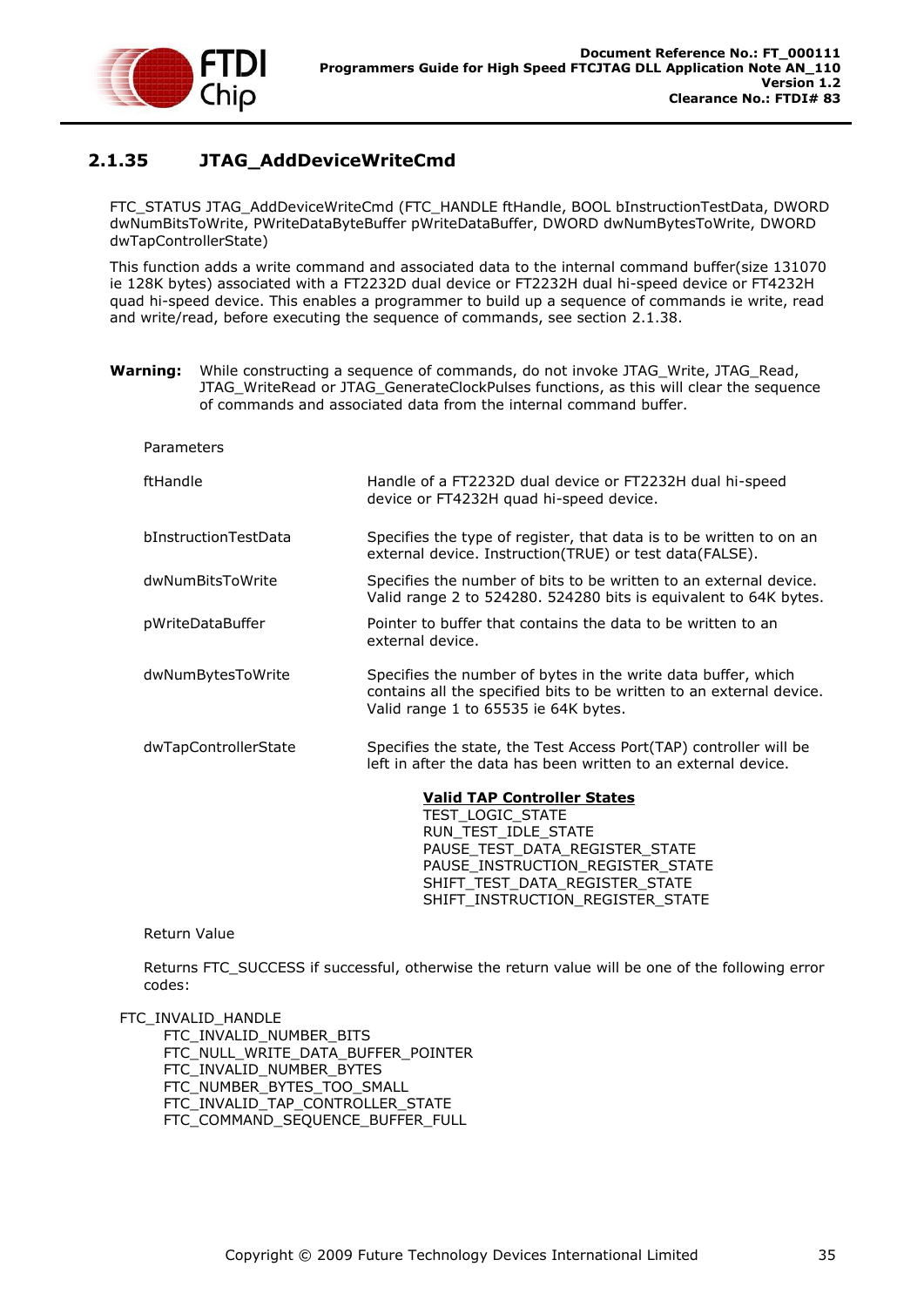

Example:

#define MAX\_WRITE\_DATA\_BYTES\_BUFFER\_SIZE 65536 // 64K bytes

typedef BYTE WriteDataByteBuffer[MAX\_WRITE\_DATA\_BYTES\_BUFFER\_SIZE]; typedef WriteDataByteBuffer \*PWriteDataByteBuffer;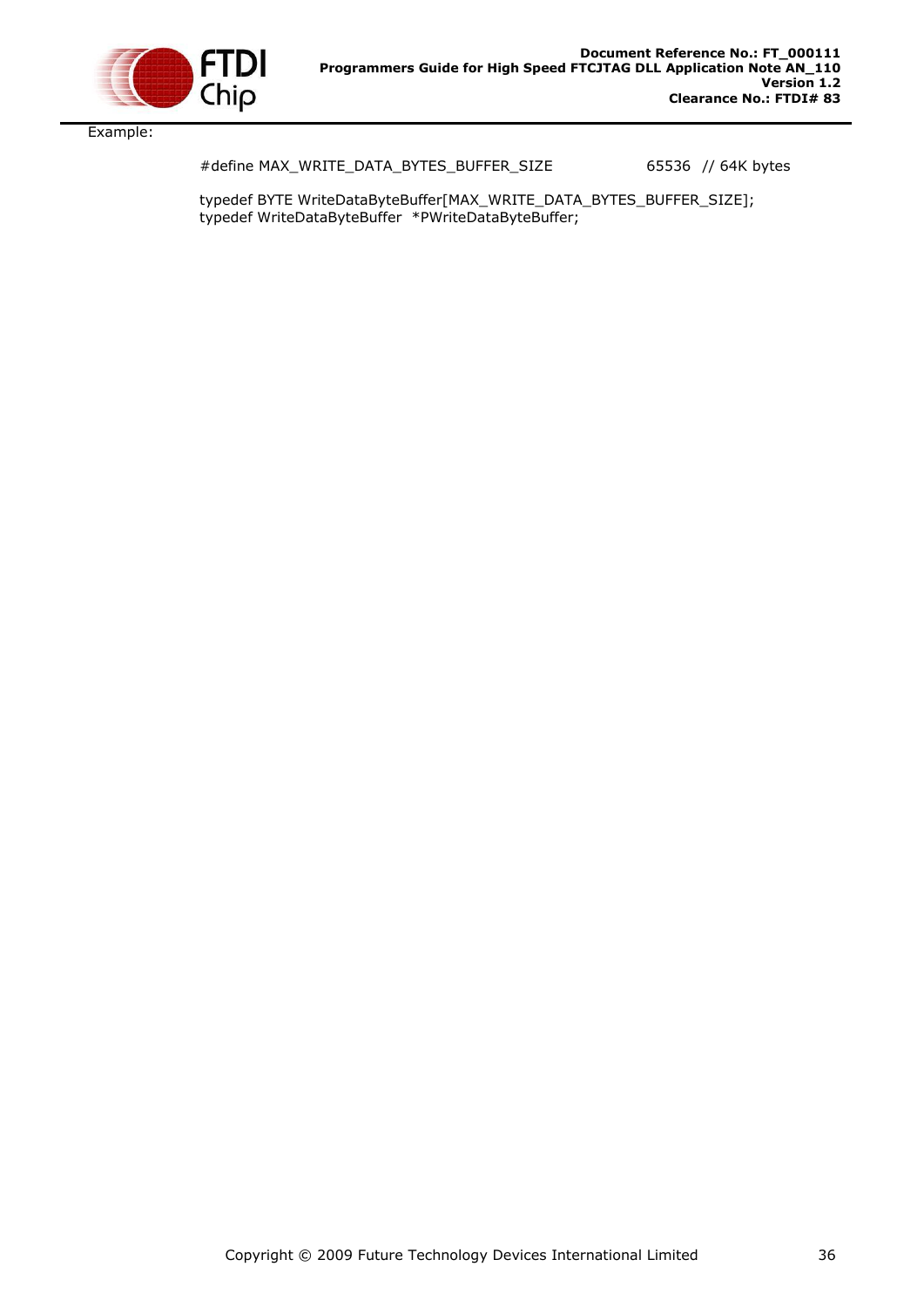

### <span id="page-37-0"></span>**2.1.36 JTAG\_AddDeviceReadCmd**

FTC\_STATUS JTAG\_AddDeviceReadCmd (FTC\_HANDLE ftHandle, BOOL bInstructionTestData, DWORD dwNumBitsToRead, DWORD dwTapControllerState)

This function adds a read command to the internal command buffer(size 131070 ie 128K bytes) associated with a FT2232D dual device or FT2232H dual hi-speed device or FT4232H quad hi-speed device. This enables a programmer to build up a sequence of commands ie write, read and write/read, before executing the sequence of commands, see section [2.1.38.](#page-40-0)

- **Warning:** While constructing a sequence of commands, do not invoke JTAG Write, JTAG Read, JTAG\_WriteRead or JTAG\_GenerateClockPulses functions, as this will clear the sequence of commands and associated data from the internal command buffer.
	- Parameters ftHandle Handle of a FT2232D dual device or FT2232H dual hi-speed device or FT4232H quad hi-speed device. bInstructionTestData Specifies the type of register, that data is to be read from on an external device. Instruction(TRUE) or test data(FALSE). dwNumBitsToRead Specifies the number of bits to be read from an external device. Valid range 2 to 524280. 524280 bits is equivalent to 64K bytes. dwTapControllerState Specifies the state, the Test Access Port(TAP) controller will be left in after the data has been read from an external device. **Valid TAP Controller States** TEST\_LOGIC\_STATE RUN\_TEST\_IDLE\_STATE PAUSE\_TEST\_DATA\_REGISTER\_STATE

Return Value

Returns FTC\_SUCCESS if successful, otherwise the return value will be one of the following error codes:

PAUSE\_INSTRUCTION\_REGISTER\_STATE SHIFT\_TEST\_DATA\_REGISTER\_STATE SHIFT\_INSTRUCTION\_REGISTER\_STATE

 FTC\_INVALID\_HANDLE FTC\_INVALID\_NUMBER\_BITS FTC\_INVALID\_TAP\_CONTROLLER\_STATE FTC\_COMMAND\_SEQUENCE\_BUFFER\_FULL FTC\_INSUFFICIENT\_RESOURCES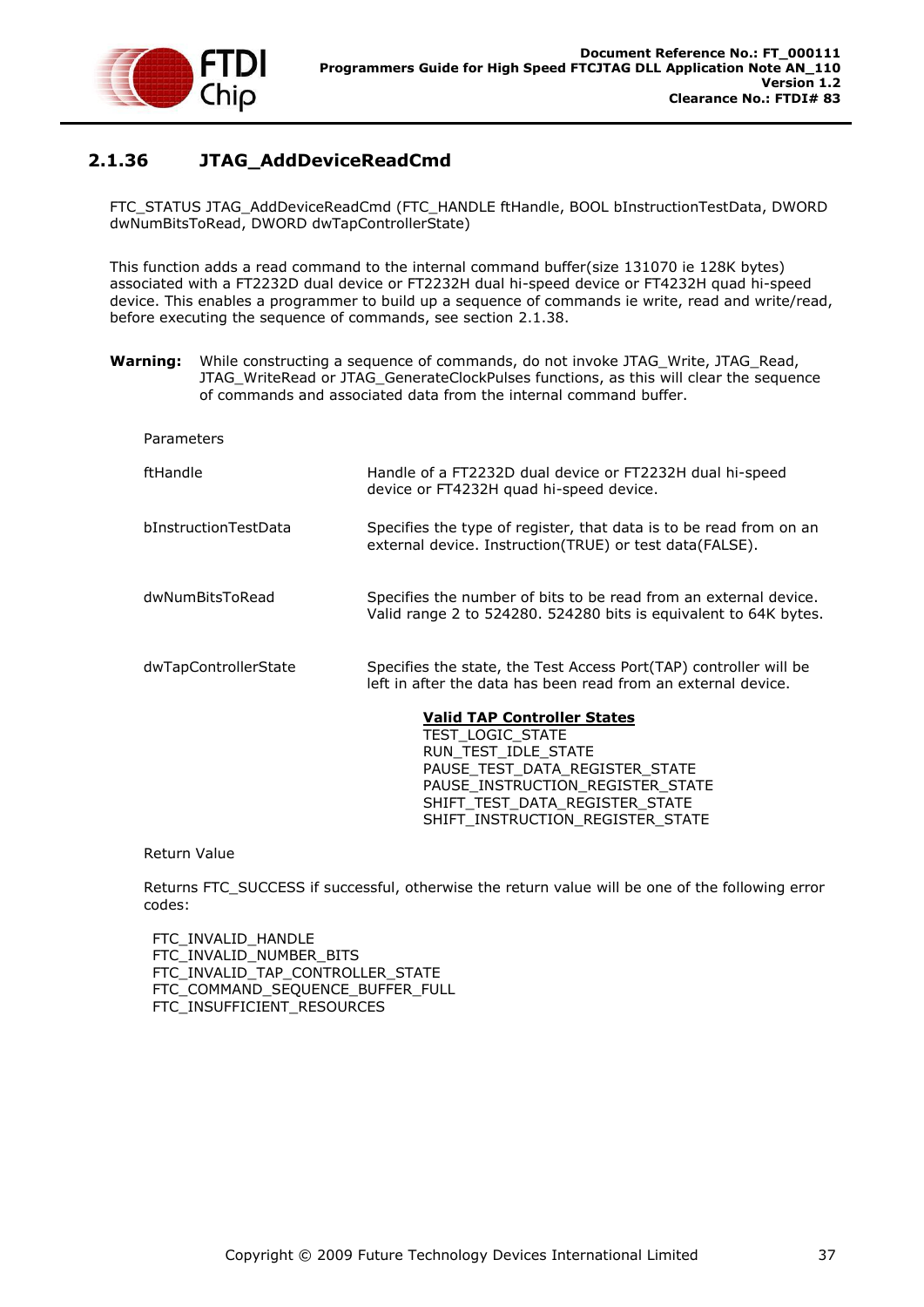

## <span id="page-38-0"></span>**2.1.37 JTAG\_AddDeviceWriteReadCmd**

FTC\_STATUS JTAG\_AddDeviceWriteReadCmd (FTC\_HANDLE ftHandle, BOOL bInstructionTestData, DWORD dwNumBitsToWriteRead, PWriteDataByteBuffer pWriteDataBuffer, DWORD dwNumBytesToWrite, DWORD dwTapControllerState)

This function adds a write/read command and associated data to the internal command buffer(size 131070 ie 128K bytes) associated with a FT2232D dual device or FT2232H dual hi-speed device or FT4232H quad hi-speed device. This enables a programmer to build up a sequence of commands ie write, read and write/read, before executing the sequence of commands, see section [2.1.38.](#page-40-0)

**Warning:** While constructing a sequence of commands, do not invoke JTAG\_Write, JTAG\_Read, JTAG\_WriteRead or JTAG\_GenerateClockPulses functions, as this will clear the sequence of commands and associated data from the internal command buffer.

| Parameters           |                                                                                                                                                                               |
|----------------------|-------------------------------------------------------------------------------------------------------------------------------------------------------------------------------|
| ftHandle             | Handle of a FT2232D dual device or FT2232H dual hi-speed<br>device or FT4232H quad hi-speed device.                                                                           |
| bInstructionTestData | Specifies the type of register, that data is to be written to and<br>read from on an external device. Instruction(TRUE) or test<br>data(FALSE).                               |
| dwNumBitsToWriteRead | Specifies the number of bits to be written to and read from an<br>external device. Valid range 2 to 524280. 524280 bits is<br>equivalent to 64K bytes.                        |
| pWriteDataBuffer     | Pointer to buffer that contains the data to be written to an<br>external device.                                                                                              |
| dwNumBytesToWrite    | Specifies the number of bytes in the write data buffer, which<br>contains all the specified bits to be written to an external device.<br>Valid range 1 to 65535 ie 64K bytes. |
| dwTapControllerState | Specifies the state, the Test Access Port(TAP) controller will be<br>left in after the data has been written/read to/from an external<br>device.                              |
|                      | <b>Valid TAP Controller States</b>                                                                                                                                            |
|                      | TEST_LOGIC_STATE                                                                                                                                                              |
|                      | DIIN TECT IN E CTATE                                                                                                                                                          |

RUN\_TEST\_IDLE\_STATE PAUSE\_TEST\_DATA\_REGISTER\_STATE PAUSE\_INSTRUCTION\_REGISTER\_STATE SHIFT\_TEST\_DATA\_REGISTER\_STATE SHIFT\_INSTRUCTION\_REGISTER\_STATE

#### Return Value

Returns FTC\_SUCCESS if successful, otherwise the return value will be one of the following error codes:

 FTC\_INVALID\_HANDLE FTC\_INVALID\_NUMBER\_BITS FTC\_NULL\_WRITE\_DATA\_BUFFER\_POINTER FTC\_INVALID\_NUMBER\_BYTES FTC\_NUMBER\_BYTES\_TOO\_SMALL FTC\_INVALID\_TAP\_CONTROLLER\_STATE FTC COMMAND SEQUENCE BUFFER FULL FTC\_INSUFFICIENT\_RESOURCES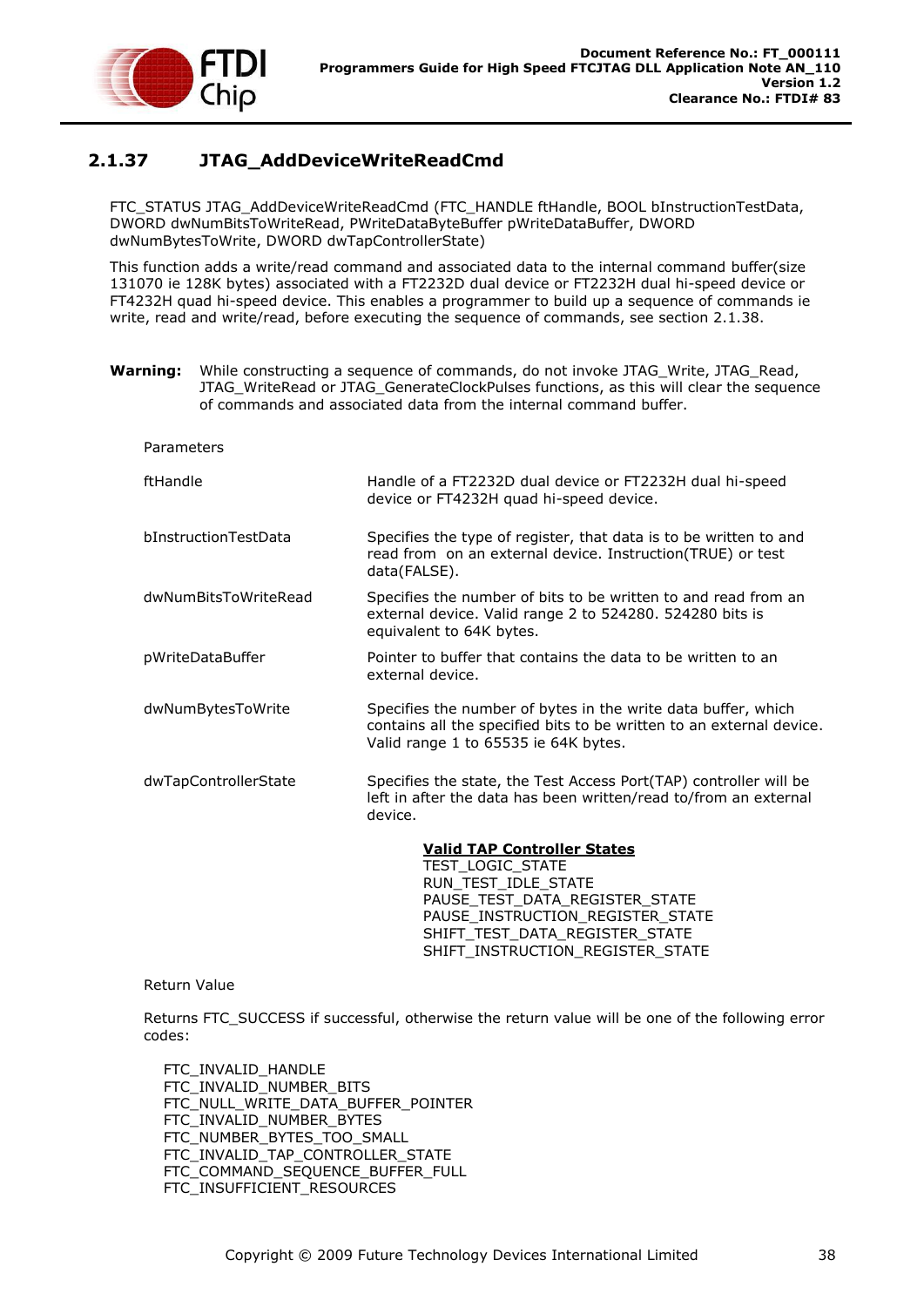

Example:

#define MAX\_WRITE\_DATA\_BYTES\_BUFFER\_SIZE 65536 // 64K bytes

typedef BYTE WriteDataByteBuffer[MAX\_WRITE\_DATA\_BYTES\_BUFFER\_SIZE]; typedef WriteDataByteBuffer \*PWriteDataByteBuffer;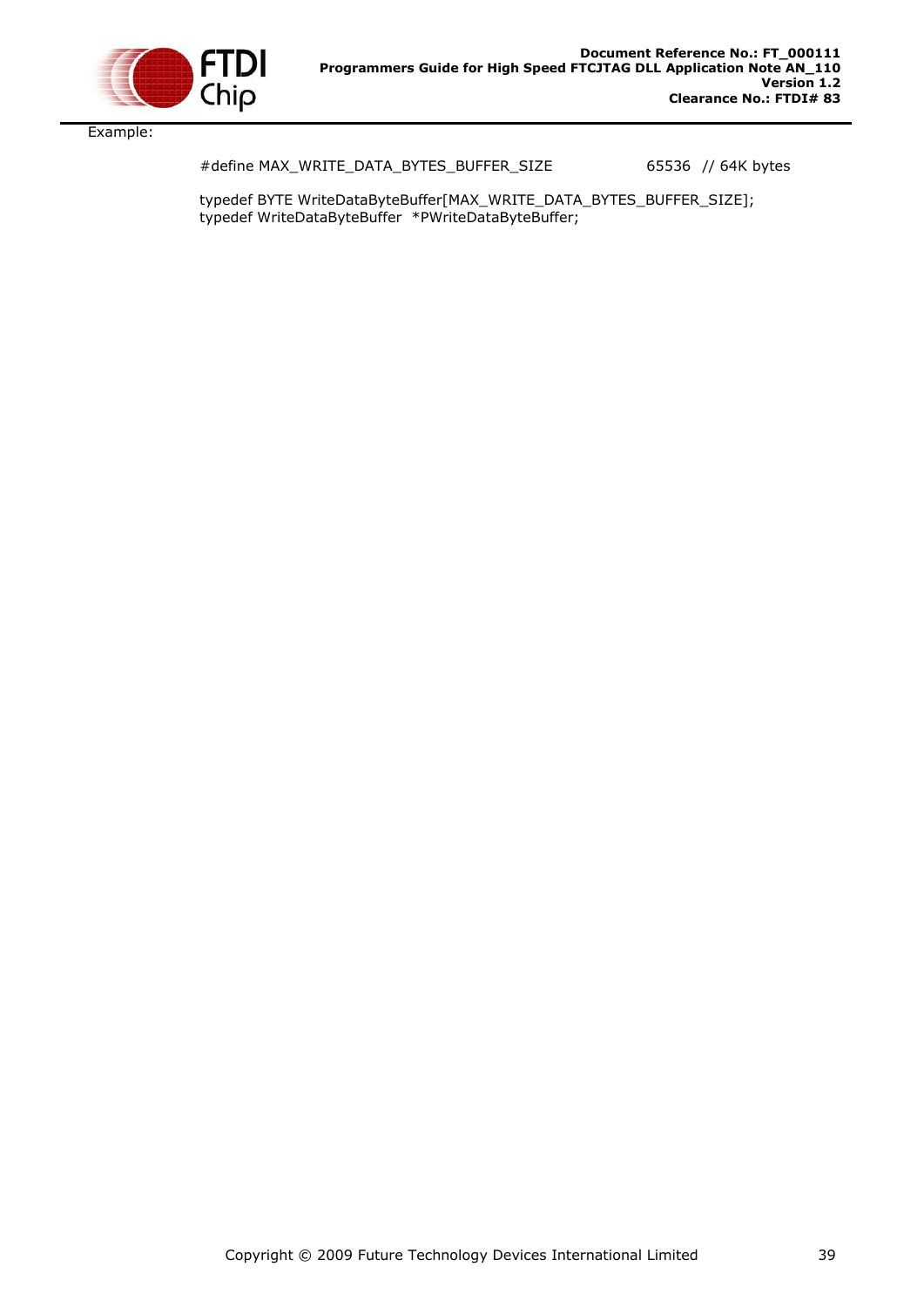

## <span id="page-40-0"></span>**2.1.38 JTAG\_ExecuteCmdSequence**

FTC\_STATUS JTAG\_ExecuteCmdSequence (FTC\_HANDLE ftHandle, PReadCmdSequenceDataByteBuffer pReadCmdSequenceDataBuffer, LPDWORD lpdwNumBytesReturned)

This function executes a sequence of commands, stored in the internal command buffer ie write, read, write/read data to/from an external device ie a device attached to a FT2232D dual device or FT2232H dual hi-speed device or FT4232H quad hi-speed device. A FT2232D dual device or FT2232H dual hispeed device or FT4232H quad hi-speed device communicates with an external device by simulating the JTAG synchronous protocol.

Parameters

| ftHandle                   | Handle of a FT2232D dual device or FT2232H dual hi-<br>speed device or FT4232H quad hi-speed device.                                                                                                                                          |
|----------------------------|-----------------------------------------------------------------------------------------------------------------------------------------------------------------------------------------------------------------------------------------------|
| pReadCmdSequenceDataBuffer | Pointer to buffer that returns the data read from an<br>external device. Size of buffer should be set to 131071.                                                                                                                              |
| IpdwNumBytesReturned       | Pointer to a variable of type DWORD which receives the<br>actual number of data bytes read from an external device.<br>These bytes contain the total number of bits, read as<br>specified in the sequence of read and write/read<br>commands. |

#### Return Value

Returns FTC\_SUCCESS if successful, otherwise the return value will be one of the following error codes:

 FTC\_INVALID\_HANDLE FTC\_NO\_COMMAND\_SEQUENCE FTC\_NULL\_READ\_CMDS\_DATA\_BUFFER\_POINTER FTC\_FAILED\_TO\_COMPLETE\_COMMAND FTC\_IO\_ERROR

#### Example:

| #define MAX READ CMDS DATA BYTES BUFFER SIZE |  |  | 131071 |  |
|----------------------------------------------|--|--|--------|--|
| 128K bytes                                   |  |  |        |  |

typedef BYTE ReadCmdSequenceDataByteBuffer[MAX\_READ\_CMDS\_DATA\_BYTES\_BUFFER\_SIZE]; typedef ReadCmdSequenceDataByteBuffer \*PReadCmdSequenceDataByteBuffer;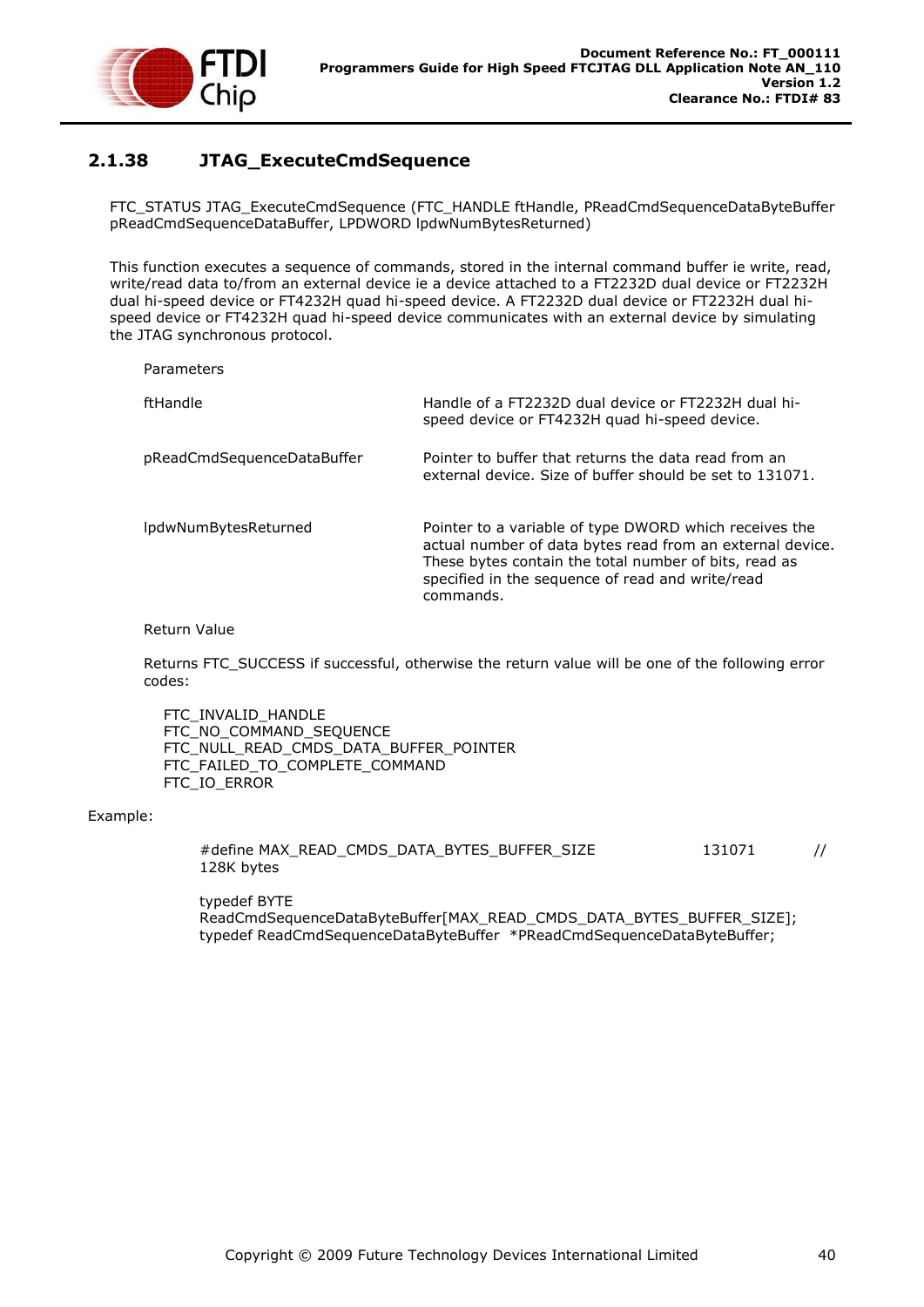

# <span id="page-41-0"></span>**2.1.39 JTAG\_GetDllVersion**

FTC\_STATUS JTAG\_GetDllVersion(LPSTR lpDllVersionBuffer, DWORD dwBufferSize)

This function returns the version of this DLL.

| lpDllVersionBuffer | Pointer to the buffer that receives the version of this DLL. The string will<br>be NULL terminated.          |
|--------------------|--------------------------------------------------------------------------------------------------------------|
| dwBufferSize       | Length of the buffer created for the device name string. Set buffer length<br>to a minimum of 10 characters. |

Return Value

Parameters

Returns FTC\_SUCCESS if successful, otherwise the return value will be one of the following error codes:

FTC\_NULL\_DLL\_VERSION\_BUFFER\_POINTER FTC\_DLL\_VERSION\_BUFFER\_TOO\_SMALL

### <span id="page-41-1"></span>**2.1.40 JTAG\_GetErrorCodeString**

FTC\_STATUS JTAG\_GetErrorCodeString(LPSTR lpLanguage, FTC\_STATUS StatusCode, LPSTR lpErrorMessageBuffer, DWORD dwBufferSize)

This function returns the error message for the specified error code, to be used for display purposes by an application programmer. The error code passed into this function must have been returned from a function within this DLL.

| Parameters           |                                                                                                                                                                                                                                                                                                             |
|----------------------|-------------------------------------------------------------------------------------------------------------------------------------------------------------------------------------------------------------------------------------------------------------------------------------------------------------|
| <i>IpLanguage</i>    | Pointer to a NULL terminated string that contains the language<br>code. Default for this first version the default language will be<br>English(EN).                                                                                                                                                         |
| StatusCode           | Status code returned from a previous DLL function call.                                                                                                                                                                                                                                                     |
| IpErrorMessageBuffer | Pointer to the buffer that receives the error message. The error<br>message represents the description of the status code. The string<br>will be NULL terminated. If an unsupported language code or<br>invalid status code is passed in to this function, the returned error<br>message will reflect this. |
| dwBufferSize         | Length of the buffer created for the error message string. Set<br>buffer length to a minimum of 100 characters.                                                                                                                                                                                             |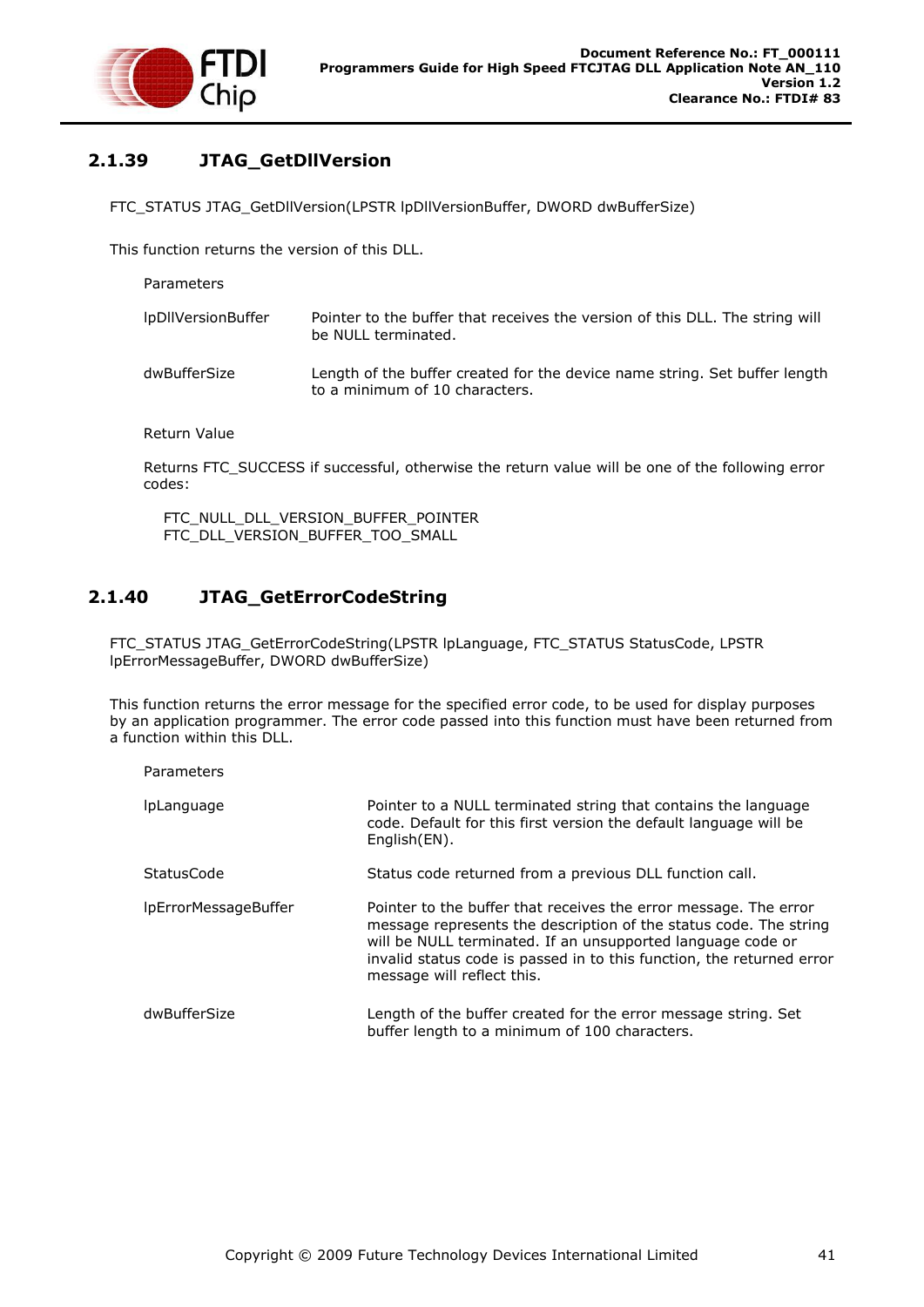

### Return Value

Returns FTC\_SUCCESS if successful, otherwise the return value will be one of the following error codes:

 FTC\_NULL\_LANGUAGE\_CODE\_BUFFER\_POINTER FTC\_INVALID\_LANGUAGE\_CODE FTC\_INVALID\_STATUS\_CODE FTC\_NULL\_ERROR\_MESSAGE\_BUFFER\_POINTER FTC\_ERROR\_MESSAGE\_BUFFER\_TOO\_SMALL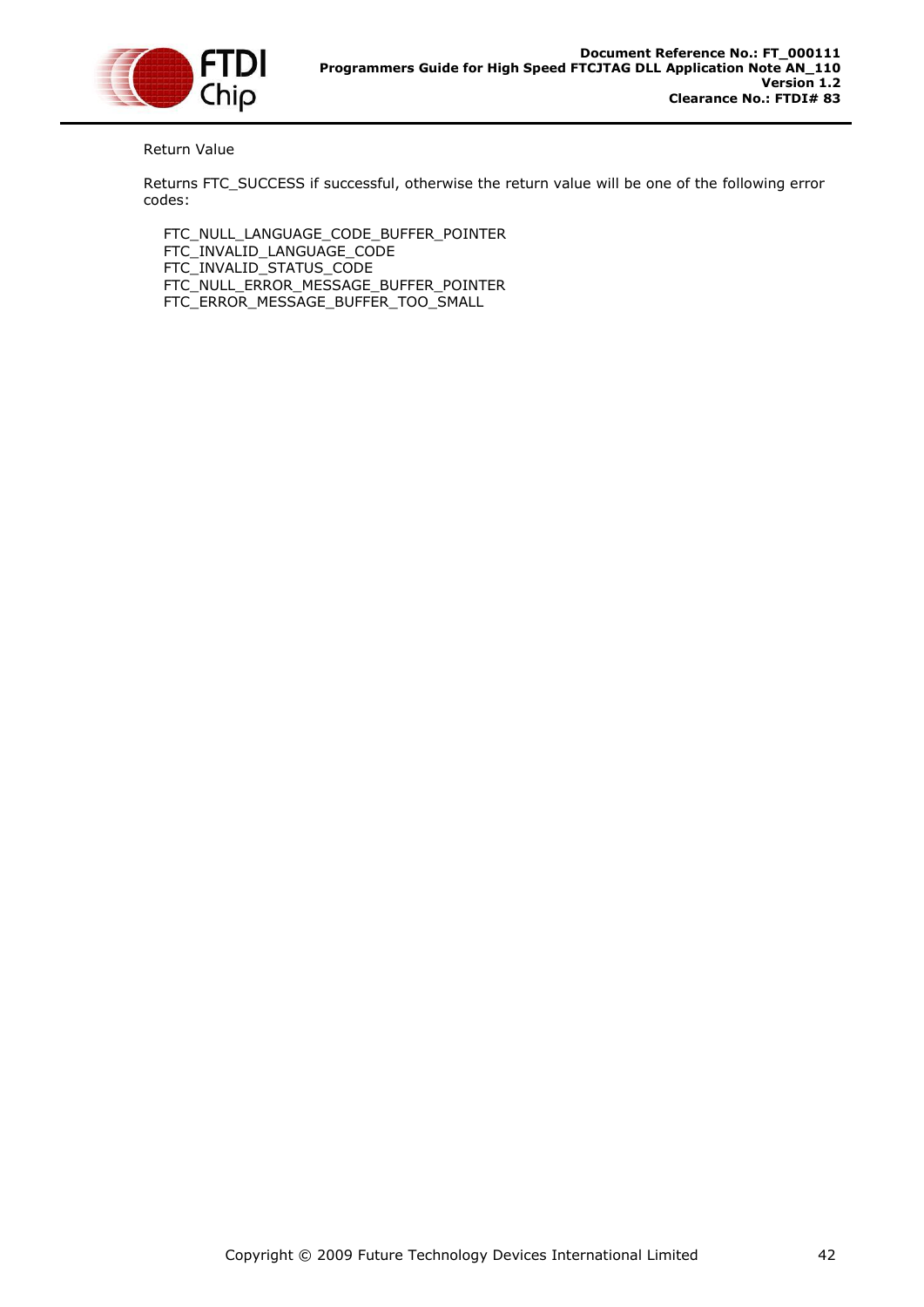

### <span id="page-43-0"></span>**3 FTCJTAG.h**

```
/ * + +
```
Copyright (c) 2005 Future Technology Devices International Ltd.

Module Name:

ftcjtag.h

Abstract:

 API DLL for FT2232H and FT4232H Hi-Speed Dual Device and FT2232D Dual Device setup to simulate the Joint Test Action Group(JTAG) synchronous serial protocol.

FTCJTAG library definitions

Environment:

kernel & user mode

Revision History:

07/02/05 kra Created.<br>24/08/05 kra Added ne 24/08/05 kra Added new function JTAG\_GenerateClockPulses and new error code FTC\_INVALID\_NUMBER\_CLOCK\_PULSES 07/07/08 kra <sup>-</sup> Added new functions for FT2232H and FT4232H hi-speed devices. 19/08/08 kra Added new function JTAG\_CloseDevice.

```
--*/
```
#ifndef FTCJTAG\_H #define FTCJTAG\_H

// The following ifdef block is the standard way of creating macros // which make exporting from a DLL simpler. All files within this DLL // are compiled with the FTCJTAG\_EXPORTS symbol defined on the command line. // This symbol should not be defined on any project that uses this DLL. // This way any other project whose source files include this file see // FTCJTAG\_API functions as being imported from a DLL, whereas this DLL // sees symbols defined with this macro as being exported. #ifdef FTCJTAG\_EXPORTS

```
#define FTCJTAG_API __declspec(dllexport)
#else
#define FTCJTAG_API __declspec(dllimport)
#endif
typedef DWORD FTC_HANDLE;
typedef ULONG FTC_STATUS;
// Hi-speed device types
enum {
      FT2232H DEVICE TYPE = 1,
      FT4232HDEVICE<sup>T</sup>YPE = 2
```
};

```
#define TEST_LOGIC_STATE 1
```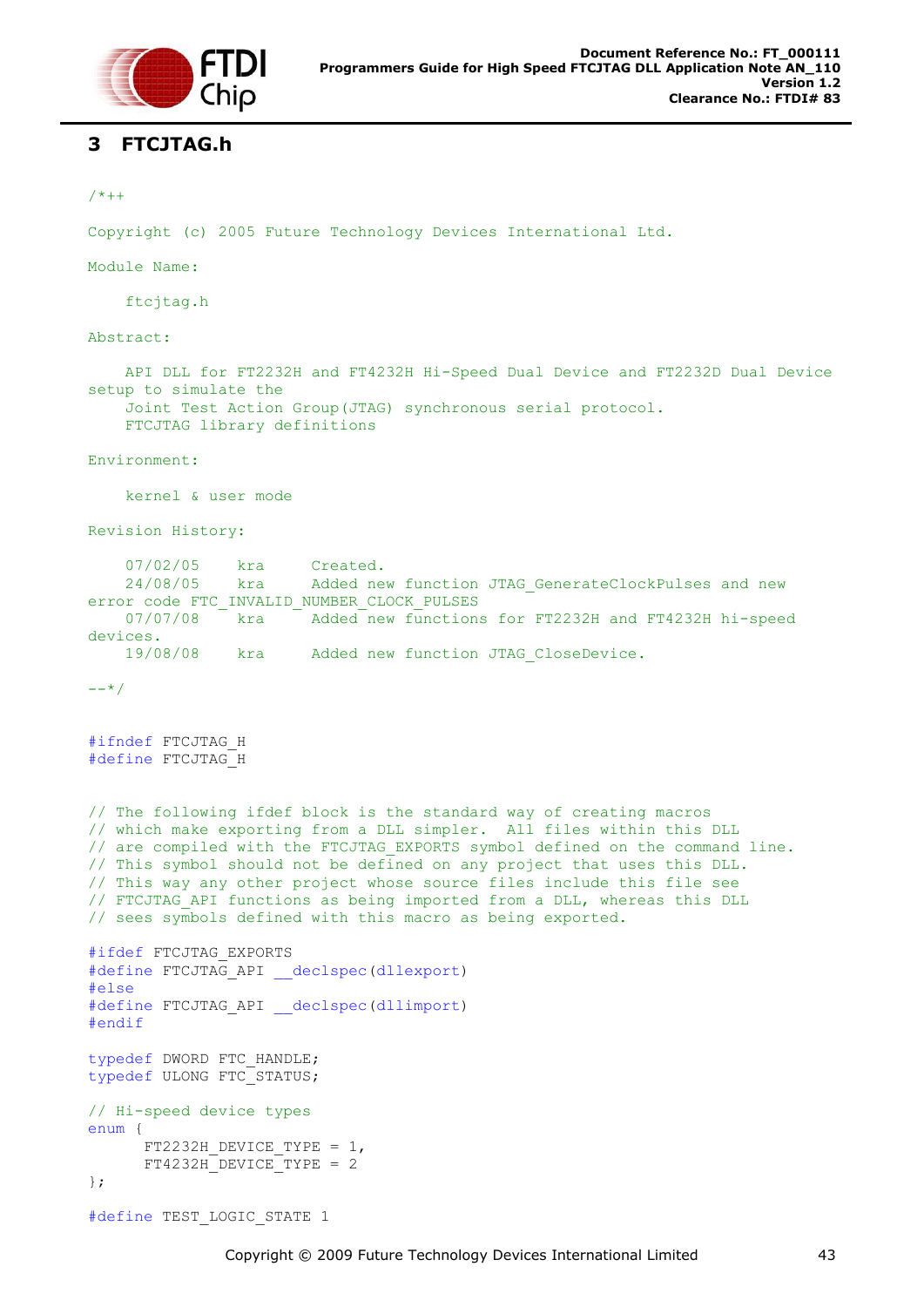

#define RUN\_TEST\_IDLE\_STATE 2 #define PAUSE TEST DATA REGISTER STATE 3 #define PAUSE INSTRUCTION REGISTER STATE 4 #define SHIFT\_TEST\_DATA\_REGISTER\_STATE 5 #define SHIFT\_INSTRUCTION REGISTER STATE 6 #define FTC\_SUCCESS 0 // FTC\_OK #define FTC\_INVALID\_HANDLE 1 // FTC\_INVALID\_HANDLE #define FTC\_DEVICE NOT FOUND 2 //FTC DEVICE\_NOT FOUND #define FTC\_DEVICE\_NOT\_OPENED 3 //FTC DEVICE NOT OPENED #define FTC IO ERROR 4 //FTC IO ERROR #define FTC\_INSUFFICIENT\_RESOURCES 5 // FTC\_INSUFFICIENT\_RESOURCES #define FTC FAILED TO COMPLETE COMMAND 20 // cannot change, error code mapped from FT2232c classes #define FTC FAILED TO SYNCHRONIZE DEVICE MPSSE 21 // cannot change, error code mapped from FT2232c classes #define FTC\_INVALID\_DEVICE\_NAME\_INDEX 22 // cannot change, error code mapped from FT2232c classes #define FTC\_NULL\_DEVICE\_NAME\_BUFFER\_POINTER\_23 // cannot change, error code mapped from FT2232c classes #define FTC DEVICE NAME BUFFER TOO SMALL 24 // cannot change, error code mapped from FT2232c classes #define FTC\_INVALID\_DEVICE\_NAME 25 // cannot change, error code mapped from FT2232c classes #define FTC\_INVALID\_LOCATION\_ID 26 // cannot change, error code mapped from FT2232c classes #define FTC DEVICE IN USE 27 // cannot change, error code mapped from FT2232c classes #define FTC\_TOO\_MANY\_DEVICES 28 // cannot change, error code mapped from FT2232c classes #define FTC NULL CHANNEL BUFFER POINTER 29 // cannot change, error code mapped from FT2232h classes #define FTC CHANNEL BUFFER TOO SMALL 30 // cannot change, error code mapped from FT2232h classes #define FTC\_INVALID\_CHANNEL 31 // cannot change, error code mapped from FT2232h classes #define FTC\_INVALID\_TIMER\_VALUE 32 // cannot change, error code mapped from FT2232h classes #define FTC\_INVALID\_CLOCK\_DIVISOR 33 #define FTC\_NULL\_INPUT\_OUTPUT\_BUFFER\_POINTER\_34 #define FTC INVALID NUMBER BITS 35 #define FTC NULL WRITE DATA BUFFER POINTER 36 #define FTC INVALID NUMBER BYTES 37 #define FTC NUMBER BYTES TOO SMALL 38 #define FTC\_INVALID\_TAP\_CONTROLLER\_STATE 39 #define FTC\_NULL\_READ\_DATA\_BUFFER\_POINTER 40 #define FTC COMMAND SEQUENCE BUFFER FULL 41 #define FTC NULL READ CMDS DATA BUFFER POINTER 42 #define FTC NO COMMAND SEQUENCE 43 #define FTC INVALID NUMBER CLOCK PULSES 44 #define FTC INVALID NUMBER SINGLE CLOCK PULSES 45 #define FTC\_INVALID\_NUMBER\_TIMES\_EIGHT\_CLOCK\_PULSES 46 #define FTC\_NULL CLOSE FINAL STATE BUFFER POINTER 47 #define FTC\_NULL\_DLL\_VERSION\_BUFFER\_POINTER 48 #define FTC\_DLL\_VERSION\_BUFFER\_TOO\_SMALL 49 #define FTC\_NULL\_LANGUAGE\_CODE\_BUFFER\_POINTER 50 #define FTC\_NULL\_ERROR\_MESSAGE\_BUFFER\_POINTER 51 #define FTC\_ERROR MESSAGE BUFFER TOO SMALL 52 #define FTC\_INVALID LANGUAGE CODE 53 #define FTC INVALID STATUS CODE 54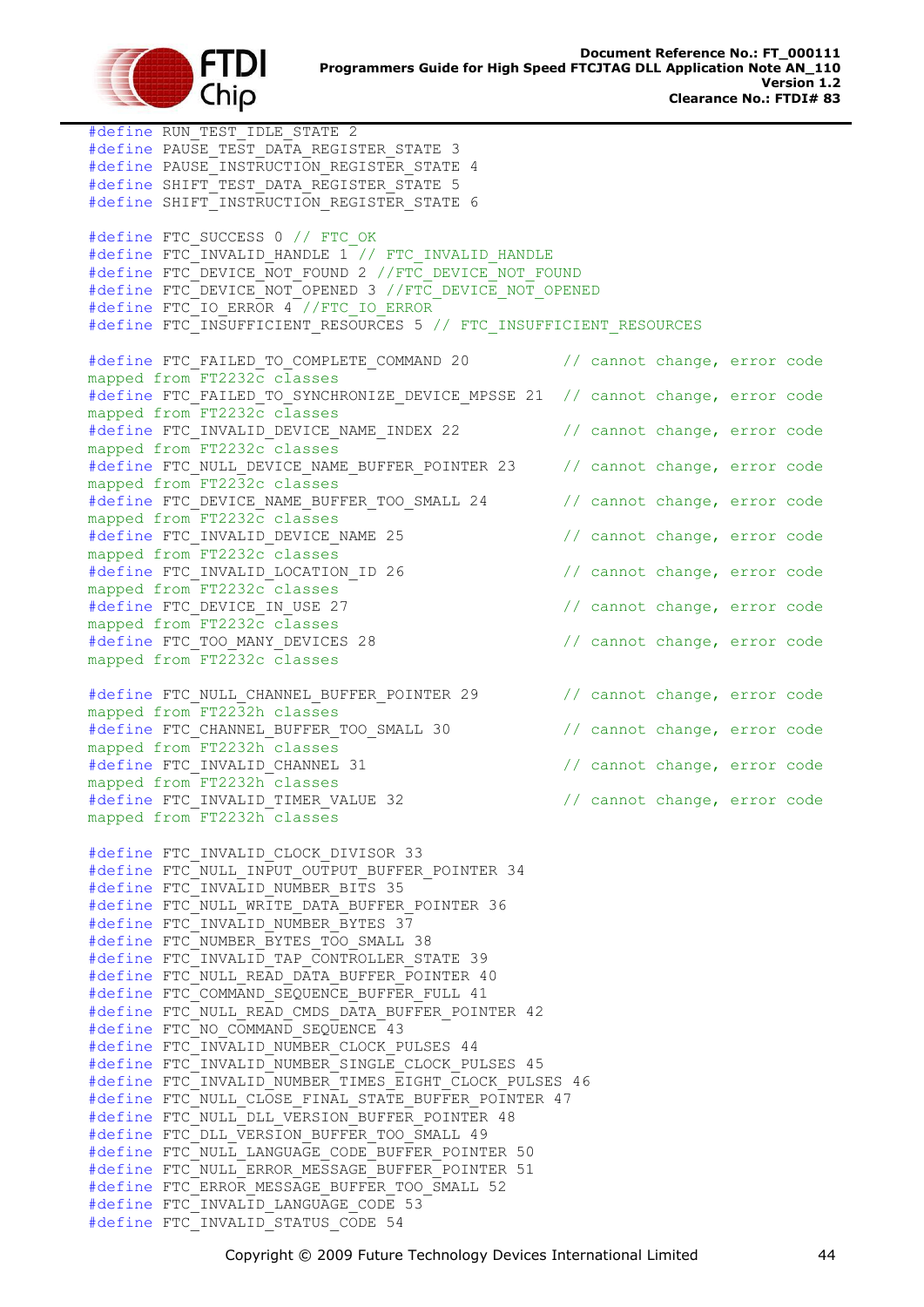

#ifdef \_\_cplusplus extern "C" { #endif FTCJTAG\_API FTC STATUS WINAPI JTAG GetNumDevices(LPDWORD lpdwNumDevices); FTCJTAG\_API FTC STATUS WINAPI JTAG GetNumHiSpeedDevices(LPDWORD lpdwNumHiSpeedDevices); FTCJTAG\_API FTC STATUS WINAPI JTAG GetDeviceNameLocID(DWORD dwDeviceNameIndex, LPSTR lpDeviceNameBuffer, DWORD dwBufferSize, LPDWORD lpdwLocationID); FTCJTAG\_API FTC STATUS WINAPI JTAG GetHiSpeedDeviceNameLocIDChannel(DWORD dwDeviceNameIndex, LPSTR lpDeviceNameBuffer, DWORD dwBufferSize, LPDWORD lpdwLocationID, LPSTR lpChannel, DWORD dwChannelBufferSize, LPDWORD lpdwHiSpeedDeviceType); FTCJTAG\_API FTC STATUS WINAPI JTAG Open(FTC HANDLE \*pftHandle); FTCJTAG\_API FTC STATUS WINAPI JTAG OpenEx(LPSTR lpDeviceName, DWORD dwLocationID, FTC HANDLE  $*$ pftHandle); FTCJTAG\_API FTC STATUS WINAPI JTAG OpenHiSpeedDevice(LPSTR lpDeviceName, DWORD dwLocationID, LPSTR lpChannel, FTC HANDLE \*pftHandle); FTCJTAG\_API FTC STATUS WINAPI JTAG GetHiSpeedDeviceType(FTC HANDLE ftHandle, LPDWORD lpdwHiSpeedDeviceType); FTCJTAG\_API FTC STATUS WINAPI JTAG Close(FTC HANDLE ftHandle); typedef struct Ft Close Final State Pins{ BOOL bTCKPinState; BOOL bTCKPinActiveState; BOOL bTDIPinState; BOOL bTDIPinActiveState; BOOL bTMSPinState; BOOL bTMSPinActiveState; }FTC\_CLOSE\_FINAL\_STATE\_PINS, \*PFTC\_CLOSE\_FINAL\_STATE\_PINS; FTCJTAG\_API FTC STATUS WINAPI JTAG CloseDevice(FTC HANDLE ftHandle, PFTC CLOSE FINAL STATE PINS pCloseFinalStatePinsData); FTCJTAG\_API FTC STATUS WINAPI JTAG InitDevice(FTC HANDLE ftHandle, DWORD dwClockDivisor); FTCJTAG\_API FTC STATUS WINAPI JTAG TurnOnDivideByFiveClockingHiSpeedDevice(FTC HANDLE ftHandle); FTCJTAG\_API FTC STATUS WINAPI JTAG TurnOffDivideByFiveClockingHiSpeedDevice(FTC HANDLE ftHandle); FTCJTAG\_API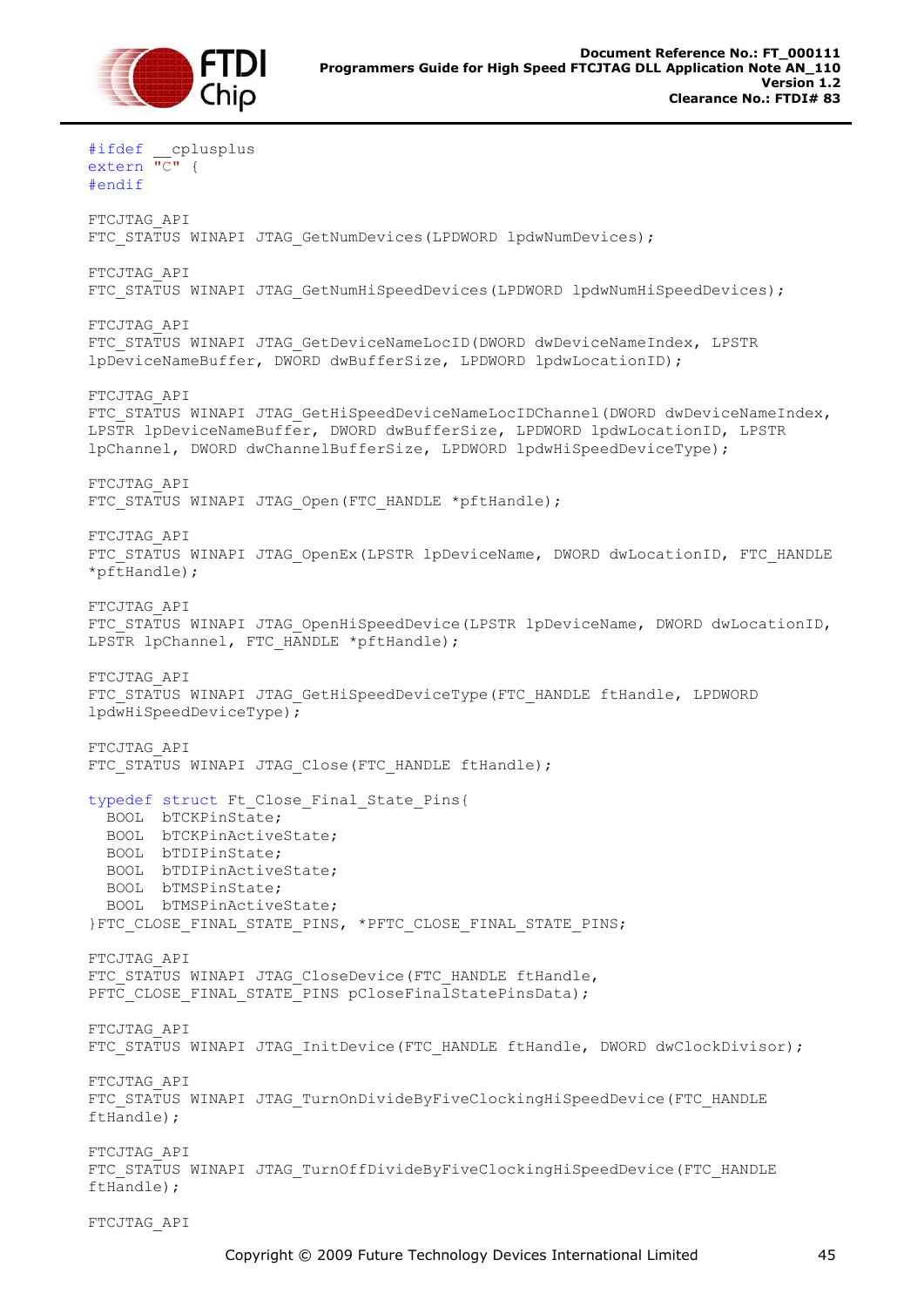

FTC STATUS WINAPI JTAG TurnOnAdaptiveClockingHiSpeedDevice(FTC HANDLE ftHandle); FTCJTAG\_API FTC STATUS WINAPI JTAG TurnOffAdaptiveClockingHiSpeedDevice(FTC HANDLE ftHandle); FTCJTAG\_API FTC STATUS WINAPI JTAG SetDeviceLatencyTimer(FTC HANDLE ftHandle, BYTE timerValue); FTCJTAG\_API FTC STATUS WINAPI JTAG GetDeviceLatencyTimer(FTC HANDLE ftHandle, LPBYTE lpTimerValue); FTCJTAG\_API FTC STATUS WINAPI JTAG GetClock(DWORD dwClockDivisor, LPDWORD lpdwClockFrequencyHz); FTCJTAG\_API FTC STATUS WINAPI JTAG GetHiSpeedDeviceClock(DWORD dwClockDivisor, LPDWORD lpdwClockFrequencyHz); FTCJTAG\_API FTC STATUS WINAPI JTAG SetClock(FTC HANDLE ftHandle, DWORD dwClockDivisor, LPDWORD lpdwClockFrequencyHz); FTCJTAG\_API FTC STATUS WINAPI JTAG SetLoopback(FTC HANDLE ftHandle, BOOL bLoopbackState); typedef struct Ft\_Input\_Output\_Pins{ BOOL bPin1InputOutputState; BOOL bPin1LowHighState; BOOL bPin2InputOutputState; BOOL bPin2LowHighState; BOOL bPin3InputOutputState; BOOL bPin3LowHighState; BOOL bPin4InputOutputState; BOOL bPin4LowHighState; }FTC\_INPUT\_OUTPUT\_PINS, \*PFTC\_INPUT\_OUTPUT\_PINS; FTCJTAG\_API FTC STATUS WINAPI JTAG SetGPIOs(FTC HANDLE ftHandle, BOOL bControlLowInputOutputPins, PFTC INPUT OUTPUT PINS pLowInputOutputPinsData, BOOL bControlHighInputOutputPins, PFTC\_INPUT\_OUTPUT\_PINS pHighInputOutputPinsData); typedef struct FTH\_Input\_Output\_Pins{ BOOL bPin1InputOutputState; BOOL bPin1LowHighState; BOOL bPin2InputOutputState; BOOL bPin2LowHighState; BOOL bPin3InputOutputState; BOOL bPin3LowHighState; BOOL bPin4InputOutputState; BOOL bPin4LowHighState; BOOL bPin5InputOutputState; BOOL bPin5LowHighState; BOOL bPin6InputOutputState; BOOL bPin6LowHighState;

 BOOL bPin7InputOutputState; BOOL bPin7LowHighState;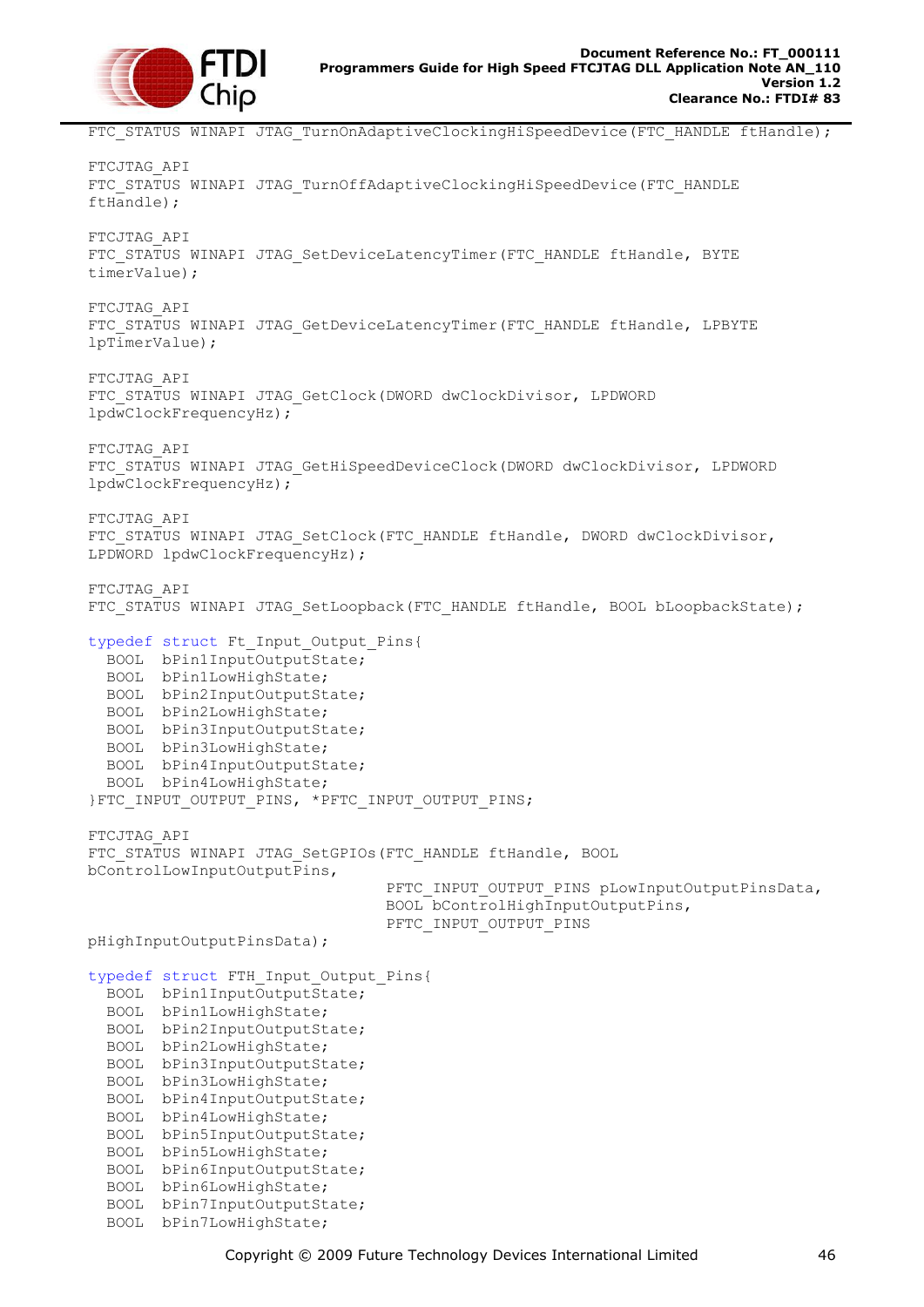

 BOOL bPin8InputOutputState; BOOL bPin8LowHighState; }FTH\_INPUT\_OUTPUT\_PINS, \*PFTH\_INPUT\_OUTPUT\_PINS; FTCJTAG\_API FTC STATUS WINAPI JTAG SetHiSpeedDeviceGPIOs(FTC HANDLE ftHandle, BOOL bControlLowInputOutputPins, PFTC\_INPUT\_OUTPUT\_PINS pLowInputOutputPinsData, BOOL bControlHighInputOutputPins, PFTH\_INPUT\_OUTPUT\_PINS pHighInputOutputPinsData); typedef struct Ft\_Low\_High\_Pins{ BOOL bPin1LowHighState; BOOL bPin2LowHighState; BOOL bPin3LowHighState; BOOL bPin4LowHighState; }FTC\_LOW\_HIGH\_PINS, \*PFTC\_LOW\_HIGH\_PINS; FTCJTAG\_API FTC STATUS WINAPI JTAG GetGPIOs(FTC HANDLE ftHandle, BOOL bControlLowInputOutputPins, PFTC LOW HIGH PINS pLowPinsInputData, BOOL bControlHighInputOutputPins, PFTC LOW HIGH PINS pHighPinsInputData); typedef struct FTH\_Low\_High\_Pins{ BOOL bPin1LowHighState; BOOL bPin2LowHighState; BOOL bPin3LowHighState; BOOL bPin4LowHighState; BOOL bPin5LowHighState; BOOL bPin6LowHighState; BOOL bPin7LowHighState; BOOL bPin8LowHighState; }FTH\_LOW\_HIGH\_PINS, \*PFTH\_LOW\_HIGH\_PINS; FTCJTAG\_API FTC STATUS WINAPI JTAG GetHiSpeedDeviceGPIOs(FTC HANDLE ftHandle, BOOL bControlLowInputOutputPins, PFTC\_LOW\_HIGH\_PINS pLowPinsInputData, BOOL bControlHighInputOutputPins, PFTH\_LOW\_HIGH\_PINS pHighPinsInputData); #define MAX WRITE DATA BYTES BUFFER SIZE 65536 // 64k bytes typedef BYTE WriteDataByteBuffer[MAX\_WRITE\_DATA\_BYTES\_BUFFER\_SIZE]; typedef WriteDataByteBuffer \*PWriteDataByteBuffer; FTCJTAG\_API FTC STATUS WINAPI JTAG Write(FTC HANDLE ftHandle, BOOL bInstructionTestData, DWORD dwNumBitsToWrite, PWriteDataByteBuffer pWriteDataBuffer, DWORD dwNumBytesToWrite, DWORD dwTapControllerState); #define MAX\_READ\_DATA\_BYTES\_BUFFER\_SIZE 65536 // 64k bytes typedef BYTE ReadDataByteBuffer[MAX\_READ\_DATA\_BYTES\_BUFFER\_SIZE];

typedef ReadDataByteBuffer \*PReadDataByteBuffer;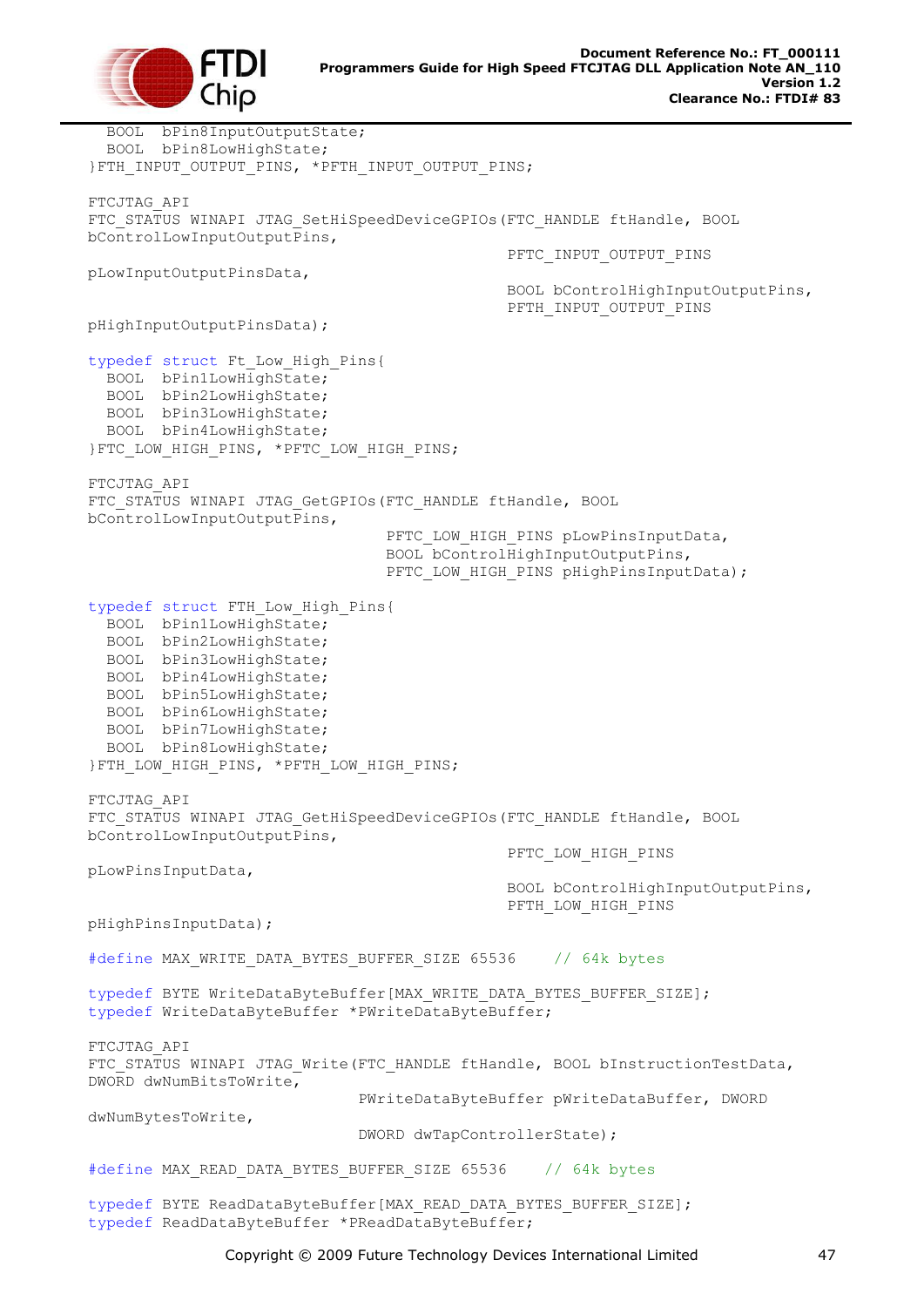

FTCJTAG\_API FTC STATUS WINAPI JTAG Read(FTC HANDLE ftHandle, BOOL bInstructionTestData, DWORD dwNumBitsToRead, PReadDataByteBuffer pReadDataBuffer, LPDWORD lpdwNumBytesReturned, DWORD dwTapControllerState); FTCJTAG\_API FTC STATUS WINAPI JTAG WriteRead(FTC HANDLE ftHandle, BOOL bInstructionTestData, DWORD dwNumBitsToWriteRead, PWriteDataByteBuffer pWriteDataBuffer, DWORD dwNumBytesToWrite, PReadDataByteBuffer pReadDataBuffer, LPDWORD lpdwNumBytesReturned, DWORD dwTapControllerState); FTCJTAG\_API FTC STATUS WINAPI JTAG GenerateClockPulses(FTC HANDLE ftHandle, DWORD dwNumClockPulses); FTCJTAG\_API FTC STATUS WINAPI JTAG GenerateClockPulsesHiSpeedDevice(FTC HANDLE ftHandle, BOOL bPulseClockTimesEightFactor, DWORD dwNumClockPulses, BOOL bControlLowInputOutputPin, BOOL bStopClockPulsesState); FTCJTAG\_API FTC STATUS WINAPI JTAG ClearCmdSequence(void); FTCJTAG\_API FTC STATUS WINAPI JTAG AddWriteCmd(BOOL bInstructionTestData, DWORD dwNumBitsToWrite, PWriteDataByteBuffer pWriteDataBuffer, DWORD dwNumBytesToWrite, DWORD dwTapControllerState); FTCJTAG\_API FTC STATUS WINAPI JTAG AddReadCmd(BOOL bInstructionTestData, DWORD dwNumBitsToRead, DWORD dwTapControllerState); FTCJTAG\_API FTC STATUS WINAPI JTAG AddWriteReadCmd(BOOL bInstructionTestData, DWORD dwNumBitsToWriteRead, PWriteDataByteBuffer pWriteDataBuffer, DWORD dwNumBytesToWrite, DWORD dwTapControllerState); #define MAX READ CMDS DATA BYTES BUFFER SIZE 131071 // 128K bytes typedef BYTE ReadCmdSequenceDataByteBuffer[MAX\_READ\_CMDS\_DATA\_BYTES\_BUFFER\_SIZE]; typedef ReadCmdSequenceDataByteBuffer \*PReadCmdSequenceDataByteBuffer; FTCJTAG\_API FTC STATUS WINAPI JTAG ClearDeviceCmdSequence(FTC HANDLE ftHandle); FTCJTAG\_API FTC STATUS WINAPI JTAG AddDeviceWriteCmd(FTC HANDLE ftHandle, BOOL bInstructionTestData, DWORD dwNumBitsToWrite, PWriteDataByteBuffer pWriteDataBuffer, DWORD dwNumBytesToWrite, DWORD dwTapControllerState);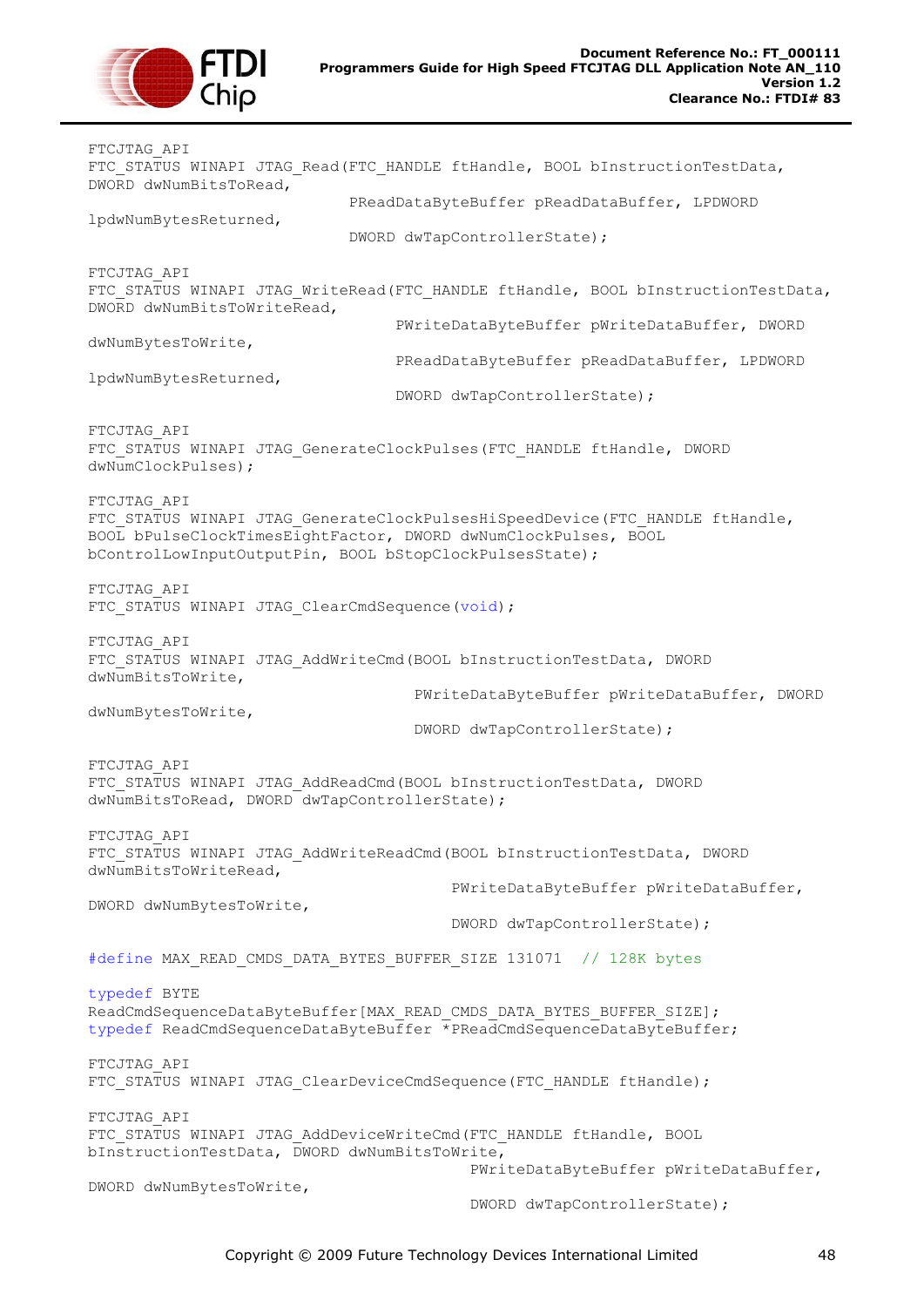

FTCJTAG\_API FTC STATUS WINAPI JTAG AddDeviceReadCmd(FTC HANDLE ftHandle, BOOL bInstructionTestData, DWORD dwNumBitsToRead, DWORD dwTapControllerState); FTCJTAG\_API FTC STATUS WINAPI JTAG AddDeviceWriteReadCmd(FTC HANDLE ftHandle, BOOL bInstructionTestData, DWORD dwNumBitsToWriteRead, PWriteDataByteBuffer pWriteDataBuffer, DWORD dwNumBytesToWrite, DWORD dwTapControllerState); FTCJTAG\_API FTC STATUS WINAPI JTAG ExecuteCmdSequence(FTC HANDLE ftHandle, PReadCmdSequenceDataByteBuffer pReadCmdSequenceDataBuffer, LPDWORD lpdwNumBytesReturned); FTCJTAG\_API FTC STATUS WINAPI JTAG GetDllVersion(LPSTR lpDllVersionBuffer, DWORD dwBufferSize); FTCJTAG\_API FTC STATUS WINAPI JTAG GetErrorCodeString(LPSTR lpLanguage, FTC STATUS StatusCode, LPSTR lpErrorMessageBuffer, DWORD dwBufferSize); #ifdef \_\_cplusplus } #endif

#endif /\* FTCJTAG\_H \*/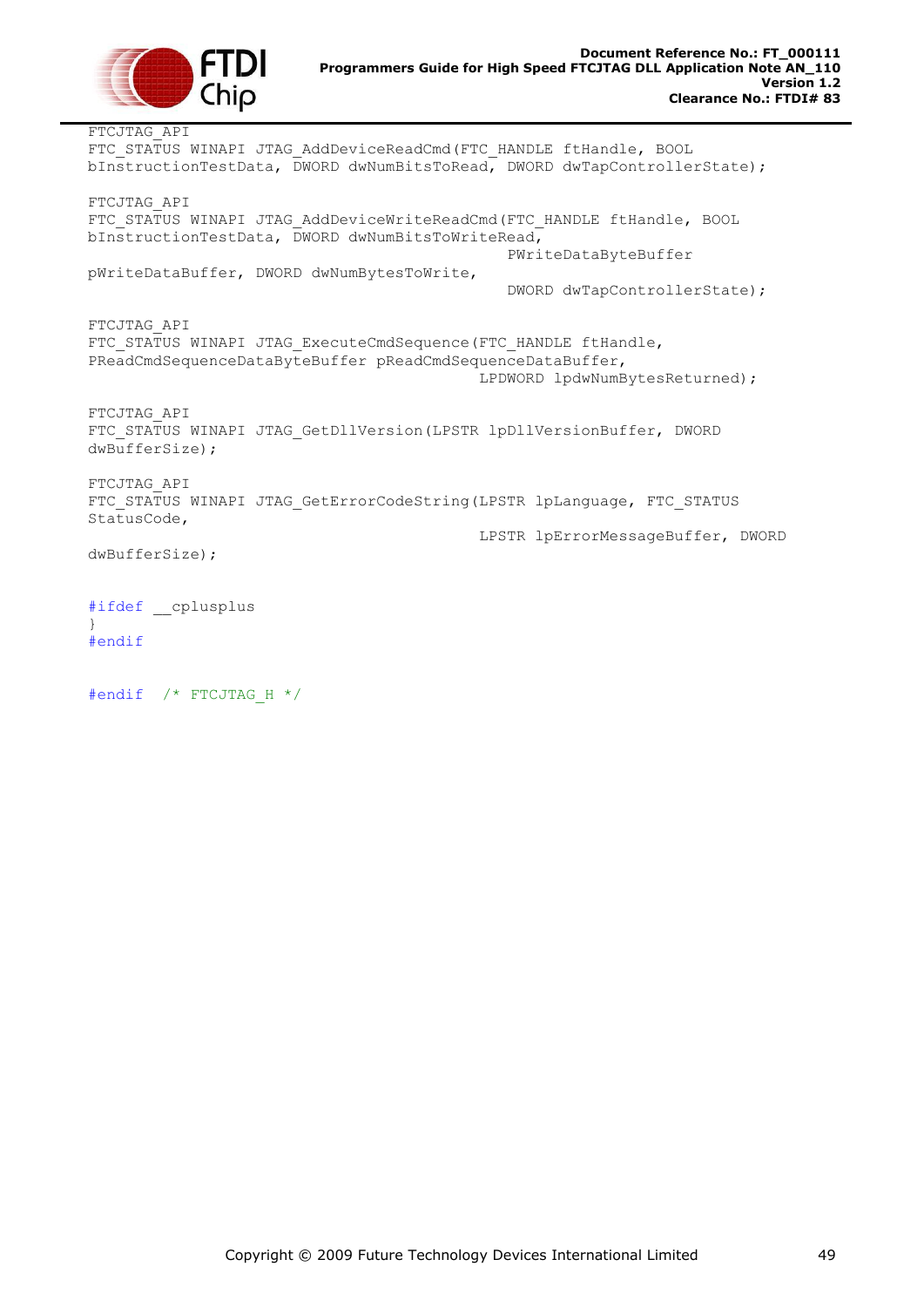

# <span id="page-50-0"></span>**4 JTAG TAP Controller State Diagram**

All transitions occur based on the state of TMS on the rising edge of TCK.

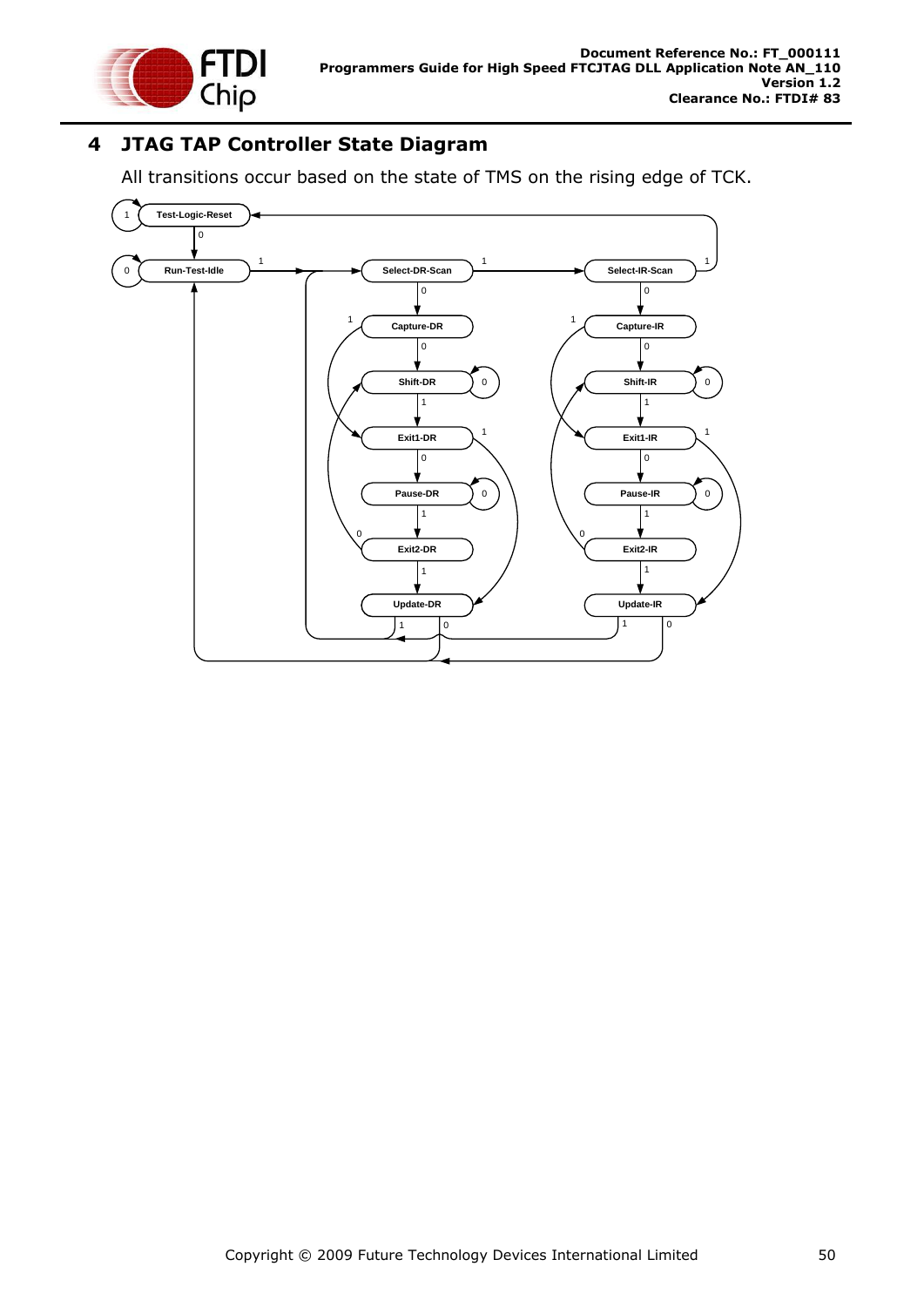

### <span id="page-51-0"></span>**5 Contact Information**

#### **Head Office – Glasgow, UK**

Future Technology Devices International Limited Unit 1, 2 Seaward Place, Centurion Business Park Glasgow G41 1HH United Kingdom

Tel: +44 (0) 141 429 2777 Fax: +44 (0) 141 429 2758

E-mail (Sales) [sales1@ftdichip.com](mailto:sales1@ftdichip.com) E-mail (Support) [support1@ftdichip.com](mailto:support1@ftdichip.com) E-mail (General Enquiries) [admin1@ftdichip.com](mailto:admin1@ftdichip.com) Web Site URL [http://www.ftdichip.com](http://www.ftdichip.com/) Web Shop URL [http://www.ftdichip.com](http://www.ftdichip.com/)

#### **Branch Office – Taipei, Taiwan**

Future Technology Devices International Limited (Taiwan) 2F, No 516, Sec. 1 NeiHu Road Taipei 114 Taiwan, R.O.C. Tel: +886 (0) 2 8797 1330 Fax: +886 (0) 2 8751 9737

E-mail (Sales) [tw.sales1@ftdichip.com](mailto:tw.sales1@ftdichip.com) E-mail (Support) [tw.support1@ftdichip.com](mailto:tw.support1@ftdichip.com) E-mail (General Enquiries) [tw.admin1@ftdichip.com](mailto:tw.admin1@ftdichip.com) Web Site URL [http://www.ftdichip.com](http://www.ftdichip.com/)

### **Branch Office – Hillsboro, Oregon, USA**

Future Technology Devices International Limited (USA) 7235 NW Evergreen Parkway, Suite 600 Hillsboro, OR 97123-5803 USA Tel: +1 (503) 547 0988 Fax: +1 (503) 547 0987

E-Mail (Sales) [us.sales@ftdichip.com](mailto:us.sales@ftdichip.com) E-Mail (Support) [us.support@ftdichip.com](mailto:us.support@ftdichip.com) E-Mail (General Enquiries) [us.admin@ftdichip.com](mailto:us.admin@ftdichip.com) Web Site URL [http://www.ftdichip.com](http://www.ftdichip.com/)

#### **Branch Office – Shanghai, China**

Future Technology Devices International Limited (China) Room 408, 317 Xianxia Road, ChangNing District, ShangHai, China

Tel: +86 [\(21\) 6](LiveCall:(503)547-0988)2351596 Fax: +8[6\(21\) 6](LiveCall:(503)547-0987)2351595

E-Mail (Sales): [cn.sales@ftdichip.com](mailto:cn.sales@ftdichip.com) E-Mail (Support): c[n.support@ftdichip.](mailto:.support@ftdichip)com E-Mail (General Enquiries): c[n.admin1@ftdichip.com](mailto:admin1@ftdichip.com) Web Site URL[: http://www.ftdichip.com](http://www.ftdichip.com/)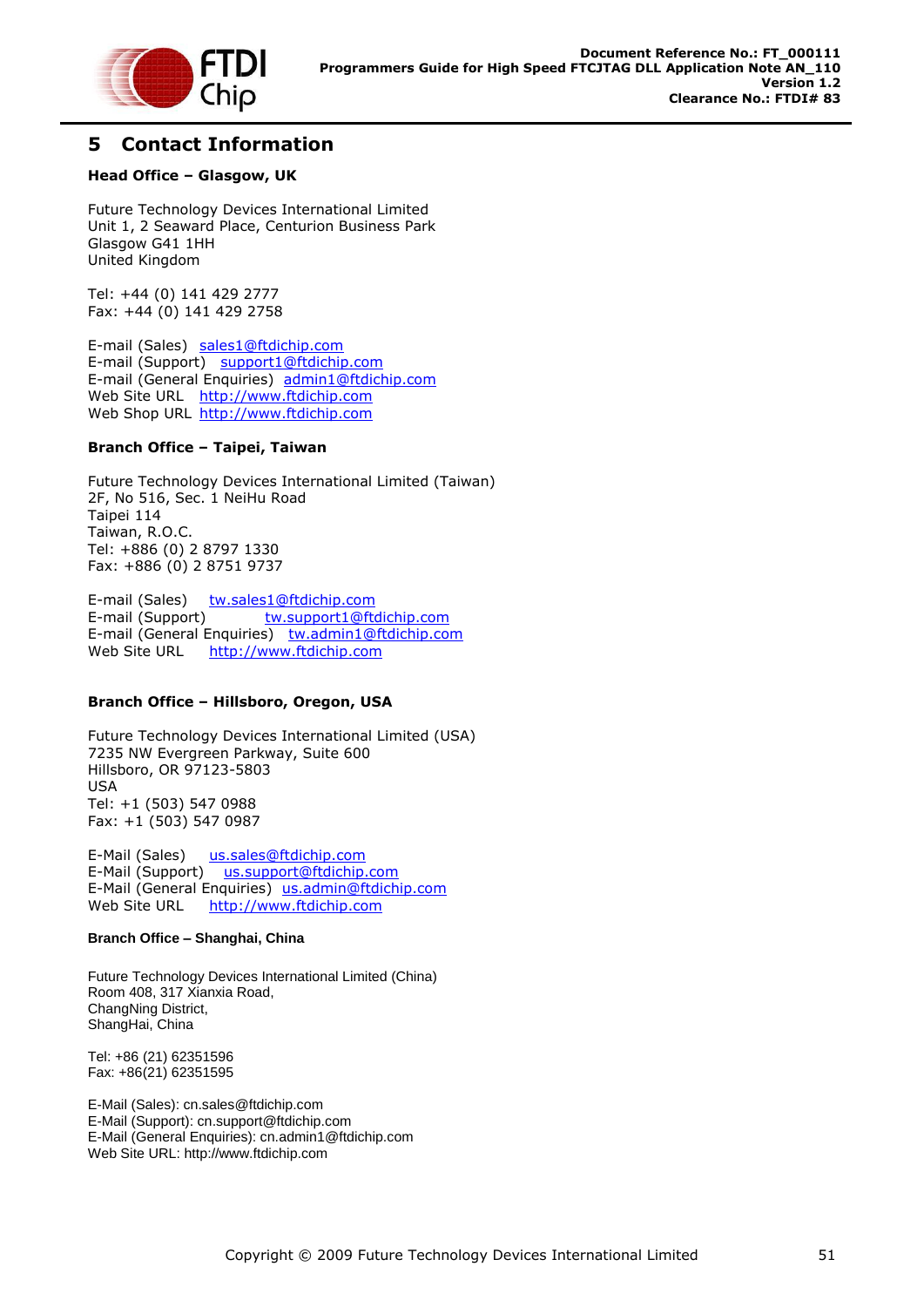

### **Distributor and Sales Representatives**

Please visit the Sales Network page of the FTDI Web site for the contact details of our distributor(s) and sales representative(s) in your country.

Neither the whole nor any part of the information contained in, or the product described in this manual, may be adapted or reproduced in any material or electronic form without the prior written consent of the copyright holder. This product and its documentation are supplied on an as-is basis and no warranty as to their suitability for any particular purpose is either made or implied. Future Technology Devices International Ltd will not accept any claim for damages howsoever arising as a result of use or failure of this product. Your statutory rights are not affected. This product or any variant of it is not intended for use in any medical appliance, device or system in which the failure of the product might reasonably be expected to result in personal injury. This document provides preliminary information that may be subject to change without notice. No freedom to use patents or other intellectual property rights is implied by the publication of this document. Future Technology Devices International Ltd, Unit 1, 2 Seaward Place, Centurion Business Park, Glasgow G41 1HH United Kingdom. Scotland Registered Number: SC136640